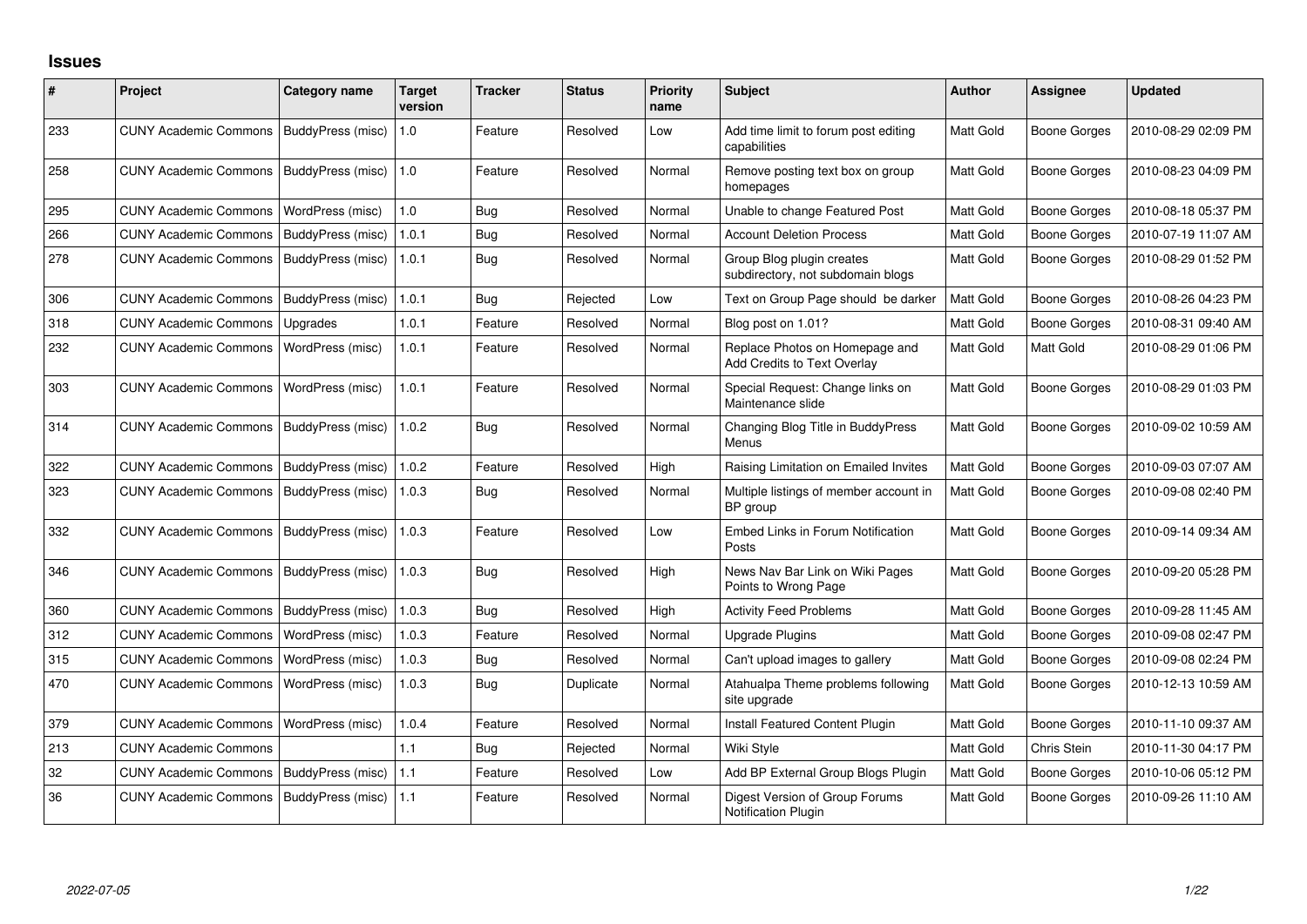| #   | Project                                   | <b>Category name</b> | <b>Target</b><br>version | Tracker    | <b>Status</b> | <b>Priority</b><br>name | <b>Subject</b>                                                                                    | Author           | Assignee            | <b>Updated</b>      |
|-----|-------------------------------------------|----------------------|--------------------------|------------|---------------|-------------------------|---------------------------------------------------------------------------------------------------|------------------|---------------------|---------------------|
| 193 | CUNY Academic Commons   BuddyPress (misc) |                      | 1.1                      | Feature    | Rejected      | Low                     | Replace "Kick and Ban" terminology on<br>group member admin page with kinder,<br>gentler language | Matt Gold        | <b>Boone Gorges</b> | 2010-07-22 02:38 PM |
| 257 | <b>CUNY Academic Commons</b>              | BuddyPress (misc)    | 1.1                      | Feature    | Resolved      | Normal                  | Add avatar dimensions to the Change<br>Avatar page.                                               | Matt Gold        | Chris Stein         | 2010-11-16 03:58 PM |
| 279 | <b>CUNY Academic Commons</b>              | BuddyPress (misc)    | 1.1                      | Bug        | Rejected      | Normal                  | Members Report Problems with<br>Notifications                                                     | Matt Gold        | Boone Gorges        | 2010-11-16 04:37 PM |
| 281 | <b>CUNY Academic Commons</b>              | BuddyPress (misc)    | 1.1                      | Feature    | Resolved      | Low                     | Change "Kick and Ban" terminology in<br>Group Interface                                           | Matt Gold        | <b>Boone Gorges</b> | 2010-09-08 06:14 PM |
| 282 | <b>CUNY Academic Commons</b>              | BuddyPress (misc)    | 1.1                      | Feature    | Resolved      | Normal                  | Alter "Kick and Ban" Group<br>Functionality                                                       | <b>Matt Gold</b> | <b>Boone Gorges</b> | 2010-09-08 06:14 PM |
| 307 | <b>CUNY Academic Commons</b>              | BuddyPress (misc)    | 1.1                      | Feature    | Resolved      | Low                     | Possible to Change in Group Slug?                                                                 | <b>Matt Gold</b> | <b>Boone Gorges</b> | 2010-11-20 09:12 AM |
| 340 | <b>CUNY Academic Commons</b>              | BuddyPress (misc)    | 1.1                      | <b>Bug</b> | Resolved      | High                    | BP Admin Bar Menu Mouseover Areas<br><b>Too Sensitive</b>                                         | Matt Gold        | Boone Gorges        | 2010-12-01 09:48 AM |
| 352 | <b>CUNY Academic Commons</b>              | BuddyPress (misc)    | 1.1                      | <b>Bug</b> | Resolved      | Normal                  | Member reports problems with avatar<br>cropping                                                   | Matt Gold        | <b>Boone Gorges</b> | 2010-11-16 05:07 PM |
| 361 | <b>CUNY Academic Commons</b>              | BuddyPress (misc)    | 1.1                      | Feature    | Resolved      | Normal                  | Change Wording of Options on Friend<br><b>Request Responses</b>                                   | Matt Gold        | Chris Stein         | 2010-11-24 01:42 PM |
| 387 | <b>CUNY Academic Commons</b>              | BuddyPress (misc)    | 1.1                      | <b>Bug</b> | Resolved      | Normal                  | Disable activity replies for group<br>announcements                                               | Matt Gold        | Boone Gorges        | 2010-11-16 04:20 PM |
| 236 | <b>CUNY Academic Commons</b>              | WordPress (misc)     | 1.1                      | Feature    | Resolved      | Normal                  | Add WooThemes to Site                                                                             | Matt Gold        | Matt Gold           | 2010-12-03 08:00 AM |
| 286 | <b>CUNY Academic Commons</b>              | WordPress (misc)     | 1.1                      | Feature    | Resolved      | Normal                  | Edit content of account activation email                                                          | Matt Gold        | <b>Boone Gorges</b> | 2010-12-06 02:03 PM |
| 296 | <b>CUNY Academic Commons</b>              | WordPress (misc)     | 1.1                      | Feature    | Resolved      | Normal                  | Selective plugin activation                                                                       | Matt Gold        | <b>Boone Gorges</b> | 2010-12-02 04:17 PM |
| 313 | <b>CUNY Academic Commons</b>              | WordPress (misc)     | 1.1                      | Feature    | Resolved      | Normal                  | Create Plugin/Widget for Hero Image<br>Space on Commons Homepage                                  | Matt Gold        | Ron Rennick         | 2010-10-06 12:41 PM |
| 319 | <b>CUNY Academic Commons</b>              | WordPress (misc)     | 1.1                      | Feature    | Resolved      | Normal                  | Remove "Forums" from Nav Bar                                                                      | Matt Gold        | <b>Boone Gorges</b> | 2010-09-15 10:44 AM |
| 331 | <b>CUNY Academic Commons</b>              | WordPress (misc)     | 1.1                      | Feature    | Resolved      | Normal                  | Edit confirmation page after user sign<br>up.                                                     | Matt Gold        | Chris Stein         | 2010-11-03 11:50 AM |
| 345 | <b>CUNY Academic Commons</b>              | WordPress (misc)     | 1.1                      | <b>Bug</b> | Resolved      | Low                     | Order of Comments in Carrington<br>Theme                                                          | Matt Gold        | Boone Gorges        | 2010-11-16 04:31 PM |
| 376 | <b>CUNY Academic Commons</b>              | WordPress (misc)     | 1.1                      | <b>Bug</b> | Resolved      | Normal                  | Errant Subscribe2 Global Posts<br>Notification                                                    | <b>Matt Gold</b> | Boone Gorges        | 2010-11-16 04:59 PM |
| 380 | CUNY Academic Commons   WordPress (misc)  |                      | 1.1                      | Feature    | Resolved      | Normal                  | Add New Themes to Site                                                                            | Matt Gold        | Matt Gold           | 2010-12-03 02:13 AM |
| 381 | <b>CUNY Academic Commons</b>              | WordPress (misc)     | $1.1$                    | Bug        | Resolved      | Normal                  | Cull old themes from site                                                                         | Matt Gold        | Matt Gold           | 2010-12-03 02:06 AM |
| 382 | <b>CUNY Academic Commons</b>              | WordPress (misc)     | 1.1                      | Feature    | Resolved      | Normal                  | Install Category Page plugin on site                                                              | <b>Matt Gold</b> | Matt Gold           | 2010-12-02 02:21 PM |
| 393 | CUNY Academic Commons                     | WordPress (misc)     | $1.1$                    | Feature    | Resolved      | Normal                  | Install Category Exlude plugin                                                                    | Matt Gold        | Chris Stein         | 2010-11-16 04:52 PM |
| 399 | <b>CUNY Academic Commons</b>              | WordPress (misc)     | 1.1                      | Feature    | Resolved      | Normal                  | Add Widgetize Google Plugin                                                                       | Matt Gold        | <b>Boone Gorges</b> | 2010-11-23 05:40 PM |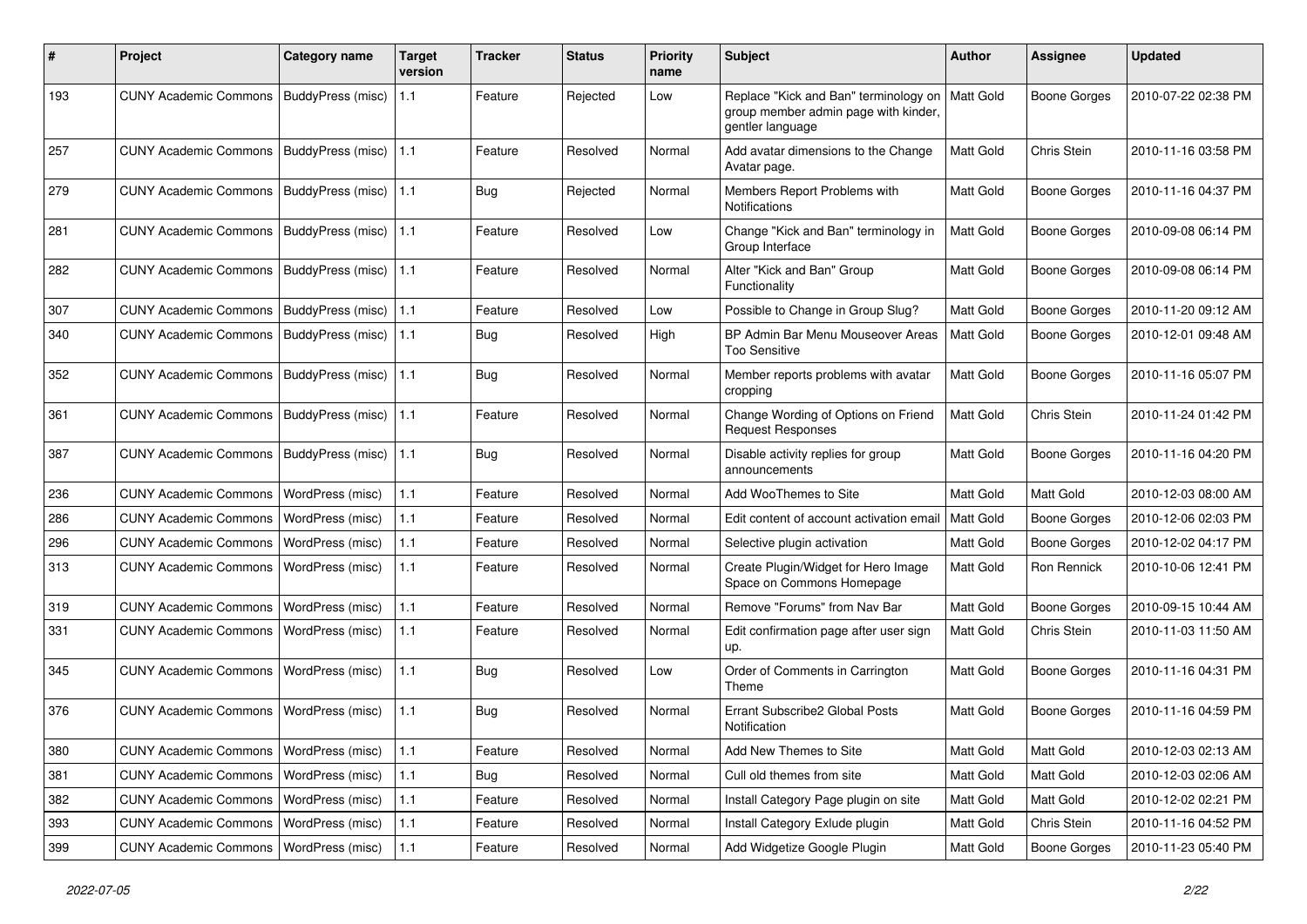| #   | Project                                   | Category name           | <b>Target</b><br>version | <b>Tracker</b> | <b>Status</b> | <b>Priority</b><br>name | <b>Subject</b>                                                            | <b>Author</b>    | Assignee            | <b>Updated</b>      |
|-----|-------------------------------------------|-------------------------|--------------------------|----------------|---------------|-------------------------|---------------------------------------------------------------------------|------------------|---------------------|---------------------|
| 410 | <b>CUNY Academic Commons</b>              | WordPress (misc)        | 1.1                      | Support        | Resolved      | Normal                  | Problems embedding audio file                                             | Matt Gold        | <b>Boone Gorges</b> | 2010-11-23 02:01 PM |
| 415 | <b>CUNY Academic Commons</b>              | WordPress (misc)        | 1.1                      | Feature        | Resolved      | Normal                  | Add text sizer plugin to Commons                                          | Matt Gold        | <b>Boone Gorges</b> | 2010-12-02 03:58 PM |
| 420 | <b>CUNY Academic Commons</b>              | WordPress (misc)        | 1.1                      | Feature        | Resolved      | Normal                  | WP 3.0.2 Update                                                           | Matt Gold        | <b>Boone Gorges</b> | 2010-12-02 02:04 PM |
| 423 | <b>CUNY Academic Commons</b>              | WordPress (misc)        | 1.1                      | Feature        | Resolved      | Normal                  | Remove Unfiltered-MU from Commons<br>Plugins                              | <b>Matt Gold</b> | <b>Boone Gorges</b> | 2010-12-02 04:24 PM |
| 424 | <b>CUNY Academic Commons</b>              | WordPress (misc)        | 1.1                      | Feature        | Resolved      | Normal                  | Merge Newthemes branch with Master<br>branch on Git                       | Matt Gold        | <b>Boone Gorges</b> | 2010-12-03 07:27 AM |
| 436 | <b>CUNY Academic Commons</b>              | BuddyPress (misc)       | 1.1.1                    | Bug            | Resolved      | Normal                  | Who's Online Widget                                                       | Matt Gold        | <b>Boone Gorges</b> | 2010-12-07 08:14 AM |
| 419 | <b>CUNY Academic Commons</b>              | <b>WordPress (misc)</b> | 1.1.1                    | <b>Bug</b>     | Resolved      | Normal                  | <b>Blog/Blog Post Featured Content</b><br><b>Widget Errors</b>            | Matt Gold        | <b>CIC Michael</b>  | 2010-12-07 08:14 AM |
| 440 | <b>CUNY Academic Commons</b>              | WordPress (misc)        | 1.1.1                    | <b>Bug</b>     | Resolved      | Normal                  | Conflict between Image Uploader and<br><b>CAC Featured Content Plugin</b> | Matt Gold        | <b>CIC Michael</b>  | 2010-12-08 02:25 PM |
| 444 | <b>CUNY Academic Commons</b>              | WordPress (misc)        | 1.1.1                    | <b>Bug</b>     | Resolved      | High                    | Hero Slides Not Showing Up in Firefox                                     | Matt Gold        | <b>Boone Gorges</b> | 2010-12-08 08:41 AM |
| 457 | <b>CUNY Academic Commons</b>              | BuddyPress (misc)       | 1.1.2                    | <b>Bug</b>     | Resolved      | High                    | Unable to Upload Documents as<br>Forum Attachments                        | Matt Gold        | <b>Boone Gorges</b> | 2010-12-10 06:56 PM |
| 458 | <b>CUNY Academic Commons</b>              | BuddyPress (misc)       | 1.1.3                    | <b>Bug</b>     | Resolved      | Normal                  | Notifications Not Received for Own<br>Messages                            | Matt Gold        | <b>Boone Gorges</b> | 2010-12-13 08:28 PM |
| 476 | <b>CUNY Academic Commons</b>              | WordPress (misc)        | 1.1.3                    | Bug            | Resolved      | High                    | <b>Limited Email Domains List Empty</b><br>After Site Upgrade             | Matt Gold        | <b>Boone Gorges</b> | 2010-12-13 07:02 PM |
| 486 | <b>CUNY Academic Commons</b>              | BuddyPress (misc)       | 1.1.4                    | Feature        | Resolved      | Normal                  | Add "Post Topic" to Group Forum<br>pages                                  | Matt Gold        | <b>Boone Gorges</b> | 2010-12-16 11:13 AM |
| 449 | <b>CUNY Academic Commons</b>              | WordPress (misc)        | 1.1.4                    | Bug            | Rejected      | Normal                  | WooThemes displaying category list in<br>nav                              | Matt Gold        | Chris Stein         | 2010-12-16 02:03 PM |
| 453 | <b>CUNY Academic Commons</b>              | WordPress (misc)        | 1.1.4                    | Bug            | Rejected      | Normal                  | Error with Sidebar Manager of "The<br>Station" WooTheme                   | Matt Gold        | <b>Boone Gorges</b> | 2010-12-18 04:51 PM |
| 475 | <b>CUNY Academic Commons</b>              | WordPress (misc)        | 1.1.4                    | Feature        | Rejected      | Normal                  | Move Critical Plugins to mu-plugins                                       | Matt Gold        | <b>Boone Gorges</b> | 2010-12-18 08:56 PM |
| 482 | <b>CUNY Academic Commons</b>              | WordPress (misc)        | 1.1.4                    | <b>Bug</b>     | Resolved      | Normal                  | BP Admin Bar Display Error                                                | Matt Gold        | <b>Boone Gorges</b> | 2010-12-16 08:45 AM |
| 489 | <b>CUNY Academic Commons</b>              | WordPress (misc)        | 1.1.4                    | Feature        | Resolved      | Normal                  | Drag and Drop Ordering on Gallery<br>Post Plugin                          | Matt Gold        | Ron Rennick         | 2010-12-18 08:13 PM |
| 276 | <b>CUNY Academic Commons</b>              | Wiki                    | 1.1.5                    | Feature        | Resolved      | Normal                  | Install PDF_Book extension for<br>MediaWiki                               | Matt Gold        | <b>Boone Gorges</b> | 2010-12-20 10:59 AM |
| 496 | CUNY Academic Commons   WordPress (misc)  |                         | 1.1.5                    | Feature        | Resolved      | Normal                  | Add wp-resume Plugin to Site                                              | Matt Gold        | <b>Boone Gorges</b> | 2010-12-20 10:09 AM |
| 507 | CUNY Academic Commons   BuddyPress (misc) |                         | 1.1.6                    | Bug            | Resolved      | High                    | Invite Anyone Rejects CUNY Email<br>Addresses                             | Matt Gold        | <b>Boone Gorges</b> | 2010-12-21 11:26 AM |
| 499 | CUNY Academic Commons   WordPress (misc)  |                         | 1.1.6                    | <b>Bug</b>     | Resolved      | Normal                  | Help with Atahualpa Issues                                                | Matt Gold        | scott voth          | 2010-12-21 07:30 PM |
| 503 | CUNY Academic Commons   WordPress (misc)  |                         | 1.1.6                    | <b>Bug</b>     | Resolved      | Normal                  | <b>Explore and Possibly Remove</b><br><b>WP-Cron Reminder</b>             | Matt Gold        | <b>Boone Gorges</b> | 2010-12-21 11:55 AM |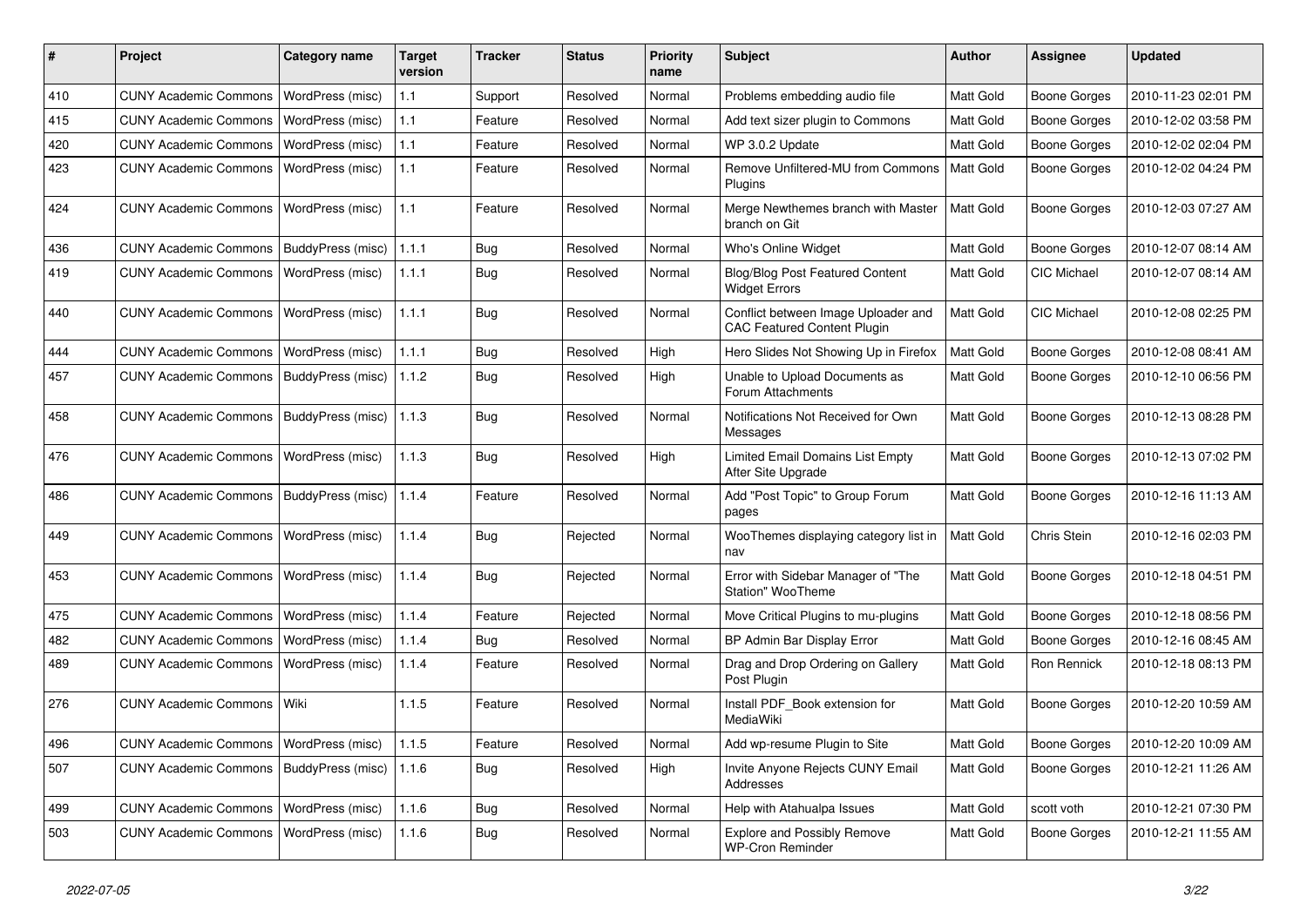| #   | Project                                            | <b>Category name</b>     | <b>Target</b><br>version | <b>Tracker</b> | <b>Status</b> | <b>Priority</b><br>name | Subject                                                                                         | Author    | <b>Assignee</b>     | <b>Updated</b>      |
|-----|----------------------------------------------------|--------------------------|--------------------------|----------------|---------------|-------------------------|-------------------------------------------------------------------------------------------------|-----------|---------------------|---------------------|
| 527 | CUNY Academic Commons   BuddyPress (misc)          |                          | 1.1.7                    | Bug            | Resolved      | Low                     | BP Admin Bar Doesn't Show up on<br>Cityscape Theme                                              | Matt Gold | <b>Boone Gorges</b> | 2011-01-04 03:39 PM |
| 531 | CUNY Academic Commons   BuddyPress (misc)          |                          | 1.1.7                    | Bug            | Resolved      | Low                     | Member reports problems with avatar<br>cropping                                                 | Matt Gold | <b>Boone Gorges</b> | 2011-01-04 05:10 PM |
| 509 | <b>CUNY Academic Commons</b>                       | WordPress (misc)         | 1.1.7                    | <b>Bug</b>     | Resolved      | Low                     | User reports problem with Google<br>Calendar widget                                             | Matt Gold | Boone Gorges        | 2011-01-04 06:17 PM |
| 513 | <b>CUNY Academic Commons</b>                       | WordPress (misc)         | 1.1.7                    | Feature        | Resolved      | Low                     | Plugin Request: Install meebo me                                                                | Matt Gold | <b>Boone Gorges</b> | 2011-01-04 05:56 PM |
| 533 | <b>CUNY Academic Commons</b>                       | BuddyPress (misc)        | 1.1.8                    | Bug            | Resolved      | Normal                  | Minor CSS issue on group page                                                                   | Matt Gold | <b>Boone Gorges</b> | 2011-02-02 09:44 AM |
| 538 | CUNY Academic Commons   BuddyPress (misc)          |                          | 1.1.8                    | Bug            | Resolved      | Normal                  | News feed assigns incorrect trackback<br>origins                                                | Matt Gold | Boone Gorges        | 2011-02-02 11:22 AM |
| 540 | <b>CUNY Academic Commons</b>                       | BuddyPress (misc)        | 1.1.8                    | Bug            | Resolved      | Normal                  | Long BP Group Doc Names Hide<br>Edit/Delete Options                                             | Matt Gold | Boone Gorges        | 2011-02-02 10:58 AM |
| 546 | <b>CUNY Academic Commons</b>                       | <b>BuddyPress (misc)</b> | 1.1.8                    | Bug            | Resolved      | Normal                  | Add Group/Group Blog Author Syncing<br>on an Automated Basis to the Group<br><b>Blog Plugin</b> | Matt Gold | Boone Gorges        | 2011-02-03 08:44 AM |
| 544 | <b>CUNY Academic Commons</b>                       | WordPress (misc)         | 1.1.8                    | Feature        | Resolved      | Normal                  | Add Elegant Themes themepack to<br>site                                                         | Matt Gold | Matt Gold           | 2011-01-25 01:40 AM |
| 545 | <b>CUNY Academic Commons</b>                       | WordPress (misc)         | 1.1.8                    | Bug            | Resolved      | Normal                  | <b>Test Elegant Themes</b>                                                                      | Matt Gold | Matt Gold           | 2011-01-25 01:41 AM |
| 547 | <b>CUNY Academic Commons</b>                       | WordPress (misc)         | 1.1.8                    | Feature        | Resolved      | Normal                  | Add new themes                                                                                  | Matt Gold | Matt Gold           | 2011-01-27 01:52 PM |
| 568 | <b>CUNY Academic Commons</b>                       | BuddyPress (misc)        | 1.1.10                   | Bug            | Resolved      | High                    | Member reports trouble uploading<br>documents to groups                                         | Matt Gold | Boone Gorges        | 2011-02-10 02:33 PM |
| 574 | <b>CUNY Academic Commons</b>                       | BuddyPress (misc)        | 1.1.10                   | Bug            | Resolved      | High                    | Members unable to read documents<br>posted to groups                                            | Matt Gold | <b>Boone Gorges</b> | 2011-02-10 03:01 PM |
| 605 | <b>CUNY Academic Commons</b>                       | BuddyPress (misc)        | 1.1.10                   | Bug            | Rejected      | Normal                  | Member search on Group Invite Page<br>Not Working                                               | Matt Gold | Boone Gorges        | 2011-02-24 11:41 PM |
| 606 | CUNY Academic Commons   BuddyPress (misc)          |                          | 1.1.10                   | Bug            | Rejected      | Low                     | Avatars don't show up in list of<br>members on group invite tool                                | Matt Gold | <b>Boone Gorges</b> | 2011-02-24 11:47 PM |
| 612 | CUNY Academic Commons   BuddyPress (misc)          |                          | 1.1.10                   | <b>Bug</b>     | Resolved      | Normal                  | Member reports trouble uploading<br>documents to groups                                         | Matt Gold | Boone Gorges        | 2011-03-07 10:12 PM |
| 613 | CUNY Academic Commons   BuddyPress (misc)          |                          | 1.1.10                   | Bug            | Resolved      | Normal                  | Member reports group blog / group<br>member syncing                                             | Matt Gold | Boone Gorges        | 2011-03-03 09:26 AM |
| 614 | CUNY Academic Commons   BuddyPress (misc)   1.1.10 |                          |                          | Bug            | Rejected      | Low                     | Log out button on BP Admin bar<br>covers logo                                                   | Matt Gold | Boone Gorges        | 2011-03-04 05:58 PM |
| 534 | CUNY Academic Commons   WordPress (misc)           |                          | 1.1.10                   | Feature        | Resolved      | Normal                  | Add an apple-touch-icon.pgn of the<br>CUNY Favicon.ico to the root directory<br>at 114x114      | Matt Gold | Matt Gold           | 2011-03-08 07:34 AM |
| 553 | <b>CUNY Academic Commons</b>                       | WordPress (misc)         | 1.1.10                   | Bug            | Rejected      | Normal                  | Wonky Hero Slide Overlays                                                                       | Matt Gold | <b>Boone Gorges</b> | 2011-02-28 05:44 PM |
| 564 | <b>CUNY Academic Commons</b>                       | WordPress (misc)         | 1.1.10                   | Feature        | Rejected      | Normal                  | Email Subscription Plugin for<br>WordPress blogs                                                | Matt Gold | <b>Boone Gorges</b> | 2011-02-18 12:04 AM |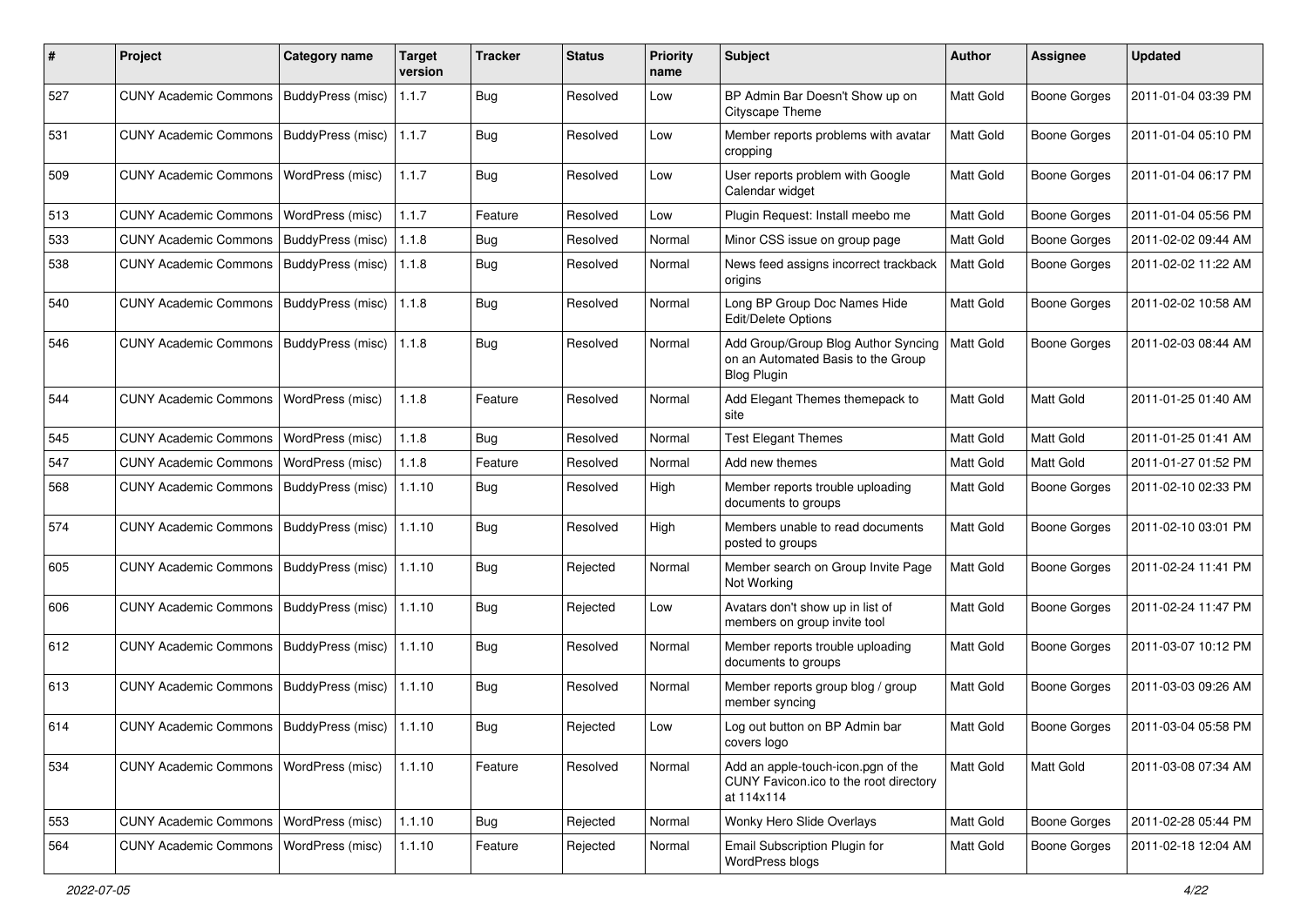| #   | Project                                   | <b>Category name</b> | <b>Target</b><br>version | <b>Tracker</b> | <b>Status</b> | <b>Priority</b><br>name | <b>Subject</b>                                                                                     | <b>Author</b>    | <b>Assignee</b>     | <b>Updated</b>      |
|-----|-------------------------------------------|----------------------|--------------------------|----------------|---------------|-------------------------|----------------------------------------------------------------------------------------------------|------------------|---------------------|---------------------|
| 566 | <b>CUNY Academic Commons</b>              | WordPress (misc)     | 1.1.10                   | Feature        | Resolved      | Normal                  | Add The Morning After Theme                                                                        | Matt Gold        | Matt Gold           | 2011-02-06 11:40 PM |
| 567 | <b>CUNY Academic Commons</b>              | WordPress (misc)     | 1.1.10                   | Feature        | Resolved      | Normal                  | Add WPFolio and Bibliotype Themes                                                                  | Matt Gold        | Matt Gold           | 2011-02-21 04:16 PM |
| 638 | <b>CUNY Academic Commons</b>              | BuddyPress (misc)    | 1.1.11                   | Bug            | Resolved      | Normal                  | Email Notifications Include Odd<br>Characters                                                      | Matt Gold        | <b>Boone Gorges</b> | 2011-03-16 11:06 AM |
| 639 | <b>CUNY Academic Commons</b>              | WordPress (misc)     | 1.1.11                   | Feature        | Resolved      | Low                     | Consider WP Comment Remix Plugin                                                                   | Matt Gold        | <b>Boone Gorges</b> | 2011-03-17 05:43 PM |
| 348 | <b>CUNY Academic Commons</b>              | BuddyPress (misc)    | 1.2                      | Feature        | Resolved      | Normal                  | Create status marker to show which<br>invited group members have already<br>received group invites | Matt Gold        | <b>Boone Gorges</b> | 2011-03-08 09:08 PM |
| 349 | CUNY Academic Commons   BuddyPress (misc) |                      | 1.2                      | Feature        | Resolved      | Normal                  | Add explanatory note to Group Send<br><b>Invites Page</b>                                          | <b>Matt Gold</b> | <b>Boone Gorges</b> | 2011-03-08 08:44 PM |
| 350 | <b>CUNY Academic Commons</b>              | BuddyPress (misc)    | 1.2                      | Feature        | Resolved      | Normal                  | Move "Send Invites" Button                                                                         | Matt Gold        | <b>Boone Gorges</b> | 2010-12-20 11:29 AM |
| 362 | <b>CUNY Academic Commons</b>              | BuddyPress (misc)    | $\vert$ 1.2              | Feature        | Resolved      | Low                     | Require Confirmation on Leaving a<br>Group                                                         | Matt Gold        | Boone Gorges        | 2011-02-21 02:51 PM |
| 428 | <b>CUNY Academic Commons</b>              | BuddyPress (misc)    | $\vert$ 1.2              | Feature        | Resolved      | Normal                  | Consider adding Log Out button to BP<br>Admin Bar                                                  | Matt Gold        | Boone Gorges        | 2010-12-22 12:12 PM |
| 510 | <b>CUNY Academic Commons</b>              | BuddyPress (misc)    | $\vert$ 1.2              | Feature        | Resolved      | Normal                  | Change group slug placement on<br>group admin menu                                                 | Matt Gold        | Boone Gorges        | 2011-02-21 04:51 PM |
| 539 | CUNY Academic Commons   BuddyPress (misc) |                      | $\vert$ 1.2              | Feature        | Rejected      | Normal                  | Allow document category names to be<br>edited                                                      | Matt Gold        | Boone Gorges        | 2011-01-24 12:52 PM |
| 623 | CUNY Academic Commons   BuddyPress (misc) |                      | 1.2                      | Feature        | Resolved      | Normal                  | <b>BuddyPress Docs: Move</b><br>Paste-from-Word Icon Into Top Row of<br>Tiny-MCE icons             | Matt Gold        | Boone Gorges        | 2011-02-28 06:33 PM |
| 627 | <b>CUNY Academic Commons</b>              | BuddyPress (misc)    | 1.2                      | Feature        | Resolved      | Normal                  | Add LaTeX support for BP Group<br>Forums                                                           | Matt Gold        | Boone Gorges        | 2011-05-09 05:21 PM |
| 629 | <b>CUNY Academic Commons</b>              | BuddyPress (misc)    | 1.2                      | Feature        | Resolved      | Normal                  | Create Required Profile Field to Define<br><b>User Status</b>                                      | Matt Gold        | Matt Gold           | 2011-03-17 06:34 PM |
| 646 | <b>CUNY Academic Commons</b>              | BuddyPress (misc)    | $\vert$ 1.2              | <b>Bug</b>     | Resolved      | Low                     | Change Error Message Non Logged-In<br>Users See When Authorized Page is<br>Requested Without Login | Matt Gold        | Boone Gorges        | 2011-03-22 10:28 AM |
| 656 | <b>CUNY Academic Commons</b>              | BuddyPress (misc)    | 1.2                      | <b>Bug</b>     | Resolved      | Low                     | <b>Conflicting Email Subscription</b><br>Messages                                                  | Matt Gold        | Boone Gorges        | 2011-04-10 10:10 PM |
| 660 | CUNY Academic Commons   BuddyPress (misc) |                      | $\vert$ 1.2              | <b>Bug</b>     | Resolved      | Low                     | HTML Markup appears in activity<br>comment                                                         | Matt Gold        | Boone Gorges        | 2011-04-04 02:39 PM |
| 661 | CUNY Academic Commons   BuddyPress (misc) |                      | $\vert$ 1.2              | Bug            | Resolved      | Low                     | HTML Special Characters Appear in<br><b>Email Notification Text</b>                                | Matt Gold        | Raymond Hoh         | 2011-05-04 08:55 AM |
| 595 | <b>CUNY Academic Commons</b>              | Upgrades             | 1.2                      | Feature        | Resolved      | Normal                  | Formalize Browser/OS Testing<br>procedures                                                         | Matt Gold        | Boone Gorges        | 2011-04-20 06:40 PM |
| 378 | <b>CUNY Academic Commons</b>              | WordPress (misc)     | $1.2$                    | Bug            | Duplicate     | Normal                  | New blog post notification by email for<br>private blogs                                           | Matt Gold        | Boone Gorges        | 2011-02-18 01:46 PM |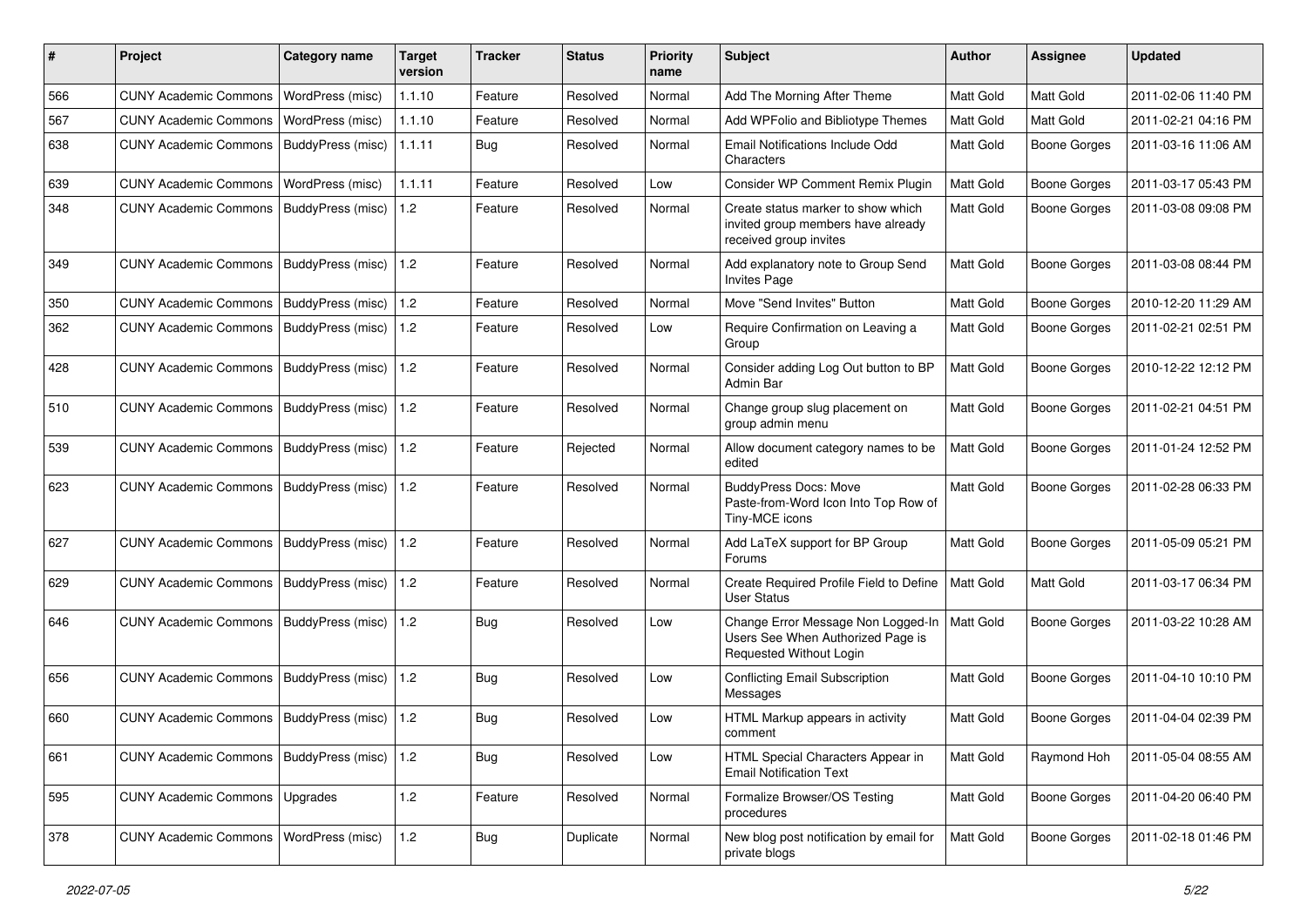| #   | Project                                   | Category name           | <b>Target</b><br>version | <b>Tracker</b> | <b>Status</b> | <b>Priority</b><br>name | Subject                                                                           | Author           | <b>Assignee</b>     | <b>Updated</b>      |
|-----|-------------------------------------------|-------------------------|--------------------------|----------------|---------------|-------------------------|-----------------------------------------------------------------------------------|------------------|---------------------|---------------------|
| 425 | <b>CUNY Academic Commons</b>              | WordPress (misc)        | 1.2                      | Feature        | Resolved      | Normal                  | Edit "Not Found" text on new blogs                                                | Matt Gold        | Raymond Hoh         | 2011-04-26 08:16 AM |
| 427 | <b>CUNY Academic Commons</b>              | WordPress (misc)        | 1.2                      | Feature        | Resolved      | Normal                  | Remove Ability to Post Status Updates<br>from Edit Profile Page                   | <b>Matt Gold</b> | <b>Boone Gorges</b> | 2010-12-22 12:16 PM |
| 492 | <b>CUNY Academic Commons</b>              | WordPress (misc)        | 1.2                      | Feature        | Resolved      | Normal                  | Upgrade CommentPress to latest<br>edition                                         | Matt Gold        | <b>Boone Gorges</b> | 2011-03-08 09:23 PM |
| 501 | <b>CUNY Academic Commons</b>              | WordPress (misc)        | 1.2                      | Feature        | Resolved      | Normal                  | Install WP Site Template Plugin                                                   | Matt Gold        | <b>Boone Gorges</b> | 2011-03-16 03:31 PM |
| 526 | <b>CUNY Academic Commons</b>              | WordPress (misc)        | 1.2                      | <b>Bug</b>     | Resolved      | Low                     | Next/Previous Links Don't Appear on<br>All Hero Slides                            | Matt Gold        | Raymond Hoh         | 2011-04-22 03:56 AM |
| 640 | <b>CUNY Academic Commons</b>              | WordPress (misc)        | 1.2                      | Feature        | Resolved      | Normal                  | Add Clean Home Theme to Site                                                      | Matt Gold        | Matt Gold           | 2011-04-20 06:55 PM |
| 647 | <b>CUNY Academic Commons</b>              | WordPress (misc)        | 1.2                      | Feature        | Resolved      | Normal                  | <b>Add Antisnews Theme</b>                                                        | Matt Gold        | <b>Boone Gorges</b> | 2011-03-26 07:58 PM |
| 699 | <b>CUNY Academic Commons</b>              | WordPress (misc)        | 1.2                      | Feature        | Resolved      | Normal                  | Add BTCNew Plugin to the Commons                                                  | Matt Gold        | Raymond Hoh         | 2011-04-24 04:15 PM |
| 724 | <b>CUNY Academic Commons</b>              | BuddyPress (misc)       | 1.2.1                    | <b>Bug</b>     | Rejected      | Normal                  | Word Limit on Email Notifications of<br>Forum Posts?                              | Matt Gold        | Boone Gorges        | 2011-05-11 12:04 PM |
| 731 | <b>CUNY Academic Commons</b>              | BuddyPress (misc)       | 1.2.1                    | <b>Bug</b>     | Resolved      | Normal                  | Member reports a problem posting to a   Matt Gold<br>private group                |                  | <b>Boone Gorges</b> | 2011-05-03 07:10 PM |
| 628 | <b>CUNY Academic Commons</b>              | Wiki                    | 1.2.1                    | <b>Bug</b>     | Resolved      | Normal                  | LaTeX support for MediaWiki                                                       | Matt Gold        | Boone Gorges        | 2011-05-11 09:50 PM |
| 657 | <b>CUNY Academic Commons</b>              | WordPress (misc)        | 1.2.1                    | <b>Bug</b>     | Resolved      | Normal                  | Problems with WordPress Wiki Plugin                                               | <b>Matt Gold</b> | Boone Gorges        | 2011-05-11 11:29 AM |
| 704 | <b>CUNY Academic Commons</b>              | WordPress (misc)        | 1.2.1                    | Feature        | Resolved      | Normal                  | Plugin Request: Widget that displays<br>randomized images and captions            | Matt Gold        | <b>Boone Gorges</b> | 2011-05-04 11:22 AM |
| 705 | <b>CUNY Academic Commons</b>              | WordPress (misc)        | 1.2.1                    | Feature        | Resolved      | Normal                  | A way to mass upload files?                                                       | Matt Gold        | <b>Boone Gorges</b> | 2011-04-27 12:04 AM |
| 706 | <b>CUNY Academic Commons</b>              | WordPress (misc)        | 1.2.1                    | Feature        | Resolved      | Normal                  | Random Header Image                                                               | Matt Gold        | <b>Boone Gorges</b> | 2011-05-04 01:26 PM |
| 707 | <b>CUNY Academic Commons</b>              | <b>WordPress (misc)</b> | 1.2.1                    | Feature        | Resolved      | Normal                  | Simple Site Visit Counter Plugin for<br><b>Blogs</b>                              | Matt Gold        | Boone Gorges        | 2011-05-04 11:13 AM |
| 709 | <b>CUNY Academic Commons</b>              | WordPress (misc)        | 1.2.1                    | Feature        | Rejected      | Low                     | Add Inspiration Theme to Site                                                     | Matt Gold        | Boone Gorges        | 2011-04-28 08:15 PM |
| 710 | <b>CUNY Academic Commons</b>              | <b>WordPress (misc)</b> | 1.2.1                    | Bug            | Resolved      | Normal                  | Flickr Photo Album Plugin Doesn't<br>Activate                                     | <b>Matt Gold</b> | Boone Gorges        | 2011-05-08 04:56 PM |
| 711 | <b>CUNY Academic Commons</b>              | WordPress (misc)        | 1.2.1                    | Feature        | Resolved      | Normal                  | Add Twitter Blackbird Pie Plugin                                                  | Matt Gold        | Boone Gorges        | 2011-05-04 10:17 AM |
| 727 | <b>CUNY Academic Commons</b>              | WordPress (misc)        | 1.2.1                    | Bug            | Resolved      | Normal                  | Add The Erudite Theme                                                             | Matt Gold        | Raymond Hoh         | 2011-05-01 05:02 AM |
| 778 | <b>CUNY Academic Commons</b>              | BuddyPress (misc)       | 1.2.2                    | <b>Bug</b>     | Resolved      | Normal                  | Private BP Docs Comment Notification<br>in RSS Feed                               | <b>Matt Gold</b> | <b>Boone Gorges</b> | 2011-06-02 09:29 AM |
| 775 | CUNY Academic Commons   WordPress (misc)  |                         | 1.2.2                    | Bug            | Rejected      | Normal                  | Hit Counter Plugin Problem                                                        | Matt Gold        | Boone Gorges        | 2011-05-28 08:42 AM |
| 763 | CUNY Academic Commons   BuddyPress (misc) |                         | 1.2.3                    | <b>Bug</b>     | Resolved      | Low                     | Resaving BP Docs Preferences on<br>Same Setting Produces Unclear Error<br>Message | Matt Gold        | <b>Boone Gorges</b> | 2011-06-02 09:19 AM |
| 782 | <b>CUNY Academic Commons</b>              | BuddyPress (misc)       | 1.2.3                    | Feature        | Resolved      | Normal                  | Add Captcha Plugin                                                                | Matt Gold        | <b>Boone Gorges</b> | 2011-06-06 10:37 AM |
| 747 | CUNY Academic Commons   WordPress (misc)  |                         | 1.2.3                    | Feature        | Resolved      | Normal                  | Find rich-stats plugin for WordPress                                              | Matt Gold        | <b>Boone Gorges</b> | 2011-06-02 09:19 AM |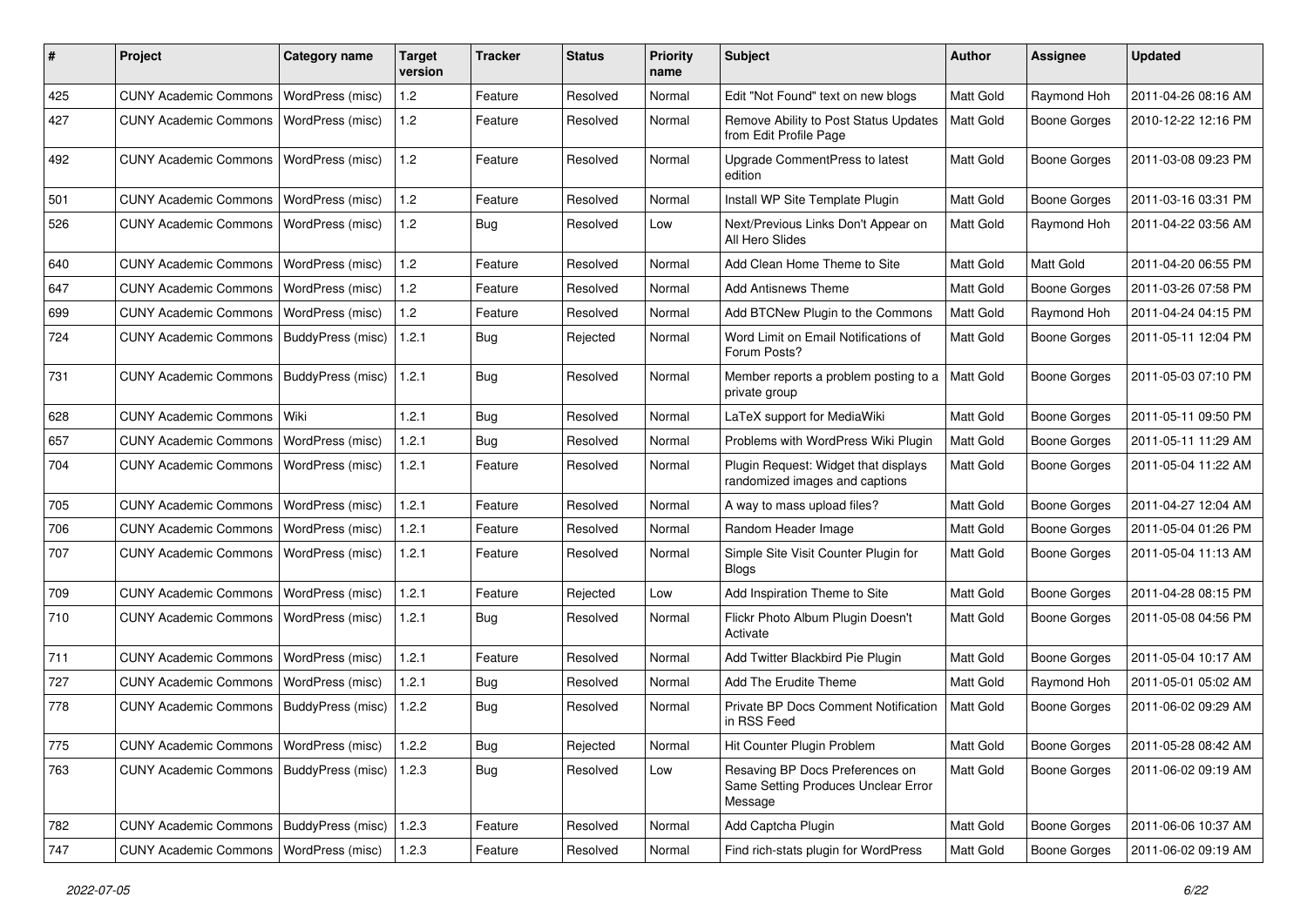| #    | <b>Project</b>               | Category name     | <b>Target</b><br>version | <b>Tracker</b> | <b>Status</b> | <b>Priority</b><br>name | <b>Subject</b>                                                                    | <b>Author</b> | <b>Assignee</b>     | <b>Updated</b>      |
|------|------------------------------|-------------------|--------------------------|----------------|---------------|-------------------------|-----------------------------------------------------------------------------------|---------------|---------------------|---------------------|
| 786  | <b>CUNY Academic Commons</b> | WordPress (misc)  | 1.2.3                    | Bug            | Resolved      | Normal                  | Hero Image Slider Overlay Display on<br>IE                                        | Matt Gold     | <b>Boone Gorges</b> | 2011-06-06 09:51 AM |
| 789  | <b>CUNY Academic Commons</b> | WordPress (misc)  | 1.2.3                    | Bug            | Resolved      | Normal                  | <b>Remove Sitemeter from Footer</b>                                               | Matt Gold     | <b>Boone Gorges</b> | 2011-06-06 09:41 AM |
| 783  | <b>CUNY Academic Commons</b> | BuddyPress (misc) | 1.2.4                    | Bug            | Resolved      | Normal                  | Broken Avatar Images                                                              | Matt Gold     | Boone Gorges        | 2011-06-06 02:49 PM |
| 806  | <b>CUNY Academic Commons</b> | BuddyPress (misc) | 1.2.4                    | Bug            | Resolved      | Normal                  | <b>BP Docs Notification Throttling Issues</b>                                     | Matt Gold     | Boone Gorges        | 2011-06-08 12:17 PM |
| 810  | <b>CUNY Academic Commons</b> | BuddyPress (misc) | 1.2.4                    | Bug            | Resolved      | Normal                  | Can't see all blogs in "My Blogs"                                                 | Matt Gold     | Boone Gorges        | 2011-07-12 10:51 PM |
| 856  | <b>CUNY Academic Commons</b> | BuddyPress (misc) | 1.2.4                    | Bug            | Resolved      | Low                     | Text-alignment issue on group                                                     | Matt Gold     | Raymond Hoh         | 2011-06-22 10:02 PM |
| 905  | <b>CUNY Academic Commons</b> | BuddyPress (misc) | 1.2.4                    | Bug            | Resolved      | Low                     | <b>BP Docs Authentication Issue</b>                                               | Matt Gold     | Boone Gorges        | 2011-07-12 01:39 PM |
| 908  | <b>CUNY Academic Commons</b> | BuddyPress (misc) | 1.2.4                    | Bug            | Resolved      | Normal                  | Free a BP Doc from Locked Status                                                  | Matt Gold     | Boone Gorges        | 2011-07-02 11:15 PM |
| 950  | <b>CUNY Academic Commons</b> | BuddyPress (misc) | 1.2.4                    | Bug            | Rejected      | Normal                  | Spam/Moderation Issue                                                             | Matt Gold     | <b>Boone Gorges</b> | 2011-07-11 09:15 AM |
| 796  | <b>CUNY Academic Commons</b> | Wiki              | 1.2.4                    | Bug            | Resolved      | Normal                  | BP Admin Bar Header Margin                                                        | Matt Gold     | Raymond Hoh         | 2011-06-07 02:37 PM |
| 809  | <b>CUNY Academic Commons</b> | WordPress (misc)  | 1.2.4                    | Bug            | Resolved      | Low                     | Extra padding on bottom of footer                                                 | Matt Gold     | Boone Gorges        | 2011-07-12 03:23 PM |
| 842  | <b>CUNY Academic Commons</b> | WordPress (misc)  | 1.2.4                    | Bug            | Resolved      | Normal                  | Problems adding a user to a blog                                                  | Matt Gold     | <b>Boone Gorges</b> | 2011-07-08 01:34 PM |
| 773  | <b>CUNY Academic Commons</b> | WordPress (misc)  | 1.2.4.2                  | Feature        | Resolved      | Low                     | Adjust Featured Content Widget<br>Default Images                                  | Matt Gold     | <b>Boone Gorges</b> | 2011-11-02 01:44 AM |
| 1104 | <b>CUNY Academic Commons</b> | WordPress (misc)  | 1.2.4.2                  | Bug            | Resolved      | Normal                  | Remove WordPress Counter Plugin                                                   | Matt Gold     | Boone Gorges        | 2011-10-31 11:00 AM |
| 735  | <b>CUNY Academic Commons</b> | BuddyPress (misc) | 1.2.5                    | Feature        | Resolved      | Normal                  | BP Docs - Include Check-Box to Avoid<br><b>Email Notifications of Minor Edits</b> | Matt Gold     | Boone Gorges        | 2011-07-24 11:34 AM |
| 992  | <b>CUNY Academic Commons</b> | BuddyPress (misc) | 1.2.5                    | <b>Bug</b>     | Resolved      | Normal                  | BP Docs comments show up on WP<br>Dashboard                                       | Matt Gold     | Boone Gorges        | 2011-07-19 02:17 PM |
| 993  | <b>CUNY Academic Commons</b> | BuddyPress (misc) | 1.2.5                    | Bug            | Resolved      | Low                     | <b>BP Docs Notification Issue</b>                                                 | Matt Gold     | Boone Gorges        | 2011-07-20 12:10 AM |
| 1117 | <b>CUNY Academic Commons</b> | BuddyPress (misc) | 1.2.5                    | Bug            | Resolved      | Normal                  | Character Display Error in Feed                                                   | Matt Gold     | <b>Boone Gorges</b> | 2011-09-12 06:29 PM |
| 1143 | <b>CUNY Academic Commons</b> | BuddyPress (misc) | 1.2.5                    | Bug            | Resolved      | Normal                  | Notifications of Old Posts                                                        | Matt Gold     |                     | 2011-08-30 09:56 PM |
| 1145 | <b>CUNY Academic Commons</b> | BuddyPress (misc) | 1.2.5                    | Bug            | Resolved      | Low                     | Alert Box on Group Join                                                           | Matt Gold     | Boone Gorges        | 2011-09-12 05:56 PM |
| 1162 | <b>CUNY Academic Commons</b> | BuddyPress (misc) | 1.2.5                    | Feature        | Resolved      | Normal                  | Organization of "My Blogs" Dropdown<br>on Nav Bar                                 | Matt Gold     | Boone Gorges        | 2011-09-14 01:24 AM |
| 1321 | <b>CUNY Academic Commons</b> | BuddyPress (misc) | 1.2.5                    | Bug            | Duplicate     | Normal                  | BP Doc Comment Doesn't Show Up on<br>Doc (but does appear in group stream)        | Matt Gold     | Boone Gorges        | 2011-11-04 08:04 AM |
| 991  | <b>CUNY Academic Commons</b> | WordPress (misc)  | 1.2.5                    | Bug            | Resolved      | Normal                  | <b>Update FeedWordPress</b>                                                       | Matt Gold     | <b>Boone Gorges</b> | 2011-07-19 11:37 AM |
| 1067 | <b>CUNY Academic Commons</b> | WordPress (misc)  | 1.2.5                    | Bug            | Rejected      | Normal                  | Install Disable Trackbacks                                                        | Matt Gold     | <b>Boone Gorges</b> | 2011-07-22 12:05 AM |
| 1068 | <b>CUNY Academic Commons</b> | WordPress (misc)  | 1.2.5                    | <b>Bug</b>     | Rejected      | High                    | Notification of Update in a Private<br>Group Shows up in Public Feed              | Matt Gold     | Boone Gorges        | 2011-07-21 11:27 PM |
| 1069 | <b>CUNY Academic Commons</b> | WordPress (misc)  | 1.2.5                    | Feature        | Resolved      | Normal                  | Install ThreatToCreativity Theme                                                  | Matt Gold     | Matt Gold           | 2011-11-14 08:14 PM |
| 1073 | <b>CUNY Academic Commons</b> | WordPress (misc)  | 1.2.5                    | Feature        | Resolved      | Normal                  | Add Google Plus One Plugin                                                        | Matt Gold     | <b>Boone Gorges</b> | 2011-09-12 06:06 PM |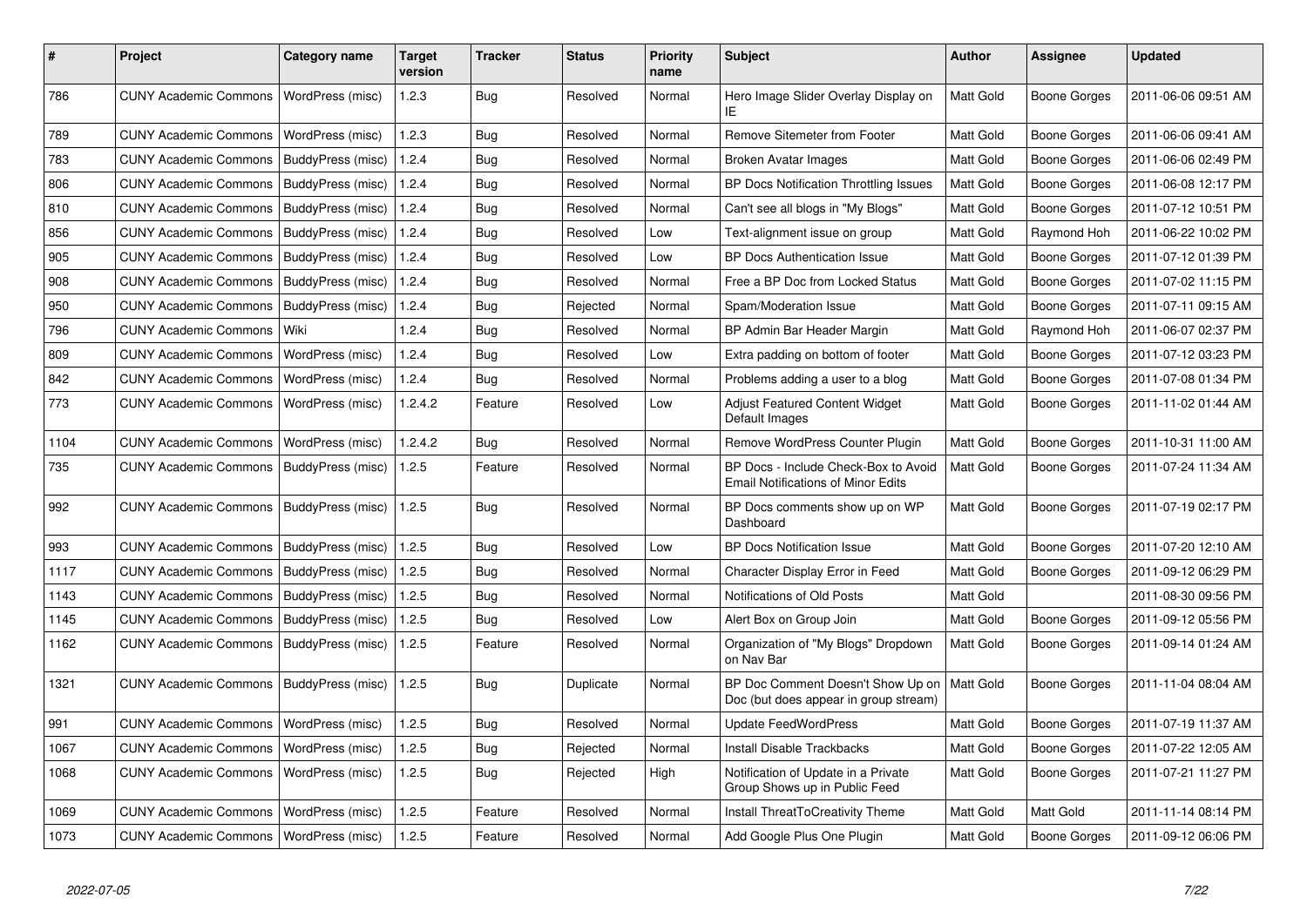| #    | <b>Project</b>               | Category name            | <b>Target</b><br>version | <b>Tracker</b> | <b>Status</b> | <b>Priority</b><br>name | <b>Subject</b>                                                                      | Author           | Assignee     | <b>Updated</b>      |
|------|------------------------------|--------------------------|--------------------------|----------------|---------------|-------------------------|-------------------------------------------------------------------------------------|------------------|--------------|---------------------|
| 1074 | <b>CUNY Academic Commons</b> | WordPress (misc)         | 1.2.5                    | Feature        | Resolved      | Normal                  | Add Facebook Page Photo Gallery<br>plugin                                           | Matt Gold        | Boone Gorges | 2011-09-12 06:11 PM |
| 1075 | <b>CUNY Academic Commons</b> | WordPress (misc)         | 1.2.5                    | Feature        | Resolved      | Normal                  | Add Spam Free WordPress plugin                                                      | Matt Gold        | Boone Gorges | 2011-09-12 06:08 PM |
| 1093 | <b>CUNY Academic Commons</b> | WordPress (misc)         | 1.2.5                    | Feature        | Resolved      | Normal                  | Add WP-SyntaxEvolved Plugin                                                         | Matt Gold        | Boone Gorges | 2011-09-12 06:13 PM |
| 1130 | <b>CUNY Academic Commons</b> | WordPress (misc)         | 1.2.5                    | Feature        | Resolved      | Normal                  | Add PressWork Theme                                                                 | Matt Gold        | Boone Gorges | 2011-11-14 08:11 PM |
| 1144 | <b>CUNY Academic Commons</b> | WordPress (misc)         | 1.2.5                    | Feature        | Resolved      | Normal                  | Install Brunelleschi Theme                                                          | <b>Matt Gold</b> | Matt Gold    | 2011-11-14 08:16 PM |
| 1178 | <b>CUNY Academic Commons</b> | WordPress (misc)         | 1.2.5                    | Feature        | Resolved      | Normal                  | Add "Chunk" Theme to the Commons                                                    | Matt Gold        | Boone Gorges | 2011-11-14 08:25 PM |
| 1188 | <b>CUNY Academic Commons</b> | WordPress (misc)         | 1.2.5                    | Feature        | Resolved      | Normal                  | Add Text Expander Plugin                                                            | Matt Gold        | Boone Gorges | 2011-11-14 08:21 PM |
| 1324 | <b>CUNY Academic Commons</b> | WordPress (misc)         | 1.2.5                    | Feature        | Resolved      | Normal                  | Change link on main nav bar for "Help"                                              | Matt Gold        | Boone Gorges | 2011-11-04 12:08 PM |
| 1325 | <b>CUNY Academic Commons</b> | WordPress (misc)         | 1.2.5                    | Feature        | Resolved      | Normal                  | Remove hard-coded copyright notice<br>from WooThemes                                | Matt Gold        | Boone Gorges | 2011-11-15 08:49 AM |
| 1371 | <b>CUNY Academic Commons</b> | WordPress (misc)         | 1.2.6                    | Support        | Resolved      | Normal                  | Not allowed to create accounts for<br><b>Non-CUNY Members</b>                       | <b>Matt Gold</b> | Boone Gorges | 2011-11-21 02:49 PM |
| 1400 | <b>CUNY Academic Commons</b> | BuddyPress (misc)        | 1.2.7                    | <b>Bug</b>     | Resolved      | Normal                  | Firefox Login Caching Issue                                                         | Matt Gold        | Boone Gorges | 2011-12-06 05:53 PM |
| 1380 | <b>CUNY Academic Commons</b> | WordPress (misc)         | 1.2.7                    | <b>Bug</b>     | Resolved      | Low                     | Page background color not set lon<br>login page                                     | Matt Gold        | Boone Gorges | 2011-11-28 07:44 PM |
| 325  | <b>CUNY Academic Commons</b> | BuddyPress (misc)        | 1.3                      | Feature        | Resolved      | Normal                  | Add folder hierarchies to Group<br>Documents plugin                                 | <b>Matt Gold</b> | Boone Gorges | 2011-05-23 01:33 AM |
| 532  | <b>CUNY Academic Commons</b> | BuddyPress (misc)        | 1.3                      | Feature        | Resolved      | Normal                  | Allow members to paste in a group of<br>email addresses when sending invites        | Matt Gold        | Boone Gorges | 2011-09-13 01:12 PM |
| 557  | <b>CUNY Academic Commons</b> | BuddyPress (misc)        | 1.3                      | Feature        | Rejected      | Normal                  | Denied Size and Extension Alerts on<br>Forum posts                                  | Matt Gold        | Boone Gorges | 2011-06-17 02:58 PM |
| 643  | <b>CUNY Academic Commons</b> | BuddyPress (misc)        | 1.3                      | Feature        | Resolved      | Normal                  | <b>Create Mechanism to Require People</b><br>to Fill Out New Identity Profile Field | Matt Gold        | Boone Gorges | 2011-10-19 01:50 PM |
| 648  | CUNY Academic Commons        | BuddyPress (misc)        | 1.3                      | Feature        | Resolved      | Normal                  | Create Print functionality for<br><b>BuddvPress Docs</b>                            | Matt Gold        | Boone Gorges | 2011-07-19 11:46 AM |
| 649  | <b>CUNY Academic Commons</b> | BuddyPress (misc)        | 1.3                      | Feature        | Resolved      | Normal                  | Create Copy All button for BuddyPress<br>Docs                                       | Matt Gold        | Boone Gorges | 2011-09-13 11:59 AM |
| 697  | <b>CUNY Academic Commons</b> | BuddyPress (misc)        | 1.3                      | Feature        | Resolved      | Normal                  | Member request: Indented text in<br>Forum Posts                                     | Matt Gold        | Boone Gorges | 2011-09-13 03:29 PM |
| 746  | <b>CUNY Academic Commons</b> | <b>BuddyPress (misc)</b> | 1.3                      | <b>Bug</b>     | Resolved      | Normal                  | Create Pop-Up Login Overlay                                                         | Matt Gold        | Raymond Hoh  | 2011-05-16 06:32 PM |
| 774  | <b>CUNY Academic Commons</b> | BuddyPress (misc)        | 1.3                      | Feature        | Resolved      | Normal                  | Consider Allowing Email to Be Sent<br><b>Between Unfriended Members</b>             | <b>Matt Gold</b> | Boone Gorges | 2011-06-16 04:06 PM |
| 906  | <b>CUNY Academic Commons</b> | BuddyPress (misc)        | 1.3                      | Feature        | Resolved      | Low                     | Allow users to edit BP Doc comments                                                 | <b>Matt Gold</b> | Boone Gorges | 2011-09-14 01:27 AM |
| 1256 | <b>CUNY Academic Commons</b> | BuddyPress (misc)        | 1.3                      | Feature        | Resolved      | Normal                  | Enable BP Docs by default on<br>Commons groups                                      | Matt Gold        | Boone Gorges | 2011-11-15 02:27 PM |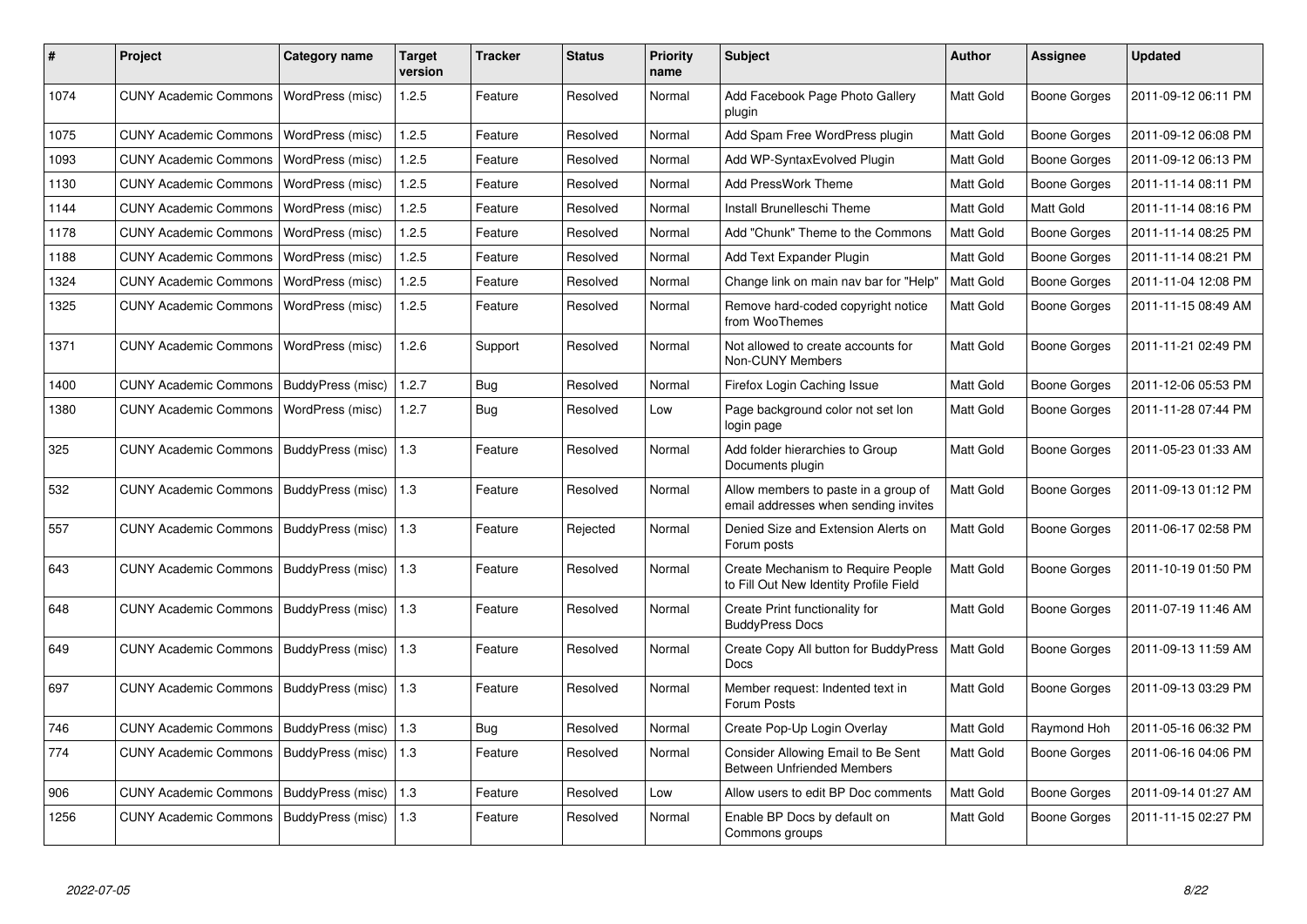| #    | Project                                           | <b>Category name</b>     | <b>Target</b><br>version | <b>Tracker</b> | <b>Status</b> | <b>Priority</b><br>name | <b>Subject</b>                                                              | Author           | <b>Assignee</b>     | <b>Updated</b>      |
|------|---------------------------------------------------|--------------------------|--------------------------|----------------|---------------|-------------------------|-----------------------------------------------------------------------------|------------------|---------------------|---------------------|
| 1344 | <b>CUNY Academic Commons</b>                      | BuddyPress (misc)        | 1.3                      | <b>Bug</b>     | Resolved      | Normal                  | Activity Feed Items not Appearing in<br>Group                               | Matt Gold        | <b>Boone Gorges</b> | 2011-11-14 11:26 AM |
| 1345 | <b>CUNY Academic Commons</b>                      | BuddyPress (misc)        | 1.3                      | Bug            | Resolved      | Normal                  | Consider Adding BuddyPress Group<br>for Community Admins and Mods<br>Plugin | Matt Gold        | <b>Boone Gorges</b> | 2011-11-28 03:17 PM |
| 1394 | <b>CUNY Academic Commons</b>                      | BuddyPress (misc)        | 1.3                      | Feature        | Rejected      | Normal                  | Update Filters to include new BP<br>Profile roles                           | Matt Gold        | <b>Boone Gorges</b> | 2011-12-09 07:11 AM |
| 1412 | <b>CUNY Academic Commons</b>                      | BuddyPress (misc)        | 1.3                      | <b>Bug</b>     | Resolved      | Normal                  | Alter text on pop-up message about<br>role field                            | Matt Gold        | Boone Gorges        | 2011-12-08 12:58 PM |
| 343  | <b>CUNY Academic Commons</b>                      | Wiki                     | 1.3                      | <b>Bug</b>     | Resolved      | Low                     | <b>FCKEditor Preferences</b>                                                | Matt Gold        | <b>Boone Gorges</b> | 2011-11-30 11:55 AM |
| 1418 | CUNY Academic Commons   Wiki                      |                          | 1.3                      | <b>Bug</b>     | Resolved      | High                    | Don't see BP Admin Bar on cdev Wiki<br>page                                 | Matt Gold        | Boone Gorges        | 2011-12-09 08:58 AM |
| 1419 | <b>CUNY Academic Commons</b>                      | Wiki                     | 1.3                      | <b>Bug</b>     | Rejected      | Normal                  | Ajax autosuggest on wiki tags not<br>working                                | Matt Gold        | <b>Boone Gorges</b> | 2011-12-12 03:51 PM |
| 487  | <b>CUNY Academic Commons</b>                      | WordPress (misc)         | 1.3                      | <b>Bug</b>     | Resolved      | Normal                  | Replace Backtype Connect with<br>something that works                       | Matt Gold        | Boone Gorges        | 2011-05-26 08:47 AM |
| 761  | <b>CUNY Academic Commons</b>                      | WordPress (misc)         | 1.3                      | <b>Bug</b>     | Resolved      | Normal                  | Implement "Send a Comment"<br>Function                                      | Matt Gold        | Boone Gorges        | 2011-06-02 04:51 PM |
| 764  | <b>CUNY Academic Commons</b>                      | WordPress (misc)         | 1.3                      | Feature        | Resolved      | Normal                  | Install "Email Users" Plugin                                                | Matt Gold        | <b>Boone Gorges</b> | 2011-09-13 11:35 AM |
| 771  | <b>CUNY Academic Commons</b>                      | WordPress (misc)         | 1.3                      | Feature        | Rejected      | Normal                  | Create Tool to Display Users in Order<br>of ID# in Dashboard                | <b>Matt Gold</b> | <b>Boone Gorges</b> | 2011-05-24 08:57 AM |
| 1106 | <b>CUNY Academic Commons</b>                      | WordPress (misc)         | $1.3$                    | Feature        | Resolved      | Normal                  | <b>Extended Super Admins</b>                                                | Matt Gold        | <b>Boone Gorges</b> | 2011-11-15 02:06 PM |
| 1132 | <b>CUNY Academic Commons</b>                      | WordPress (misc)         | 1.3                      | Feature        | Rejected      | Normal                  | Consider adding a forum plugin for<br>blogs                                 | <b>Matt Gold</b> | Boone Gorges        | 2011-11-17 10:51 PM |
| 1134 | <b>CUNY Academic Commons</b>                      | WordPress (misc)         | 1.3                      | Feature        | Resolved      | Normal                  | Build Flexibility for Image Choices into<br><b>Featured Content Widget</b>  | Matt Gold        | Boone Gorges        | 2011-11-30 02:27 AM |
| 1146 | <b>CUNY Academic Commons</b>                      | WordPress (misc)         | $1.3$                    | Feature        | Resolved      | Normal                  | Add Shaken Grid Theme to Site                                               | <b>Matt Gold</b> | Matt Gold           | 2011-11-28 03:27 PM |
| 1329 | <b>CUNY Academic Commons</b>                      | WordPress (misc)         | 1.3                      | Feature        | Resolved      | Normal                  | Create Plugin to Make it Easier to Add<br>Users to a Blog                   | Matt Gold        | Boone Gorges        | 2011-12-15 08:43 AM |
| 1437 | <b>CUNY Academic Commons</b>                      | WordPress (misc)         | 1.3                      | Feature        | Resolved      | Normal                  | Add FD Footnotes Plugin                                                     | Matt Gold        | Boone Gorges        | 2011-12-14 01:00 PM |
| 1451 | <b>CUNY Academic Commons</b>                      | <b>BuddyPress (misc)</b> | 1.3.1                    | <b>Bug</b>     | Resolved      | Normal                  | Social Media Profile Icons Not<br>Showing Up Automatically?                 | <b>Matt Gold</b> | Boone Gorges        | 2011-12-15 07:06 PM |
| 1455 | CUNY Academic Commons   BuddyPress (misc)   1.3.1 |                          |                          | <b>Bug</b>     | Resolved      | Normal                  | Errant error message on Groups page                                         | Matt Gold        | <b>Boone Gorges</b> | 2011-12-16 02:05 PM |
| 1464 | CUNY Academic Commons   Upgrades                  |                          | 1.3.1                    | <b>Bug</b>     | Rejected      | Normal                  | UserVoice Account linked to wrong<br>account                                | Matt Gold        | Boone Gorges        | 2011-12-19 09:40 AM |
| 1438 | CUNY Academic Commons   WordPress (misc)          |                          | 1.3.1                    | Feature        | Resolved      | Normal                  | Add WP-Print Plugin                                                         | Matt Gold        | Boone Gorges        | 2011-12-15 02:49 PM |
| 1439 | <b>CUNY Academic Commons</b>                      | WordPress (misc)         | 1.3.1                    | Feature        | Resolved      | Normal                  | Add WP Hide Post Plugin                                                     | Matt Gold        | <b>Boone Gorges</b> | 2011-12-15 02:50 PM |
| 1440 | <b>CUNY Academic Commons</b>                      | WordPress (misc)         | 1.3.1                    | Feature        | Resolved      | Normal                  | Add Custom Sidebar Plugin                                                   | Matt Gold        | Boone Gorges        | 2011-12-15 02:46 PM |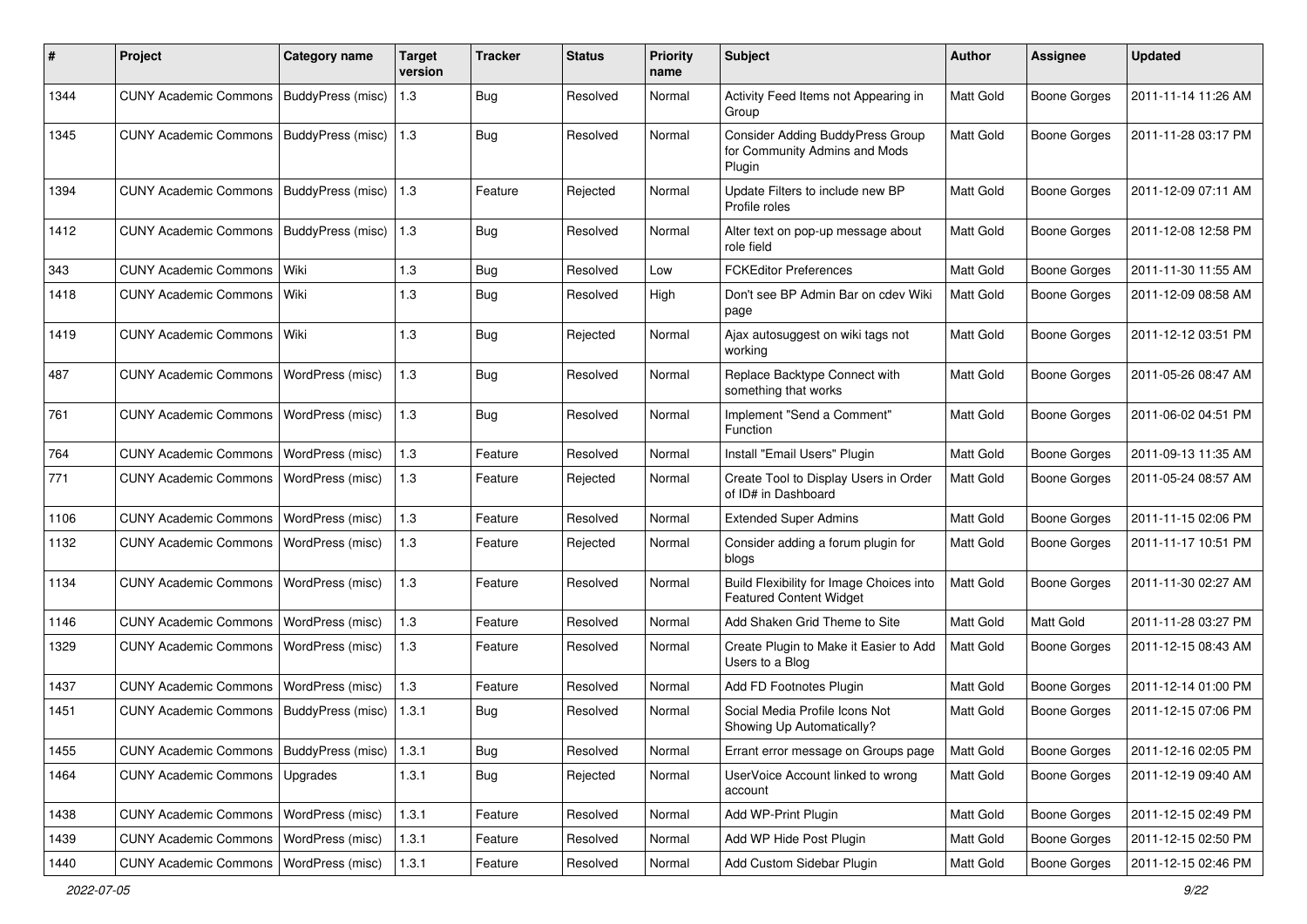| ∦    | Project                                           | Category name            | <b>Target</b><br>version | Tracker    | <b>Status</b> | <b>Priority</b><br>name | <b>Subject</b>                                                                     | Author           | <b>Assignee</b>     | <b>Updated</b>      |
|------|---------------------------------------------------|--------------------------|--------------------------|------------|---------------|-------------------------|------------------------------------------------------------------------------------|------------------|---------------------|---------------------|
| 1459 | <b>CUNY Academic Commons</b>                      | WordPress (misc)         | 1.3.1                    | Feature    | Resolved      | Normal                  | Create "no image" option for featured<br>blog posts on featured homepage<br>widget | Matt Gold        | <b>Boone Gorges</b> | 2011-12-19 11:25 AM |
| 1472 | <b>CUNY Academic Commons</b>                      | WordPress (misc)         | 1.3.2                    | Feature    | Resolved      | Normal                  | Update/Activate Akismet with newly<br>purchased cuny-wide key                      | <b>Matt Gold</b> | <b>Boone Gorges</b> | 2012-01-14 08:59 AM |
| 1487 | <b>CUNY Academic Commons</b>                      | BuddyPress (misc)        | 1.3.3                    | Feature    | Resolved      | Normal                  | Bug when using Featured Widget to<br>display a page                                | <b>Matt Gold</b> | <b>Boone Gorges</b> | 2012-01-10 10:05 PM |
| 1488 | <b>CUNY Academic Commons</b>                      | BuddyPress (misc)        | 1.3.3                    | <b>Bug</b> | Resolved      | Normal                  | Unable to edit forum post                                                          | Matt Gold        | <b>Boone Gorges</b> | 2012-01-10 07:20 PM |
| 1495 | <b>CUNY Academic Commons</b>                      | BuddyPress (misc)        | 1.3.3                    | Bug        | Rejected      | Low                     | Newest Member Filter on homepage<br>not working                                    | <b>Matt Gold</b> | <b>Boone Gorges</b> | 2011-12-22 11:29 AM |
| 1498 | <b>CUNY Academic Commons</b>                      | BuddyPress (misc)        | 1.3.3                    | Bug        | Resolved      | Normal                  | Non-Logged in User Redirect Feature<br>not working                                 | Matt Gold        | Boone Gorges        | 2012-01-11 04:57 PM |
| 1503 | <b>CUNY Academic Commons</b>                      | BuddyPress (misc)        | 1.3.3                    | <b>Bug</b> | Resolved      | Normal                  | File list not showing file descriptions                                            | Matt Gold        | Boone Gorges        | 2012-01-10 07:28 PM |
| 1507 | <b>CUNY Academic Commons</b>                      | <b>BuddyPress (misc)</b> | 1.3.3                    | Feature    | Resolved      | Normal                  | Add Custom Sidebar Plugin                                                          | Matt Gold        | <b>Boone Gorges</b> | 2012-01-10 07:30 PM |
| 1477 | <b>CUNY Academic Commons</b>                      | WordPress (misc)         | 1.3.3                    | Feature    | Resolved      | Normal                  | Expand recent blog post listing on<br>homepage                                     | Matt Gold        | <b>Boone Gorges</b> | 2012-01-10 06:09 PM |
| 1482 | <b>CUNY Academic Commons</b>                      | WordPress (misc)         | 1.3.3                    | Bug        | Resolved      | Normal                  | News page twitter feed error                                                       | Matt Gold        | <b>Boone Gorges</b> | 2012-01-10 06:53 PM |
| 1483 | <b>CUNY Academic Commons</b>                      | WordPress (misc)         | 1.3.3                    | <b>Bug</b> | Resolved      | Normal                  | News page not showing posts from<br>News blog                                      | <b>Matt Gold</b> | <b>Boone Gorges</b> | 2012-01-10 06:55 PM |
| 1531 | <b>CUNY Academic Commons</b>                      | WordPress (misc)         | 1.3.4                    | <b>Bug</b> | Resolved      | Urgent                  | Commons Only Viewable to Logged-In<br>Viewers                                      | <b>Matt Gold</b> | <b>Boone Gorges</b> | 2012-01-12 12:50 AM |
| 1541 | <b>CUNY Academic Commons</b>                      | WordPress (misc)         | 1.3.4                    | Feature    | Resolved      | Normal                  | Add UserVoice embed code                                                           | Matt Gold        | <b>Boone Gorges</b> | 2012-01-13 10:17 AM |
| 1545 | <b>CUNY Academic Commons</b>                      | BuddyPress (misc)        | 1.3.5                    | <b>Bug</b> | Resolved      | Normal                  | Problem with BP Doc Comment Edit<br>Icon in Forums                                 | <b>Matt Gold</b> | <b>Boone Gorges</b> | 2012-01-16 06:14 PM |
| 1546 | <b>CUNY Academic Commons</b>                      | BuddyPress (misc)        | 1.3.5                    | Bug        | Resolved      | Low                     | Unable to view comparative document<br>history in BP Docs                          | Matt Gold        | <b>Boone Gorges</b> | 2012-01-17 06:13 PM |
| 1547 | <b>CUNY Academic Commons</b>                      | WordPress (misc)         | 1.3.5                    | Bug        | Resolved      | High                    | Spam Registrations                                                                 | Matt Gold        | Boone Gorges        | 2012-01-16 08:23 PM |
| 1549 | <b>CUNY Academic Commons</b>                      | WordPress (misc)         | 1.3.5                    | <b>Bug</b> | Resolved      | Normal                  | Add SOPA Protest Plugin                                                            | Matt Gold        | Boone Gorges        | 2012-01-17 06:19 PM |
| 1551 | <b>CUNY Academic Commons</b>                      | WordPress (misc)         | 1.3.5                    | <b>Bug</b> | Resolved      | Normal                  | Create Front-Page SOPA Protest page                                                | Matt Gold        | <b>Boone Gorges</b> | 2012-01-17 09:32 PM |
| 1550 | <b>CUNY Academic Commons</b>                      | WordPress (misc)         | 1.3.5.1                  | Feature    | Resolved      | Normal                  | Please add Simplicity Theme to<br>Commons                                          | <b>Matt Gold</b> | Boone Gorges        | 2012-01-18 09:58 AM |
| 1555 | CUNY Academic Commons   BuddyPress (misc)   1.3.6 |                          |                          | <b>Bug</b> | Resolved      | Low                     | Sticky forum post shows up twice in<br>post listings                               | Matt Gold        | <b>Boone Gorges</b> | 2012-02-08 06:44 PM |
| 1556 | CUNY Academic Commons   BuddyPress (misc)   1.3.6 |                          |                          | Feature    | Rejected      | Normal                  | New option for College profile field                                               | Matt Gold        | <b>Boone Gorges</b> | 2012-01-19 08:12 AM |
| 1558 | <b>CUNY Academic Commons</b>                      | BuddyPress (misc)        | 1.3.6                    | <b>Bug</b> | Resolved      | Normal                  | Login Issues                                                                       | <b>Matt Gold</b> | Boone Gorges        | 2012-02-08 06:40 PM |
| 1571 | CUNY Academic Commons   BuddyPress (misc)   1.3.6 |                          |                          | <b>Bug</b> | Resolved      | Low                     | Non-CUNY Sign-Up Code Pages<br>Published                                           | Matt Gold        | Boone Gorges        | 2012-02-08 04:46 PM |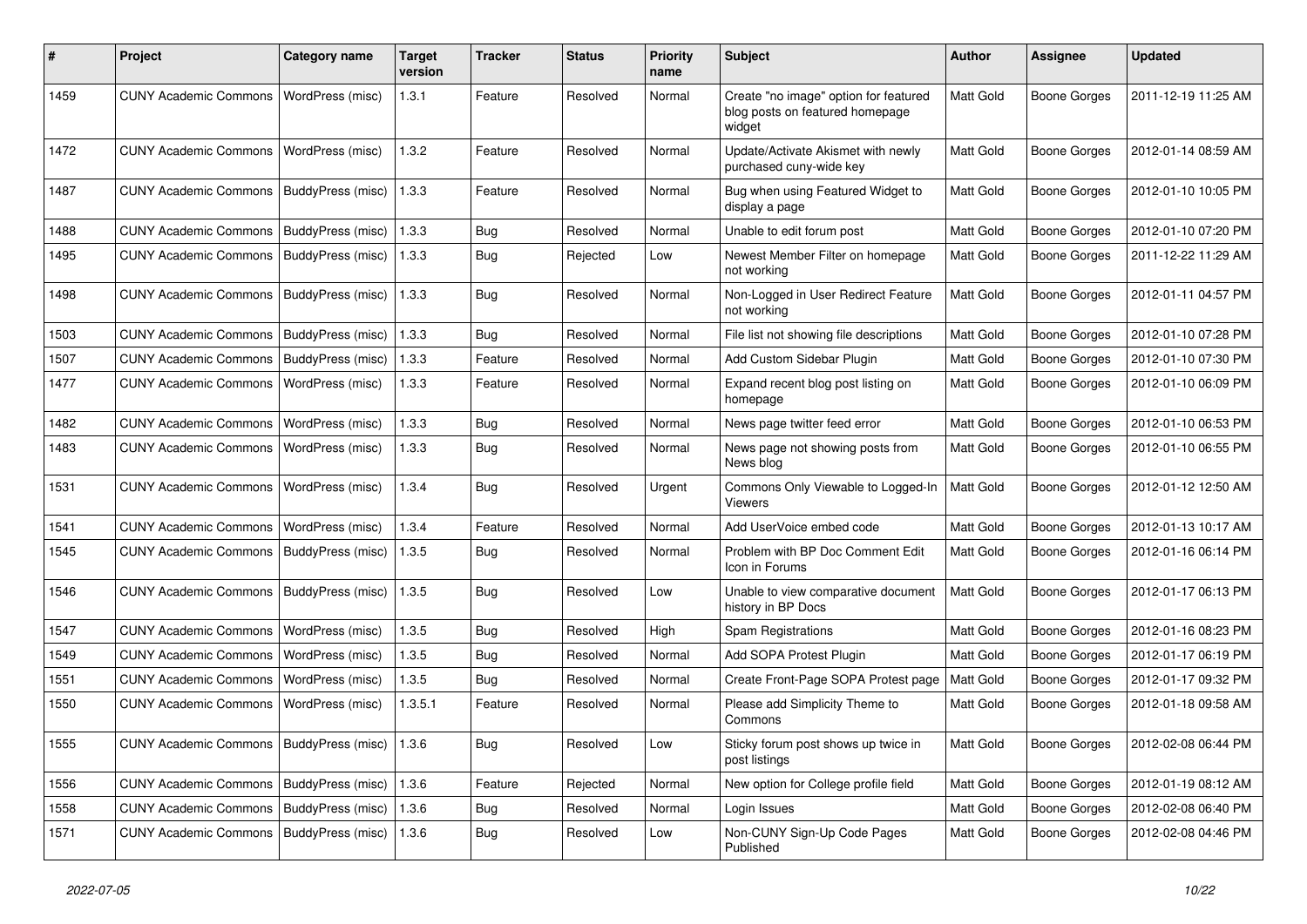| #    | Project                                   | <b>Category name</b> | <b>Target</b><br>version | <b>Tracker</b> | <b>Status</b> | <b>Priority</b><br>name | Subject                                                                               | Author    | <b>Assignee</b>     | <b>Updated</b>      |
|------|-------------------------------------------|----------------------|--------------------------|----------------|---------------|-------------------------|---------------------------------------------------------------------------------------|-----------|---------------------|---------------------|
| 1554 | CUNY Academic Commons   WordPress (misc)  |                      | 1.3.6                    | <b>Bug</b>     | Resolved      | Normal                  | User reports infinite redirect issue on<br>blog                                       | Matt Gold | <b>Boone Gorges</b> | 2012-01-19 07:58 AM |
| 1616 | CUNY Academic Commons   BuddyPress (misc) |                      | 1.3.7                    | <b>Bug</b>     | Resolved      | Low                     | BP Docs timeout issue                                                                 | Matt Gold | <b>Boone Gorges</b> | 2012-02-21 03:23 PM |
| 1473 | <b>CUNY Academic Commons</b>              | WordPress (misc)     | 1.3.7                    | Outreach       | Resolved      | Normal                  | Create News Blog Post on Akismet for<br><b>CUNY</b>                                   | Matt Gold | Matt Gold           | 2012-02-08 08:31 PM |
| 1638 | <b>CUNY Academic Commons</b>              | WordPress (misc)     | 1.3.7                    | Feature        | Rejected      | Urgent                  | Make Clean Child Theme Available<br>only to ARC blog                                  | Matt Gold | <b>Boone Gorges</b> | 2012-02-21 02:39 PM |
| 1639 | <b>CUNY Academic Commons</b>              | WordPress (misc)     | 1.3.7                    | Feature        | Resolved      | Urgent                  | Add WP-Cumulus Plugin                                                                 | Matt Gold | <b>Boone Gorges</b> | 2012-02-21 02:32 PM |
| 1640 | <b>CUNY Academic Commons</b>              | WordPress (misc)     | 1.3.7                    | Feature        | Resolved      | Urgent                  | Add Jetpack plugin                                                                    | Matt Gold | Boone Gorges        | 2012-02-21 02:30 PM |
| 1641 | <b>CUNY Academic Commons</b>              | WordPress (misc)     | 1.3.7                    | Feature        | Resolved      | Urgent                  | Create shortcode to embed fora.tv<br>videos                                           | Matt Gold | <b>Boone Gorges</b> | 2012-02-21 05:22 PM |
| 1637 | <b>CUNY Academic Commons</b>              | WordPress (misc)     | 1.3.7.1                  | Feature        | Resolved      | Urgent                  | Add Clean Child Theme for ARC<br>Project                                              | Matt Gold | <b>Boone Gorges</b> | 2012-02-21 06:13 PM |
| 1648 | CUNY Academic Commons   BuddyPress (misc) |                      | 1.3.9                    | Feature        | Resolved      | Urgent                  | Add Password Protect WordPress<br>Plugin                                              | Matt Gold |                     | 2012-02-24 10:22 AM |
| 1663 | <b>CUNY Academic Commons</b>              | BuddyPress (misc)    | 1.3.9                    | Support        | Resolved      | Normal                  | Please add info on Private --> Public<br>Group Announcement Functionality to<br>Codex | Matt Gold | Sarah Morgano       | 2012-03-01 10:26 AM |
| 1657 | CUNY Academic Commons   BuddyPress (misc) |                      | 1.3.10                   | Bug            | Resolved      | Normal                  | Caching Issues                                                                        | Matt Gold |                     | 2012-04-04 10:17 AM |
| 1794 | <b>CUNY Academic Commons</b>              | BuddyPress (misc)    | 1.3.10                   | <b>Bug</b>     | Resolved      | Normal                  | Remove "Notice anything new"<br>notification                                          | Matt Gold | <b>Boone Gorges</b> | 2012-03-29 09:45 PM |
| 1754 | <b>CUNY Academic Commons</b>              | WordPress (misc)     | 1.3.10                   | <b>Bug</b>     | Resolved      | High                    | Members receiving dev site comment<br>spam                                            | Matt Gold | <b>Boone Gorges</b> | 2012-03-20 01:05 PM |
| 1614 | <b>CUNY Academic Commons</b>              | BuddyPress (misc)    | 1.3.11                   | Bug            | Resolved      | Normal                  | Non-CUNY Sign-Up Code Disappears<br><b>After Creation</b>                             | Matt Gold | <b>Boone Gorges</b> | 2012-04-05 01:50 AM |
| 1672 | CUNY Academic Commons   BuddyPress (misc) |                      | 1.3.11                   | Bug            | Resolved      | Normal                  | Activity replies in groups                                                            | Matt Gold | <b>Boone Gorges</b> | 2012-04-04 09:37 AM |
| 1784 | <b>CUNY Academic Commons</b>              | BuddyPress (misc)    | 1.3.11                   | <b>Bug</b>     | Resolved      | Normal                  | Date/Content Problems on Forum<br>digest emails                                       | Matt Gold | <b>Boone Gorges</b> | 2012-04-03 08:28 PM |
| 1802 | <b>CUNY Academic Commons</b>              | WordPress (misc)     | 1.3.11                   | <b>Bug</b>     | Resolved      | Low                     | Incorrect Page Title on Blogs Page                                                    | Matt Gold | <b>Boone Gorges</b> | 2012-04-03 08:28 PM |
| 1808 | <b>CUNY Academic Commons</b>              | WordPress (misc)     | 1.3.11                   | Bug            | Resolved      | Normal                  | New title page titles                                                                 | Matt Gold | <b>Boone Gorges</b> | 2012-04-04 08:39 AM |
| 1809 | <b>CUNY Academic Commons</b>              | WordPress (misc)     | 1.3.11                   | Feature        | Resolved      | Normal                  | Add CataBlog Plugin                                                                   | Matt Gold | <b>Boone Gorges</b> | 2012-04-04 10:03 AM |
| 1812 | CUNY Academic Commons   WordPress (misc)  |                      | 1.3.11                   | Feature        | Resolved      | Normal                  | Please remove Catablog plugin                                                         | Matt Gold | <b>Boone Gorges</b> | 2012-04-05 07:36 PM |
| 1560 | CUNY Academic Commons   BuddyPress (misc) |                      | 1.3.12                   | Outreach       | Resolved      | Normal                  | Add social media icons/info to About<br>page and Contact Us page                      | Matt Gold | Boone Gorges        | 2012-04-12 09:07 AM |
| 1561 | CUNY Academic Commons   WordPress (misc)  |                      | 1.3.12                   | Outreach       | Resolved      | Normal                  | Add Social Media Icons back to top of<br>side column of News page                     | Matt Gold | Boone Gorges        | 2012-04-12 04:39 PM |
| 1818 | CUNY Academic Commons   WordPress (misc)  |                      | 1.3.12                   | Feature        | Resolved      | High                    | Add news announcement scroll plugin                                                   | Matt Gold | <b>Boone Gorges</b> | 2012-04-09 03:15 PM |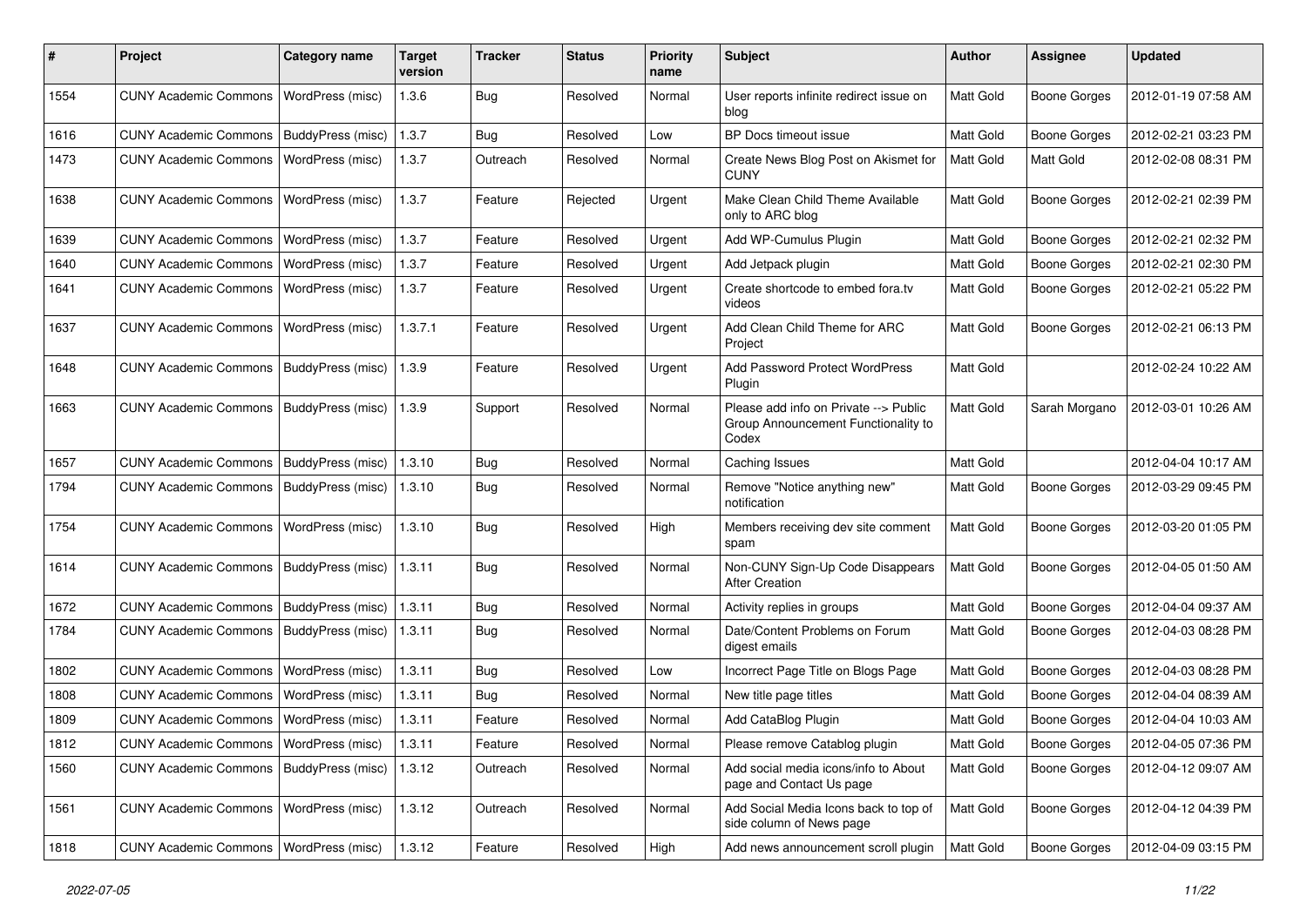| #    | Project                                         | <b>Category name</b>  | <b>Target</b><br>version | Tracker    | <b>Status</b> | <b>Priority</b><br>name | <b>Subject</b>                                                              | Author    | <b>Assignee</b>     | <b>Updated</b>      |
|------|-------------------------------------------------|-----------------------|--------------------------|------------|---------------|-------------------------|-----------------------------------------------------------------------------|-----------|---------------------|---------------------|
| 1197 | <b>CUNY Academic Commons</b>                    |                       | 1.3.13                   | Feature    | Resolved      | Low                     | <b>Remove Quotation Marks from Email</b><br>Notifications of Uploaded Files | Matt Gold | <b>Boone Gorges</b> | 2012-04-16 03:11 PM |
| 1859 | <b>CUNY Academic Commons</b>                    | BuddyPress (misc)     | 1.3.13                   | <b>Bug</b> | Resolved      | Low                     | Orthographical error on page in the<br>sign-up process                      | Matt Gold | <b>Boone Gorges</b> | 2012-05-02 11:43 AM |
| 1881 | <b>CUNY Academic Commons</b>                    | BuddyPress (misc)     | 1.3.13                   | Bug        | Resolved      | Low                     | Double forum notification received                                          | Matt Gold | <b>Boone Gorges</b> | 2012-05-22 02:51 PM |
| 1462 | <b>CUNY Academic Commons</b>                    | WordPress (misc)      | 1.3.13                   | Support    | Resolved      | Normal                  | Allowing registration by cuny.tv<br>domains                                 | Matt Gold | <b>Boone Gorges</b> | 2012-05-02 12:16 PM |
| 1863 | <b>CUNY Academic Commons</b>                    | WordPress (misc)      | 1.3.13                   | Feature    | Resolved      | Normal                  | Add WP Publication Repository plugin                                        | Matt Gold | <b>Boone Gorges</b> | 2012-05-10 01:57 AM |
| 1872 | <b>CUNY Academic Commons</b>                    | WordPress (misc)      | 1.3.13                   | Bug        | Resolved      | Normal                  | Update Woo Framework                                                        | Matt Gold | <b>Boone Gorges</b> | 2012-05-22 11:36 AM |
| 1885 | <b>CUNY Academic Commons</b>                    | WordPress (misc)      | 1.3.13                   | <b>Bug</b> | Resolved      | Normal                  | TinyMCE button error                                                        | Matt Gold | <b>Boone Gorges</b> | 2012-05-17 11:15 AM |
| 1886 | <b>CUNY Academic Commons</b>                    | WordPress (misc)      | 1.3.13                   | <b>Bug</b> | Rejected      | Low                     | Test reliability of firestats plugin                                        | Matt Gold | <b>Boone Gorges</b> | 2012-05-09 09:37 PM |
| 1889 | <b>CUNY Academic Commons</b>                    | WordPress (misc)      | 1.3.13                   | Feature    | Resolved      | Normal                  | Add jQuery Lightbox plugin                                                  | Matt Gold | <b>Boone Gorges</b> | 2012-05-17 11:11 AM |
| 1911 | <b>CUNY Academic Commons</b>                    | WordPress (misc)      | 1.3.13                   | Feature    | Resolved      | Normal                  | Install The The Tabs and Accordions<br>Plugin                               | Matt Gold | <b>Boone Gorges</b> | 2012-05-23 04:13 PM |
| 1912 | <b>CUNY Academic Commons</b>                    | WordPress (misc)      | 1.3.13                   | <b>Bug</b> | Resolved      | Normal                  | Install the VéritéCo Timeline Plugin                                        | Matt Gold | <b>Boone Gorges</b> | 2012-05-23 04:13 PM |
| 1916 | <b>CUNY Academic Commons</b>                    | WordPress (misc)      | 1.3.14                   | Bug        | Resolved      | High                    | Images Breaking on Help Blog and<br><b>Ground Control</b>                   | Matt Gold | <b>Boone Gorges</b> | 2012-05-26 07:54 PM |
| 1930 | <b>CUNY Academic Commons</b>                    | WordPress (misc)      | 1.3.14                   | Feature    | Resolved      | Normal                  | Install CollabPress                                                         | Matt Gold | <b>Boone Gorges</b> | 2012-06-12 08:44 AM |
| 1933 | <b>CUNY Academic Commons</b>                    | WordPress (misc)      | 1.3.14                   | Feature    | Resolved      | Normal                  | Add WP-Markdown Plugin                                                      | Matt Gold | <b>Boone Gorges</b> | 2012-06-12 08:56 AM |
| 1934 | <b>CUNY Academic Commons</b>                    | WordPress (misc)      | 1.3.14                   | Feature    | Resolved      | Normal                  | Add Q and A Plugin                                                          | Matt Gold | <b>Boone Gorges</b> | 2012-06-12 09:12 AM |
| 1953 | <b>CUNY Academic Commons</b>                    | BuddyPress (misc)     | 1.3.15                   | <b>Bug</b> | Resolved      | Normal                  | Email forum notification formatting<br>issue                                | Matt Gold | <b>Boone Gorges</b> | 2012-06-21 03:32 PM |
| 1411 | <b>CUNY Academic Commons</b>                    | BuddyPress (misc)     | 1.3.17                   | Feature    | Resolved      | Low                     | <b>Deleting Docs</b>                                                        | Matt Gold | <b>Boone Gorges</b> | 2012-07-02 12:43 PM |
| 1990 | <b>CUNY Academic Commons</b>                    | BuddyPress (misc)     | 1.3.17                   | <b>Bug</b> | Resolved      | Low                     | In Forum post list, member avatar<br>partially obscures member name         | Matt Gold | <b>Boone Gorges</b> | 2012-07-29 08:42 PM |
| 1995 | <b>CUNY Academic Commons</b>                    | WordPress (misc)      | 1.3.17                   | <b>Bug</b> | Rejected      | High                    | Featured Content Box Only Rendering<br>on Login                             | Matt Gold | <b>Boone Gorges</b> | 2012-07-15 10:21 AM |
| 2007 | <b>CUNY Academic Commons</b>                    | WordPress (misc)      | 1.3.17                   | Feature    | Resolved      | Normal                  | Add Events Manager Plugin                                                   | Matt Gold | <b>Boone Gorges</b> | 2012-07-30 09:19 AM |
| 120  | <b>CUNY Academic Commons</b>                    | BuddyPress (misc)     | 1.4                      | Feature    | Resolved      | Normal                  | <b>Consider Adding Privacy Options</b><br>Plugin for Profiles               | Matt Gold | <b>Boone Gorges</b> | 2015-11-12 01:02 AM |
| 1199 | CUNY Academic Commons   BuddyPress (misc)   1.4 |                       |                          | Feature    | Resolved      | Normal                  | Add Option for Open Text Field to BP<br>Profile Checkbox Fields             | Matt Gold | Boone Gorges        | 2012-08-01 05:23 PM |
| 1390 | CUNY Academic Commons   BuddyPress (misc)   1.4 |                       |                          | Feature    | Resolved      | Normal                  | Show "Kitchen Sink" by Default in<br><b>TinyMCE</b>                         | Matt Gold | Dominic Giglio      | 2012-02-28 10:37 AM |
| 1401 | <b>CUNY Academic Commons</b>                    | BuddyPress (misc) 1.4 |                          | Bug        | Resolved      | Low                     | Avoiding really long blog names                                             | Matt Gold | Dominic Giglio      | 2012-07-16 01:02 PM |
| 1457 | <b>CUNY Academic Commons</b>                    | BuddyPress (misc) 1.4 |                          | Feature    | Resolved      | Low                     | Allow people to clear old status<br>updates                                 | Matt Gold | Dominic Giglio      | 2012-04-24 10:35 AM |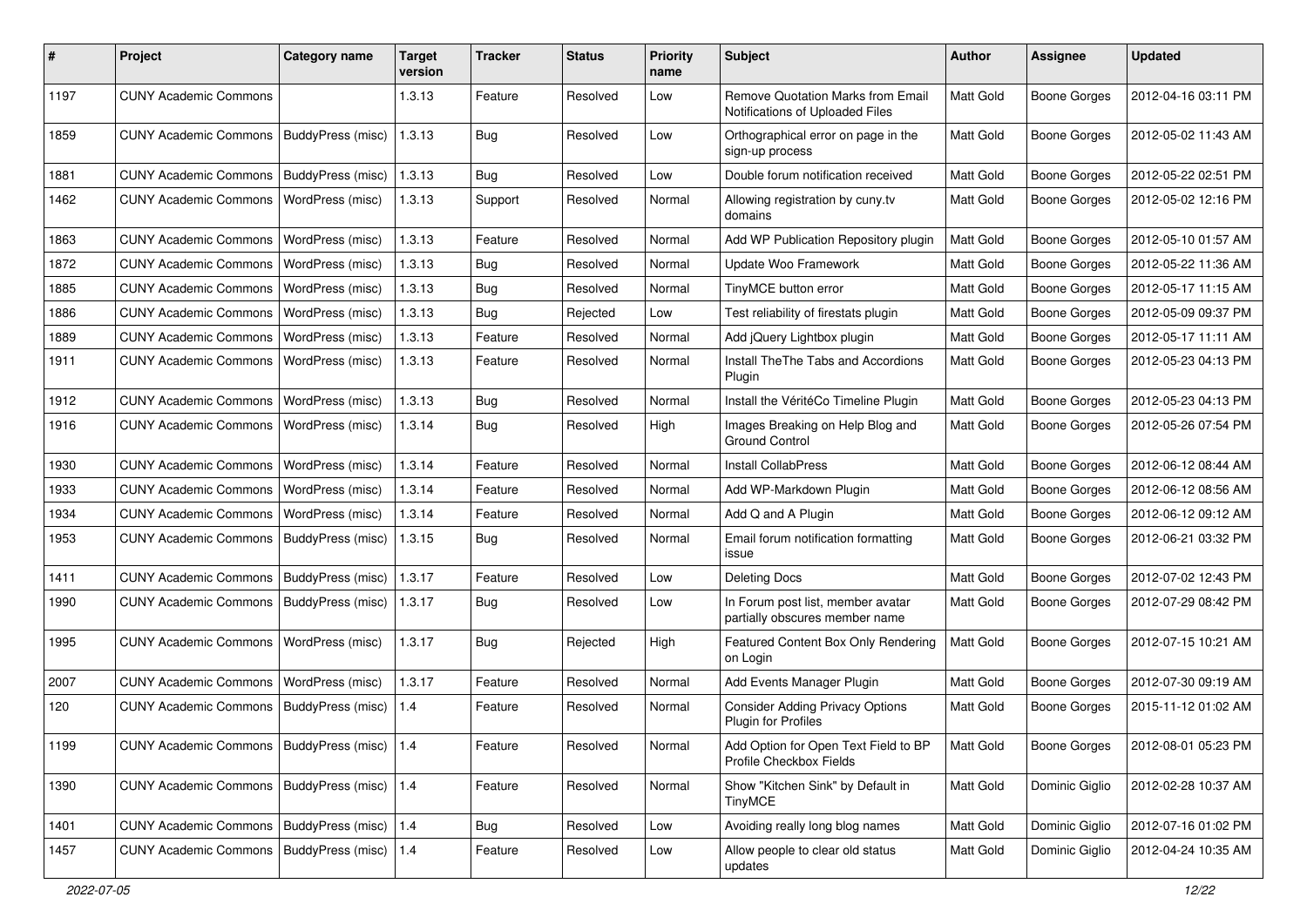| #    | Project                                           | Category name     | <b>Target</b><br>version | <b>Tracker</b> | <b>Status</b> | <b>Priority</b><br>name | Subject                                                                                    | Author           | <b>Assignee</b>     | <b>Updated</b>      |
|------|---------------------------------------------------|-------------------|--------------------------|----------------|---------------|-------------------------|--------------------------------------------------------------------------------------------|------------------|---------------------|---------------------|
| 1504 | <b>CUNY Academic Commons</b>                      | BuddyPress (misc) | 1.4                      | Feature        | Resolved      | Normal                  | Allow members to choose multiple<br>colleges on Profile pages                              | Matt Gold        | <b>Boone Gorges</b> | 2012-08-01 03:34 PM |
| 1505 | <b>CUNY Academic Commons</b>                      | BuddyPress (misc) | 1.4                      | Feature        | Duplicate     | Normal                  | Allow members to clear past status<br>updates                                              | Matt Gold        | <b>Boone Gorges</b> | 2012-04-06 04:42 PM |
| 1629 | <b>CUNY Academic Commons</b>                      | BuddyPress (misc) | 1.4                      | Support        | Resolved      | Normal                  | <b>Deleting Group Announcements</b>                                                        | Matt Gold        | Dominic Giglio      | 2012-07-16 12:26 PM |
| 1979 | <b>CUNY Academic Commons</b>                      | BuddyPress (misc) | 1.4                      | Bug            | Rejected      | Normal                  | Received two notifications of an activity<br>update                                        | <b>Matt Gold</b> | <b>Boone Gorges</b> | 2012-07-12 10:43 AM |
| 2008 | <b>CUNY Academic Commons</b>                      | BuddyPress (misc) | $1.4$                    | Feature        | Resolved      | Normal                  | Show Recently Active Users on<br>Commons Homepage                                          | Matt Gold        | Raymond Hoh         | 2012-08-01 05:23 PM |
| 1557 | <b>CUNY Academic Commons</b>                      | WordPress (misc)  | 1.4                      | Feature        | Resolved      | Normal                  | Confirmation Message on Adding New<br>Users to Blog                                        | Matt Gold        | <b>Boone Gorges</b> | 2012-05-31 01:53 AM |
| 1623 | <b>CUNY Academic Commons</b>                      | WordPress (misc)  | 1.4                      | Feature        | Resolved      | Low                     | Install Anthologize                                                                        | Matt Gold        | <b>Boone Gorges</b> | 2012-08-01 03:25 PM |
| 1867 | <b>CUNY Academic Commons</b>                      | WordPress (misc)  | 1.4                      | Feature        | Resolved      | Normal                  | Homepage redesign join/login/tour<br>space                                                 | Matt Gold        | Raymond Hoh         | 2012-08-07 01:49 PM |
| 1999 | <b>CUNY Academic Commons</b>                      | WordPress (misc)  | 1.4                      | Feature        | Resolved      | Normal                  | <b>Update Registration Page</b>                                                            | Matt Gold        | <b>Boone Gorges</b> | 2012-08-01 08:11 AM |
| 2015 | <b>CUNY Academic Commons</b>                      | WordPress (misc)  | 1.4                      | Feature        | Resolved      | Low                     | Add Minimatica Theme                                                                       | Matt Gold        | <b>Boone Gorges</b> | 2012-08-06 01:33 PM |
| 2018 | <b>CUNY Academic Commons</b>                      | WordPress (misc)  | 1.4                      | Bug            | Resolved      | High                    | WP Nav Bar Overflow                                                                        | Matt Gold        | Boone Gorges        | 2012-08-06 12:58 PM |
| 2019 | <b>CUNY Academic Commons</b>                      | WordPress (misc)  | 1.4                      | Bug            | Resolved      | High                    | Unable to Add New User to Blog                                                             | Matt Gold        | <b>Boone Gorges</b> | 2012-08-08 04:21 PM |
| 2036 | <b>CUNY Academic Commons</b>                      | WordPress (misc)  | 1.4.1                    | <b>Bug</b>     | Resolved      | Normal                  | Drop-down styling error                                                                    | Matt Gold        | Raymond Hoh         | 2012-08-11 01:31 PM |
| 2040 | <b>CUNY Academic Commons</b>                      | BuddyPress (misc) | 1.4.2                    | <b>Bug</b>     | Resolved      | Normal                  | RBE on BP Docs Edits?                                                                      | Matt Gold        | <b>Boone Gorges</b> | 2012-08-14 08:13 AM |
| 2041 | <b>CUNY Academic Commons</b>                      | BuddyPress (misc) | 1.4.2                    | Bug            | Resolved      | Low                     | Vertical Alignment on BP Doc "delete"<br>hoverlink                                         | Matt Gold        | <b>Boone Gorges</b> | 2012-08-13 10:54 PM |
| 2034 | <b>CUNY Academic Commons</b>                      | WordPress (misc)  | 1.4.2                    | Bug            | Resolved      | Urgent                  | Spacing issue on reply-by-email                                                            | Matt Gold        | Raymond Hoh         | 2012-08-13 02:41 PM |
| 2038 | <b>CUNY Academic Commons</b>                      | WordPress (misc)  | 1.4.2                    | <b>Bug</b>     | Resolved      | Normal                  | Fixing homepage spacing                                                                    | Matt Gold        | Matt Gold           | 2012-08-13 10:12 PM |
| 2043 | <b>CUNY Academic Commons</b>                      | WordPress (misc)  | 1.4.2                    | Bug            | Rejected      | Low                     | Site Title Character Limit?                                                                | Matt Gold        | Boone Gorges        | 2012-08-13 01:02 PM |
| 2035 | <b>CUNY Academic Commons</b>                      | BuddyPress (misc) | 1.4.3                    | Support        | Resolved      | High                    | Reply by Email - some possible<br>confusion                                                | Matt Gold        | Raymond Hoh         | 2012-08-19 08:58 AM |
| 2039 | <b>CUNY Academic Commons</b>                      | BuddyPress (misc) | 1.4.3                    | Support        | Resolved      | Normal                  | Create Failure function for RBE                                                            | Matt Gold        | Raymond Hoh         | 2012-08-27 09:44 AM |
| 2046 | <b>CUNY Academic Commons</b>                      | BuddyPress (misc) | 1.4.3                    | <b>Bug</b>     | Resolved      | High                    | <b>RBE Delayed Post</b>                                                                    | Matt Gold        | Raymond Hoh         | 2012-08-27 11:55 AM |
| 2057 | CUNY Academic Commons   BuddyPress (misc)   1.4.3 |                   |                          | <b>Bug</b>     | Resolved      | Normal                  | Newest/Active/Popular Filters Not<br>working on Homepage List of Groups,<br><b>Members</b> | Matt Gold        | <b>Boone Gorges</b> | 2012-08-23 03:18 PM |
| 2055 | <b>CUNY Academic Commons</b>                      | WordPress (misc)  | 1.4.3                    | <b>Bug</b>     | Resolved      | High                    | Non-CUNY Sign-Ups not enabled                                                              | Matt Gold        | <b>Boone Gorges</b> | 2012-08-23 12:51 PM |
| 2060 | <b>CUNY Academic Commons</b>                      | WordPress (misc)  | 1.4.3                    | Support        | Resolved      | Normal                  | Add Digital University Theme to<br>Commons                                                 | Matt Gold        | Dominic Giglio      | 2012-08-27 03:38 PM |
| 2115 | <b>CUNY Academic Commons</b>                      | WordPress (misc)  | 1.4.4                    | Bug            | Resolved      | Normal                  | Update Site Footer to reflect current<br>number of CUNY campuses                           | Matt Gold        | Dominic Giglio      | 2012-09-10 02:47 PM |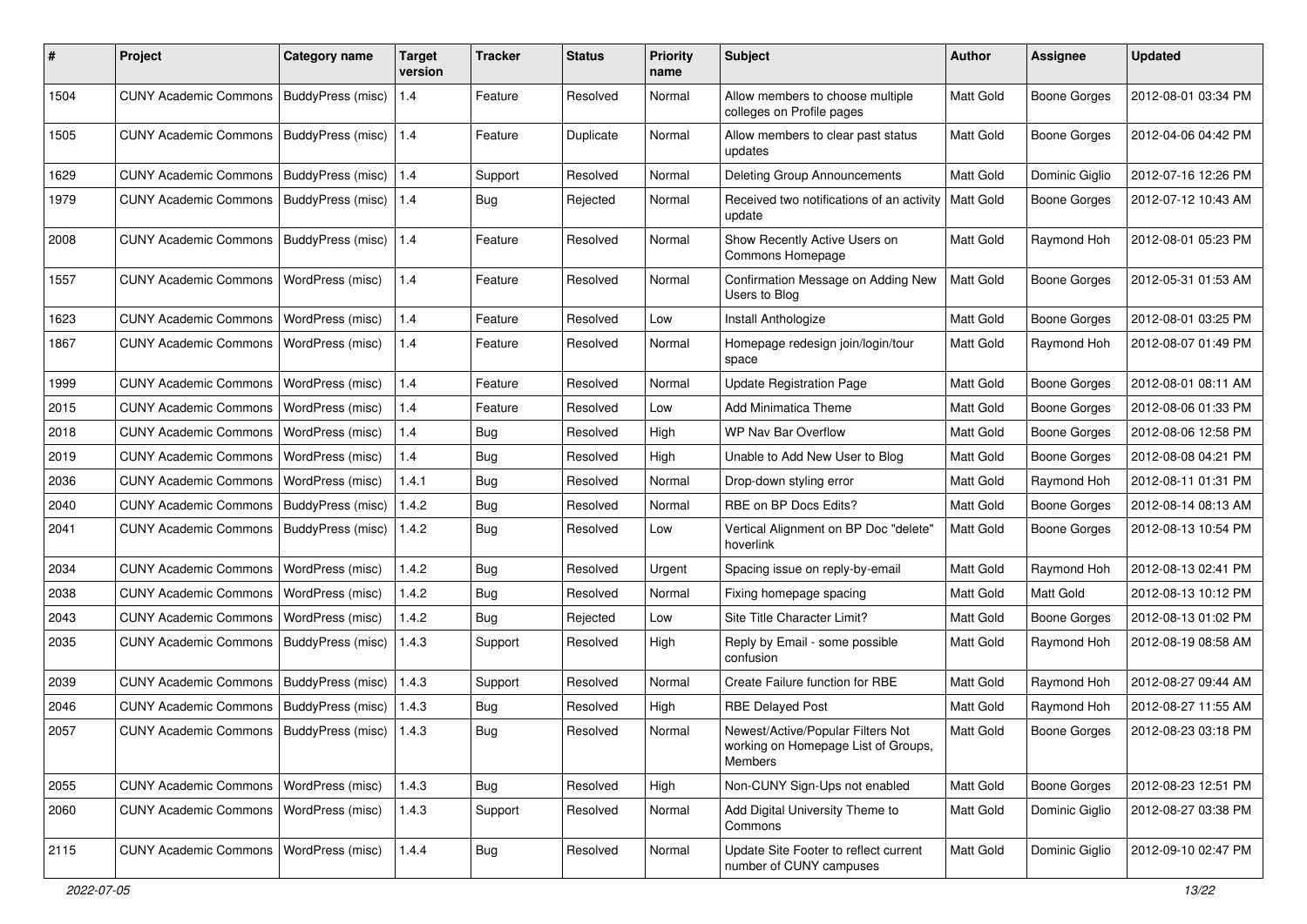| #    | Project                                   | <b>Category name</b>     | <b>Target</b><br>version | <b>Tracker</b> | <b>Status</b> | <b>Priority</b><br>name | <b>Subject</b>                                                      | Author    | <b>Assignee</b>     | <b>Updated</b>      |
|------|-------------------------------------------|--------------------------|--------------------------|----------------|---------------|-------------------------|---------------------------------------------------------------------|-----------|---------------------|---------------------|
| 2037 | <b>CUNY Academic Commons</b>              | BuddyPress (misc)        | 1.4.5                    | <b>Bug</b>     | Resolved      | Normal                  | Special Character shows up in RBE<br>post                           | Matt Gold | Raymond Hoh         | 2012-09-17 07:12 PM |
| 1997 | <b>CUNY Academic Commons</b>              | BuddyPress (misc)        | 1.4.6                    | <b>Bug</b>     | Resolved      | Normal                  | Forum post notification didn't indicate<br>image attachments        | Matt Gold | <b>Boone Gorges</b> | 2012-09-23 05:03 PM |
| 2053 | <b>CUNY Academic Commons</b>              | BuddyPress (misc)        | 1.4.6                    | Feature        | Resolved      | Normal                  | RBE on BP Docs                                                      | Matt Gold | <b>Boone Gorges</b> | 2012-10-01 04:14 PM |
| 2121 | <b>CUNY Academic Commons</b>              | BuddyPress (misc)        | 1.4.6                    | <b>Bug</b>     | Resolved      | Low                     | Email notification of forum post omits<br>hyperlinked word          | Matt Gold | <b>Boone Gorges</b> | 2012-09-30 09:05 AM |
| 2129 | <b>CUNY Academic Commons</b>              | BuddyPress (misc)        | 1.4.6                    | <b>Bug</b>     | Resolved      | Low                     | […]                                                                 | Matt Gold | <b>Boone Gorges</b> | 2012-09-30 09:53 AM |
| 2002 | <b>CUNY Academic Commons</b>              | WordPress (misc)         | 1.4.6                    | Feature        | Resolved      | Normal                  | Create Livestream video<br>space/channel for the Commons            | Matt Gold | Michael Smith       | 2012-09-30 05:52 PM |
| 2058 | <b>CUNY Academic Commons</b>              | WordPress (misc)         | 1.4.6                    | <b>Bug</b>     | Rejected      | Normal                  | Page shift on clicking Log in box                                   | Matt Gold | <b>Boone Gorges</b> | 2012-08-20 05:53 PM |
| 2104 | <b>CUNY Academic Commons</b>              | WordPress (misc)         | 1.4.6                    | <b>Bug</b>     | Resolved      | Low                     | WordPress Database Backup Plugin<br>Error                           | Matt Gold | Dominic Giglio      | 2012-09-13 03:45 PM |
| 2113 | <b>CUNY Academic Commons</b>              | WordPress (misc)         | 1.4.6                    | Support        | Resolved      | Normal                  | Add google docs shortcode<br>documentation to plugin                | Matt Gold | Raymond Hoh         | 2012-09-30 10:57 PM |
| 2044 | <b>CUNY Academic Commons</b>              | WordPress (misc)         | 1.4.7                    | <b>Bug</b>     | Resolved      | Normal                  | Comment field asks for name info<br>when user logged in             | Matt Gold | Dominic Giglio      | 2012-10-11 08:34 PM |
| 2082 | <b>CUNY Academic Commons</b>              | <b>BuddyPress</b> (misc) | 1.4.8                    | Support        | Resolved      | High                    | Default: No Email?                                                  | Matt Gold | Dominic Giglio      | 2012-10-19 04:55 PM |
| 2117 | <b>CUNY Academic Commons</b>              | BuddyPress (misc)        | 1.4.8                    | <b>Bug</b>     | Resolved      | Normal                  | User reports double notification of<br>announcements                | Matt Gold | Dominic Giglio      | 2012-10-22 09:37 AM |
| 2185 | <b>CUNY Academic Commons</b>              | BuddyPress (misc)        | 1.4.8                    | Feature        | Resolved      | Normal                  | Add WP Touch plugin                                                 | Matt Gold | Dominic Giglio      | 2012-10-15 01:33 PM |
| 2105 | <b>CUNY Academic Commons</b>              | BuddyPress (misc)        | 1.4.9                    | Bug            | Resolved      | Normal                  | File name in a file uploaded to group<br>contains escape characters | Matt Gold | Dominic Giglio      | 2012-11-01 12:02 PM |
| 2176 | <b>CUNY Academic Commons</b>              | BuddyPress (misc)        | 1.4.9                    | Bug            | Rejected      | Normal                  | Page error upon accepting group<br>membership request               | Matt Gold | Dominic Giglio      | 2012-11-01 09:48 PM |
| 2184 | <b>CUNY Academic Commons</b>              | BuddyPress (misc)        | 1.4.9                    | Support        | Resolved      | Normal                  | Adjust Invite Directions to include info<br>about max invites       | Matt Gold | <b>Boone Gorges</b> | 2012-11-03 04:23 PM |
| 2188 | <b>CUNY Academic Commons</b>              | BuddyPress (misc)        | 1.4.9                    | Bug            | Resolved      | Normal                  | Line Spacing/Breaks on BP Docs                                      | Matt Gold | Chris Stein         | 2012-11-01 03:15 PM |
| 2206 | <b>CUNY Academic Commons</b>              | BuddyPress (misc)        | 1.4.9                    | Support        | Resolved      | Normal                  | Change anchor location for "Post New<br>Topic" in group forums      | Matt Gold | Dominic Giglio      | 2012-11-01 11:16 AM |
| 2203 | <b>CUNY Academic Commons</b>              | WordPress (misc)         | 1.4.9                    | Feature        | Resolved      | Normal                  | Enable uploading of sav files                                       | Matt Gold | <b>Boone Gorges</b> | 2012-11-03 04:37 PM |
| 2210 | CUNY Academic Commons   WordPress (misc)  |                          | 1.4.9                    | Bug            | Resolved      | Normal                  | Add Twenty Twelve Theme                                             | Matt Gold | <b>Boone Gorges</b> | 2012-11-01 10:26 AM |
| 2191 | CUNY Academic Commons   BuddyPress (misc) |                          | 1.4.10                   | <b>Bug</b>     | Resolved      | Low                     | File upload to group doesn't register as<br>activity?               | Matt Gold | Dominic Giglio      | 2012-11-11 09:28 PM |
| 2204 | <b>CUNY Academic Commons</b>              | WordPress (misc)         | 1.4.10                   | <b>Bug</b>     | Resolved      | Normal                  | User Doesn't Come up in Add New<br>User Autocomplete                | Matt Gold | Dominic Giglio      | 2012-11-11 12:50 AM |
| 2230 | CUNY Academic Commons   WordPress (misc)  |                          | 1.4.10                   | <b>Bug</b>     | Resolved      | High                    | MESTC page scrambled                                                | Matt Gold | Dominic Giglio      | 2012-11-20 02:39 PM |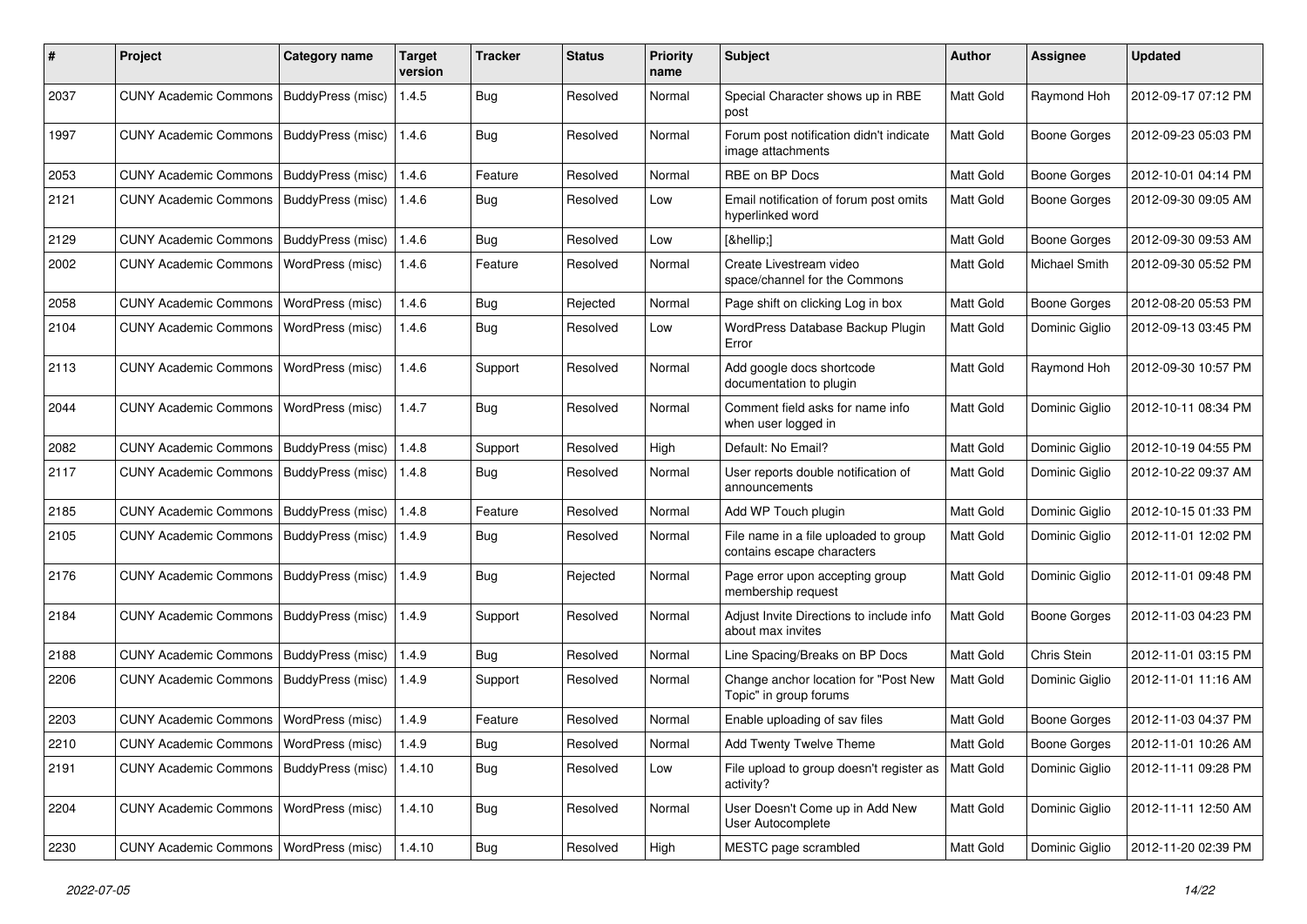| $\pmb{\#}$ | Project                      | Category name     | Target<br>version | <b>Tracker</b> | <b>Status</b> | <b>Priority</b><br>name | <b>Subject</b>                                                   | <b>Author</b>    | Assignee       | <b>Updated</b>      |
|------------|------------------------------|-------------------|-------------------|----------------|---------------|-------------------------|------------------------------------------------------------------|------------------|----------------|---------------------|
| 2240       | <b>CUNY Academic Commons</b> | WordPress (misc)  | 1.4.10            | Bug            | Resolved      | Normal                  | Update Luna theme                                                | Matt Gold        | Dominic Giglio | 2012-11-11 04:27 PM |
| 2220       | <b>CUNY Academic Commons</b> | BuddyPress (misc) | 1.4.11            | Bug            | Resolved      | Low                     | Spacing error on BP Doc comments                                 | <b>Matt Gold</b> | Dominic Giglio | 2012-11-20 03:47 PM |
| 2248       | <b>CUNY Academic Commons</b> | BuddyPress (misc) | 1.4.11            | Feature        | Resolved      | Low                     | Create Profile link to academia.edu<br>profile                   | Matt Gold        | Dominic Giglio | 2012-11-21 11:55 PM |
| 2029       | <b>CUNY Academic Commons</b> | WordPress (misc)  | 1.4.11            | <b>Bug</b>     | Resolved      | Normal                  | CForms error                                                     | Matt Gold        | Dominic Giglio | 2012-11-17 02:15 PM |
| 2296       | <b>CUNY Academic Commons</b> | WordPress (misc)  | 1.4.12            | Feature        | Resolved      | Normal                  | Add WP Retina Plugin                                             | Matt Gold        | Dominic Giglio | 2012-12-02 09:10 AM |
| 2299       | <b>CUNY Academic Commons</b> | WordPress (misc)  | 1.4.12            | Feature        | Resolved      | Normal                  | Add Shaken Grid Premium Theme                                    | <b>Matt Gold</b> | Dominic Giglio | 2012-11-29 04:01 PM |
| 2301       | <b>CUNY Academic Commons</b> | WordPress (misc)  | 1.4.12            | Feature        | Resolved      | Normal                  | Add Twenty Twelve JP365 Child<br>Theme                           | Matt Gold        | Dominic Giglio | 2012-11-29 03:41 PM |
| 2312       | <b>CUNY Academic Commons</b> | WordPress (misc)  | 1.4.12            | Feature        | Resolved      | Normal                  | <b>Upload Gravity Forms Plugin</b>                               | Matt Gold        | Dominic Giglio | 2012-12-03 07:58 PM |
| 2313       | <b>CUNY Academic Commons</b> | WordPress (misc)  | 1.4.12            | Feature        | Resolved      | Normal                  | Add Recovery Theme                                               | Matt Gold        | Dominic Giglio | 2012-11-29 04:01 PM |
| 2323       | <b>CUNY Academic Commons</b> | WordPress (misc)  | 1.4.12            | Feature        | Resolved      | Normal                  | Add four themeforest themes                                      | <b>Matt Gold</b> | Dominic Giglio | 2012-12-01 02:30 PM |
| 2251       | <b>CUNY Academic Commons</b> | BuddyPress (misc) | 1.4.13            | Bug            | Resolved      | Low                     | From address of forum notifications                              | Matt Gold        | Boone Gorges   | 2013-02-03 01:56 PM |
| 2089       | <b>CUNY Academic Commons</b> | WordPress (misc)  | 1.4.13            | Bug            | Rejected      | Normal                  | Possible blog email notification issue                           | Matt Gold        | Boone Gorges   | 2012-12-11 06:59 PM |
| 2247       | <b>CUNY Academic Commons</b> | WordPress (misc)  | 1.4.13            | <b>Bug</b>     | Resolved      | Low                     | Subdomain site login/nav bar issue                               | Matt Gold        | Dominic Giglio | 2012-12-12 02:25 AM |
| 2245       | <b>CUNY Academic Commons</b> | WordPress (misc)  | 1.4.15            | Bug            | Resolved      | High                    | Domain mapping issues -- Site<br>warnings                        | <b>Matt Gold</b> | Dominic Giglio | 2012-12-27 03:59 PM |
| 2361       | <b>CUNY Academic Commons</b> | WordPress (misc)  | 1.4.15            | Feature        | Resolved      | Urgent                  | Add KingSize Theme                                               | Matt Gold        | Boone Gorges   | 2013-01-02 11:41 AM |
| 2346       | <b>CUNY Academic Commons</b> | WordPress (misc)  | 1.4.16            | Feature        | Resolved      | Normal                  | Add Enable Media Replace Plugin                                  | <b>Matt Gold</b> | Boone Gorges   | 2013-01-08 03:53 PM |
| 2363       | <b>CUNY Academic Commons</b> | WordPress (misc)  | 1.4.16            | Bug            | Resolved      | Normal                  | HTTP Error 500 (Internal Server Error)<br>on GC DSL blog         | Matt Gold        | Boone Gorges   | 2013-01-02 10:10 AM |
| 2366       | <b>CUNY Academic Commons</b> | WordPress (misc)  | 1.4.16            | Feature        | Resolved      | Low                     | Remove Kingsize plugin                                           | Matt Gold        | Boone Gorges   | 2013-01-08 04:23 PM |
| 2385       | <b>CUNY Academic Commons</b> | BuddyPress (misc) | 1.4.18            | Bug            | Resolved      | Normal                  | Sitewide nav bar not appearing                                   | Matt Gold        | Boone Gorges   | 2013-01-24 10:21 AM |
| 2387       | <b>CUNY Academic Commons</b> | BuddyPress (misc) | 1.4.19            | <b>Bug</b>     | Resolved      | Low                     | File upload notifications contain<br>escape characters           | <b>Matt Gold</b> | Boone Gorges   | 2013-02-11 02:21 PM |
| 2415       | <b>CUNY Academic Commons</b> | BuddyPress (misc) | 1.4.19            | <b>Bug</b>     | Resolved      | Normal                  | Remove "Popular" link on homepage<br>members widget              | <b>Matt Gold</b> | Boone Gorges   | 2013-02-12 10:05 PM |
| 2479       | <b>CUNY Academic Commons</b> | BuddyPress (misc) | 1.4.21            | Bug            | Resolved      | Urgent                  | Double posting, double notification of<br>message posted via RBE | Matt Gold        | Raymond Hoh    | 2013-04-09 02:04 AM |
| 2478       | <b>CUNY Academic Commons</b> | WordPress (misc)  | 1.4.21            | Feature        | Resolved      | Normal                  | Ensure that sitewide footer is<br>responsive                     | <b>Matt Gold</b> | Chris Stein    | 2013-03-01 04:17 PM |
| 2483       | <b>CUNY Academic Commons</b> | WordPress (misc)  | 1.4.21            | Feature        | Resolved      | Normal                  | Advanced iFrame plugin request                                   | Matt Gold        | Boone Gorges   | 2013-03-11 03:06 PM |
| 2517       | <b>CUNY Academic Commons</b> | WordPress (misc)  | 1.4.22            | Bug            | Resolved      | Normal                  | <b>Add Constant Contact Plugin</b>                               | <b>Matt Gold</b> | Boone Gorges   | 2013-03-20 01:53 PM |
| 2520       | <b>CUNY Academic Commons</b> | WordPress (misc)  | 1.4.22            | Bug            | Resolved      | Normal                  | Add Edit Flow Plugin                                             | Matt Gold        | Boone Gorges   | 2013-03-20 02:01 PM |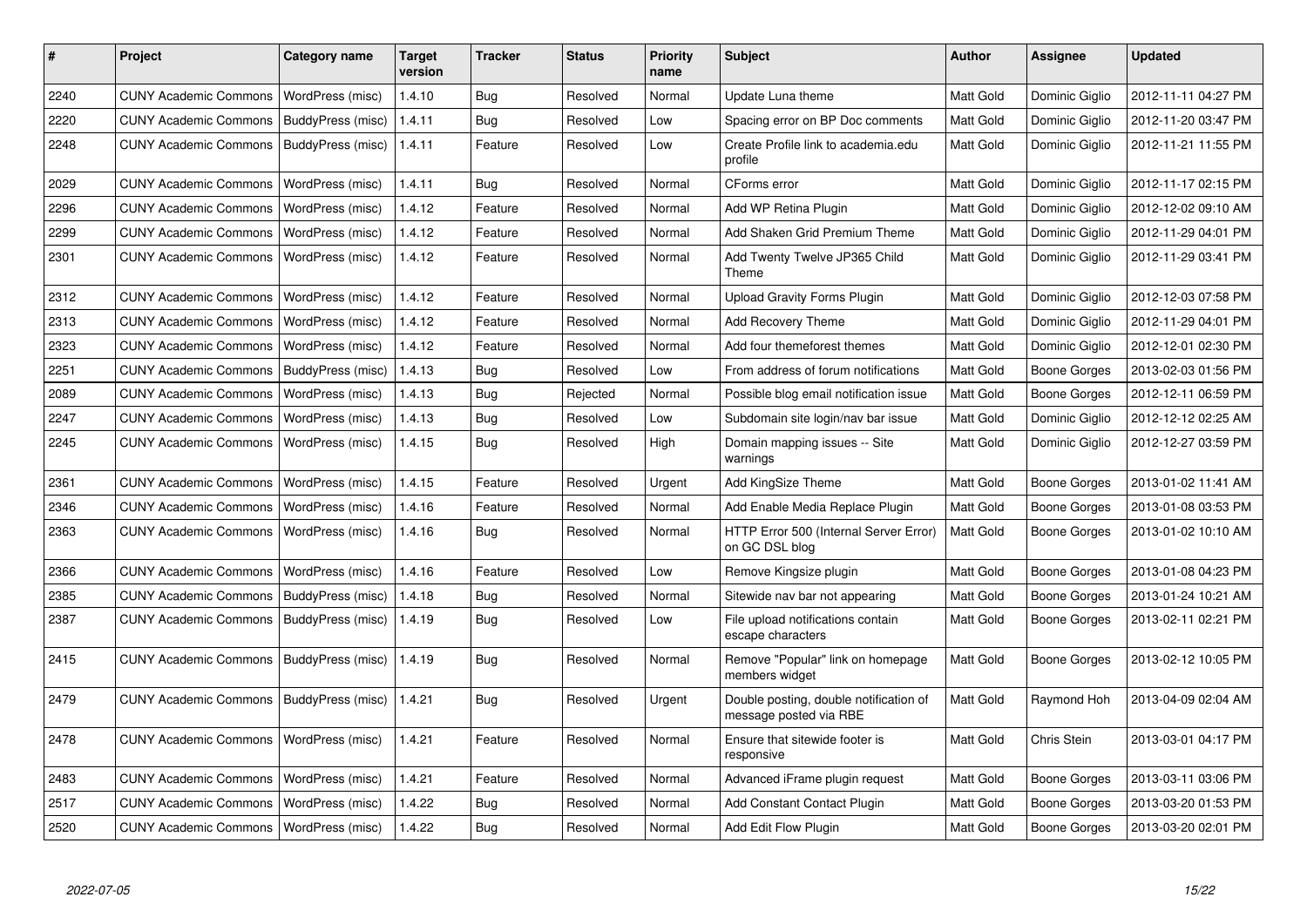| $\pmb{\#}$ | Project                                  | <b>Category name</b>     | <b>Target</b><br>version | <b>Tracker</b> | <b>Status</b> | <b>Priority</b><br>name | <b>Subject</b>                                                                     | Author    | <b>Assignee</b>     | <b>Updated</b>      |
|------------|------------------------------------------|--------------------------|--------------------------|----------------|---------------|-------------------------|------------------------------------------------------------------------------------|-----------|---------------------|---------------------|
| 2159       | <b>CUNY Academic Commons</b>             | BuddyPress (misc)        | 1.4.24                   | <b>Bug</b>     | Resolved      | Normal                  | Page redirection after accepting group<br>invite                                   | Matt Gold | Dominic Giglio      | 2013-04-11 08:00 PM |
| 2538       | <b>CUNY Academic Commons</b>             | WordPress (misc)         | 1.4.25                   | <b>Bug</b>     | Resolved      | High                    | Add security plugins                                                               | Matt Gold | <b>Boone Gorges</b> | 2013-04-22 10:37 AM |
| 2595       | <b>CUNY Academic Commons</b>             | BuddyPress (misc)        | 1.4.29                   | <b>Bug</b>     | Resolved      | Low                     | Group invitation script                                                            | Matt Gold | <b>Boone Gorges</b> | 2013-06-02 04:06 PM |
| 2116       | <b>CUNY Academic Commons</b>             | BuddyPress (misc)        | 1.4.31                   | Bug            | Resolved      | Normal                  | Include failed message in RBE Failure<br>Notification                              | Matt Gold | Raymond Hoh         | 2013-07-08 11:01 PM |
| 2528       | <b>CUNY Academic Commons</b>             | BuddyPress (misc)        | 1.4.31                   | Feature        | Resolved      | Low                     | BP emails sent from secondary sites<br>should use main site headers                | Matt Gold | Raymond Hoh         | 2013-07-11 11:14 AM |
| 2640       | <b>CUNY Academic Commons</b>             | WordPress (misc)         | 1.4.31                   | Feature        | Resolved      | Normal                  | Plugin Request: Page Excerpt                                                       | Matt Gold | <b>Boone Gorges</b> | 2013-07-10 11:30 AM |
| 2653       | <b>CUNY Academic Commons</b>             | WordPress (misc)         | 1.4.31                   | Feature        | Resolved      | Normal                  | Add AR2 beta theme                                                                 | Matt Gold | <b>Boone Gorges</b> | 2013-07-11 11:42 AM |
| 2661       | <b>CUNY Academic Commons</b>             | WordPress (misc)         | 1.4.31                   | Feature        | Resolved      | Normal                  | Install Password-Protected Plugin                                                  | Matt Gold | <b>Boone Gorges</b> | 2013-07-11 11:44 AM |
| 2564       | <b>CUNY Academic Commons</b>             | WordPress (misc)         | 1.4.32                   | <b>Bug</b>     | Resolved      | High                    | Editing blog posts connected to groups<br>creates activity item/notification       | Matt Gold | <b>Boone Gorges</b> | 2013-07-17 08:39 AM |
| 1386       | <b>CUNY Academic Commons</b>             | <b>BuddyPress (misc)</b> | 1.5                      | Feature        | Resolved      | Low                     | Create way to create custom order BP<br>Profile Field checklist items              | Matt Gold | Dominic Giglio      | 2012-12-18 10:38 AM |
| 2014       | <b>CUNY Academic Commons</b>             | BuddyPress (misc)        | 1.5                      | <b>Bug</b>     | Resolved      | Normal                  | Improper margins on Members<br>Directory                                           | Matt Gold | Dominic Giglio      | 2012-12-18 10:37 AM |
| 2066       | <b>CUNY Academic Commons</b>             | BuddyPress (misc)        | 1.5                      | Feature        | Resolved      | Low                     | Public Blog Posts Associated with<br>Private Groups showing up in Sitewide<br>feed | Matt Gold | <b>Boone Gorges</b> | 2013-08-09 08:24 PM |
| 2101       | <b>CUNY Academic Commons</b>             | BuddyPress (misc)        | 1.5                      | Feature        | Resolved      | Low                     | Provide Site Admins Access to Send<br><b>Invites Menus</b>                         | Matt Gold | <b>Boone Gorges</b> | 2013-08-01 09:07 PM |
| 2322       | <b>CUNY Academic Commons</b>             | BuddyPress (misc)        | 1.5                      | Feature        | Resolved      | Normal                  | Allow File uploads to be added<br>"quietly" (without email notification)           | Matt Gold | Dominic Giglio      | 2013-08-21 05:23 PM |
| 2360       | <b>CUNY Academic Commons</b>             | BuddyPress (misc)        | 1.5                      | Feature        | Resolved      | Low                     | Confirmation before File Deletion                                                  | Matt Gold | <b>Boone Gorges</b> | 2013-08-01 09:08 PM |
| 2111       | <b>CUNY Academic Commons</b>             | Redmine                  | 1.5                      | Feature        | Duplicate     | Low                     | Connect Commons updates to<br>Redmine Tickets                                      | Matt Gold | <b>Boone Gorges</b> | 2012-09-09 08:09 AM |
| 85         | <b>CUNY Academic Commons</b>             | <b>WordPress (misc)</b>  | 1.5                      | Feature        | Resolved      | Low                     | <b>Twitter List Page</b>                                                           | Matt Gold | Dominic Giglio      | 2013-08-22 10:11 AM |
| 1458       | <b>CUNY Academic Commons</b>             | WordPress (misc)         | $1.5\,$                  | Feature        | Resolved      | Low                     | HTTPS for the Commons?                                                             | Matt Gold | Raymond Hoh         | 2013-08-20 10:07 AM |
| 2000       | <b>CUNY Academic Commons</b>             | WordPress (misc)         | 1.5                      | Feature        | Resolved      | Normal                  | Inconsistent Font sizes in site footer                                             | Matt Gold | Dominic Giglio      | 2013-08-21 02:39 PM |
| 2021       | CUNY Academic Commons   WordPress (misc) |                          | 1.5                      | Feature        | Rejected      | Low                     | Buy gravity forms                                                                  | Matt Gold | Matt Gold           | 2012-08-07 05:00 PM |
| 2161       | <b>CUNY Academic Commons</b>             | <b>WordPress (misc)</b>  | $1.5$                    | Support        | Resolved      | Normal                  | <b>Account Confirmation Email Edits</b>                                            | Matt Gold | Chris Stein         | 2013-08-21 04:54 PM |
| 2629       | <b>CUNY Academic Commons</b>             | WordPress (misc)         | $1.5\,$                  | Bug            | Rejected      | Urgent                  | images not showing in slider on<br>homepage                                        | Matt Gold | Raymond Hoh         | 2013-07-10 11:10 AM |
| 2697       | <b>CUNY Academic Commons</b>             | WordPress (misc)         | 1.5                      | Feature        | Resolved      | Normal                  | Add WP Document Revisions Plugin                                                   | Matt Gold | Boone Gorges        | 2013-08-22 11:28 AM |
| 2712       | CUNY Academic Commons                    | BuddyPress (misc)        | 1.5.0.1                  | Bug            | Resolved      | Normal                  | Font Size in BP Profile Menu Should<br>be Larger                                   | Matt Gold | <b>Boone Gorges</b> | 2013-08-23 04:36 PM |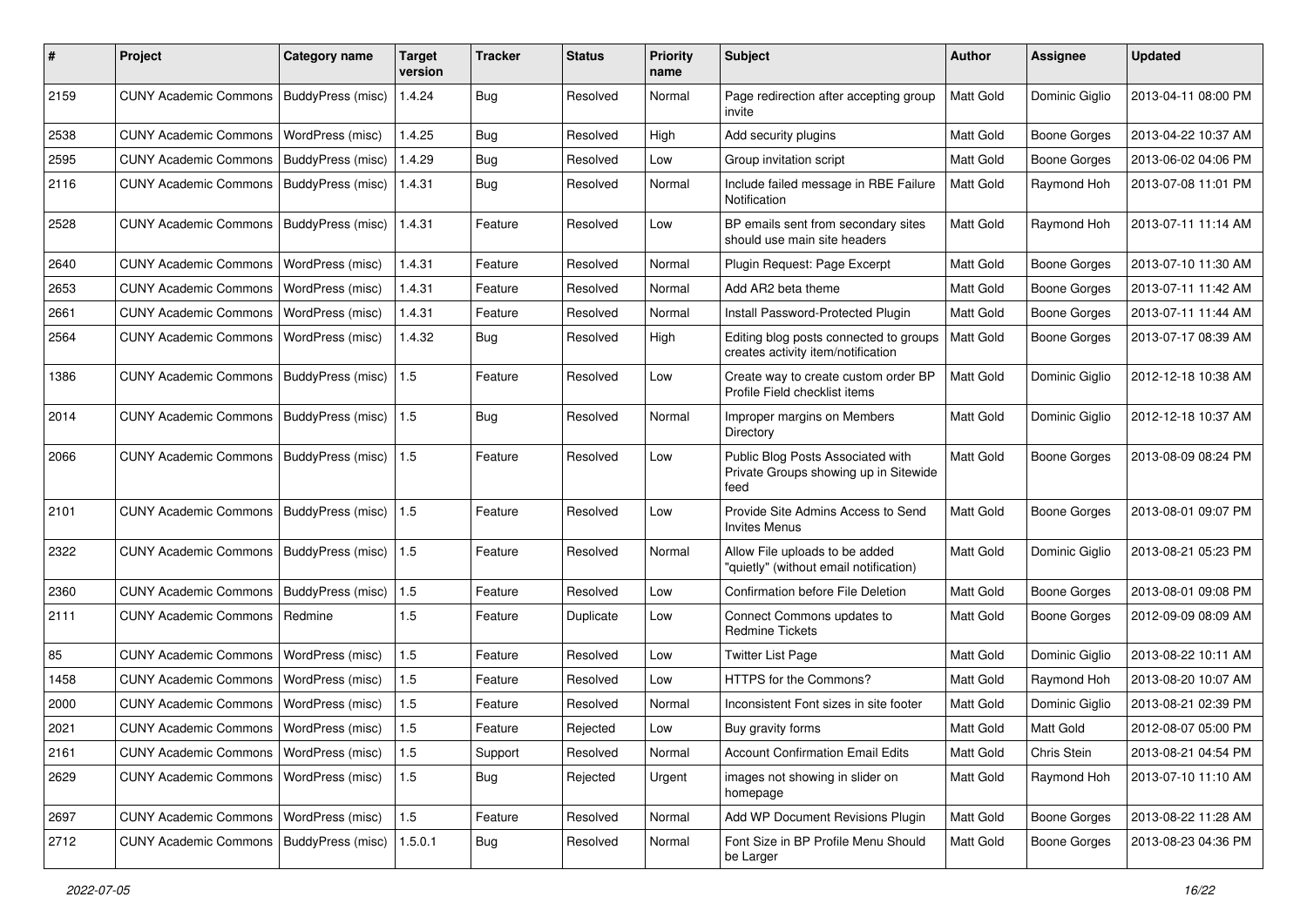| #    | Project                                           | <b>Category name</b> | <b>Target</b><br>version | <b>Tracker</b> | <b>Status</b> | <b>Priority</b><br>name | <b>Subject</b>                                                                | Author    | <b>Assignee</b>     | <b>Updated</b>      |
|------|---------------------------------------------------|----------------------|--------------------------|----------------|---------------|-------------------------|-------------------------------------------------------------------------------|-----------|---------------------|---------------------|
| 2714 | <b>CUNY Academic Commons</b>                      | BuddyPress (misc)    | 1.5.0.1                  | <b>Bug</b>     | Resolved      | Normal                  | Font and Font Size Inconsistent in<br><b>Commons Profile</b>                  | Matt Gold | <b>Boone Gorges</b> | 2013-08-23 04:17 PM |
| 2729 | <b>CUNY Academic Commons</b>                      | BuddyPress (misc)    | 1.5.0.2                  | Bug            | Resolved      | Urgent                  | Update Positions to Include Missing<br>Colleges                               | Matt Gold | <b>Boone Gorges</b> | 2013-08-26 09:54 AM |
| 2737 | <b>CUNY Academic Commons</b>                      | BuddyPress (misc)    | 1.5.0.2                  | <b>Bug</b>     | Resolved      | Urgent                  | CAC Not allowing CUNY Addresses to<br>Register                                | Matt Gold | <b>Boone Gorges</b> | 2013-08-26 05:43 PM |
| 2738 | <b>CUNY Academic Commons</b>                      | BuddyPress (misc)    | 1.5.0.2                  | Bug            | Resolved      | High                    | Users Unable to Change Email<br>Address in Settings                           | Matt Gold | <b>Boone Gorges</b> | 2013-08-28 09:05 PM |
| 2711 | <b>CUNY Academic Commons</b>                      | BuddyPress (misc)    | 1.5.1                    | Feature        | Resolved      | Normal                  | Add Change Avatar Link/Interface to<br>Profile Editing Page                   | Matt Gold | <b>Boone Gorges</b> | 2013-08-28 12:40 PM |
| 2713 | <b>CUNY Academic Commons</b>                      | BuddyPress (misc)    | 1.5.1                    | Feature        | Resolved      | Normal                  | Lighten Brief Descriptor Text Color                                           | Matt Gold | <b>Boone Gorges</b> | 2013-08-28 12:58 PM |
| 2732 | <b>CUNY Academic Commons</b>                      | BuddyPress (misc)    | 1.5.1                    | Feature        | Resolved      | Normal                  | Return users to profile public view after<br>editing save                     | Matt Gold | Boone Gorges        | 2013-08-28 12:53 PM |
| 2735 | <b>CUNY Academic Commons</b>                      | BuddyPress (misc)    | 1.5.1                    | Bug            | Resolved      | Normal                  | Profile Incorrectly Shortens About You<br>Field                               | Matt Gold | <b>Boone Gorges</b> | 2013-08-28 11:36 AM |
| 2755 | <b>CUNY Academic Commons</b>                      | BuddyPress (misc)    | 1.5.1                    | Bug            | Resolved      | Normal                  | Alphabetize list of colleges in positions<br>drop-down                        | Matt Gold | <b>Boone Gorges</b> | 2013-08-29 09:30 AM |
| 2178 | <b>CUNY Academic Commons</b>                      | WordPress (misc)     | 1.5.1                    | Feature        | Resolved      | Low                     | Show More Link at bottom of Who's<br>Online Homepage list                     | Matt Gold | Dominic Giglio      | 2013-09-01 01:57 PM |
| 2775 | <b>CUNY Academic Commons</b>                      | BuddyPress (misc)    | 1.5.1.1                  | Bug            | Resolved      | High                    | Add Lehman College to List of<br><b>Colleges in Profiles</b>                  | Matt Gold | <b>Boone Gorges</b> | 2013-09-06 04:40 PM |
| 2771 | <b>CUNY Academic Commons</b>                      | BuddyPress (misc)    | 1.5.2                    | Feature        | Resolved      | Normal                  | Change Brief Descriptor Text Color<br>Again                                   | Matt Gold | <b>Boone Gorges</b> | 2013-09-10 06:07 AM |
| 2776 | <b>CUNY Academic Commons</b>                      | BuddyPress (misc)    | 1.5.2                    | Bug            | Resolved      | Normal                  | Change Name of SPS in College list                                            | Matt Gold | <b>Boone Gorges</b> | 2013-09-11 08:19 PM |
| 2786 | <b>CUNY Academic Commons</b>                      | BuddyPress (misc)    | 1.5.3                    | Bug            | Resolved      | Normal                  | Move position of close window<br>checkbox on overlay                          | Matt Gold | <b>Boone Gorges</b> | 2013-09-19 12:07 PM |
| 2798 | <b>CUNY Academic Commons</b>                      | BuddyPress (misc)    | 1.5.4                    | <b>Bug</b>     | Resolved      | Normal                  | IE10 Profile Display Errors                                                   | Matt Gold | Raymond Hoh         | 2013-09-25 03:33 PM |
| 2806 | <b>CUNY Academic Commons</b>                      | WordPress (misc)     | 1.5.5                    | Feature        | Rejected      | Normal                  | Add Bones Theme                                                               | Matt Gold | <b>Boone Gorges</b> | 2013-10-11 11:28 AM |
| 2800 | <b>CUNY Academic Commons</b>                      | BuddyPress (misc)    | 1.5.6                    | Feature        | Resolved      | Normal                  | Add Vimeo & Github social media<br>account fields to Profiles                 | Matt Gold | Dominic Giglio      | 2013-10-14 04:51 PM |
| 2839 | <b>CUNY Academic Commons</b>                      | WordPress (misc)     | 1.5.6                    | Feature        | Resolved      | Normal                  | Add Storify Plugin                                                            | Matt Gold | <b>Boone Gorges</b> | 2013-10-26 07:21 PM |
| 2845 | CUNY Academic Commons   BuddyPress (misc)   1.5.7 |                      |                          | Bug            | Resolved      | Normal                  | Anchor errors with bp activity items<br>created from associated blog postings | Matt Gold | Boone Gorges        | 2013-11-01 08:15 PM |
| 2858 | CUNY Academic Commons   BuddyPress (misc)         |                      | 1.5.7                    | Bug            | Resolved      | Normal                  | […] redux                                                                     | Matt Gold | <b>Boone Gorges</b> | 2013-10-30 10:08 PM |
| 2847 | <b>CUNY Academic Commons</b>                      | WordPress (misc)     | 1.5.7                    | Feature        | Resolved      | Normal                  | Add Archive.org WP Plugin                                                     | Matt Gold | Boone Gorges        | 2013-11-01 02:41 PM |
| 2906 | CUNY Academic Commons   BuddyPress (misc)         |                      | 1.5.10                   | Bug            | Resolved      | Normal                  | Unable to delete file attachment from<br>forum post                           | Matt Gold | <b>Boone Gorges</b> | 2013-12-01 09:35 PM |
| 2918 | CUNY Academic Commons   WordPress (misc)          |                      | 1.5.11                   | Bug            | Resolved      | Normal                  | Add Sensitive WP Theme                                                        | Matt Gold | Boone Gorges        | 2013-12-03 03:17 PM |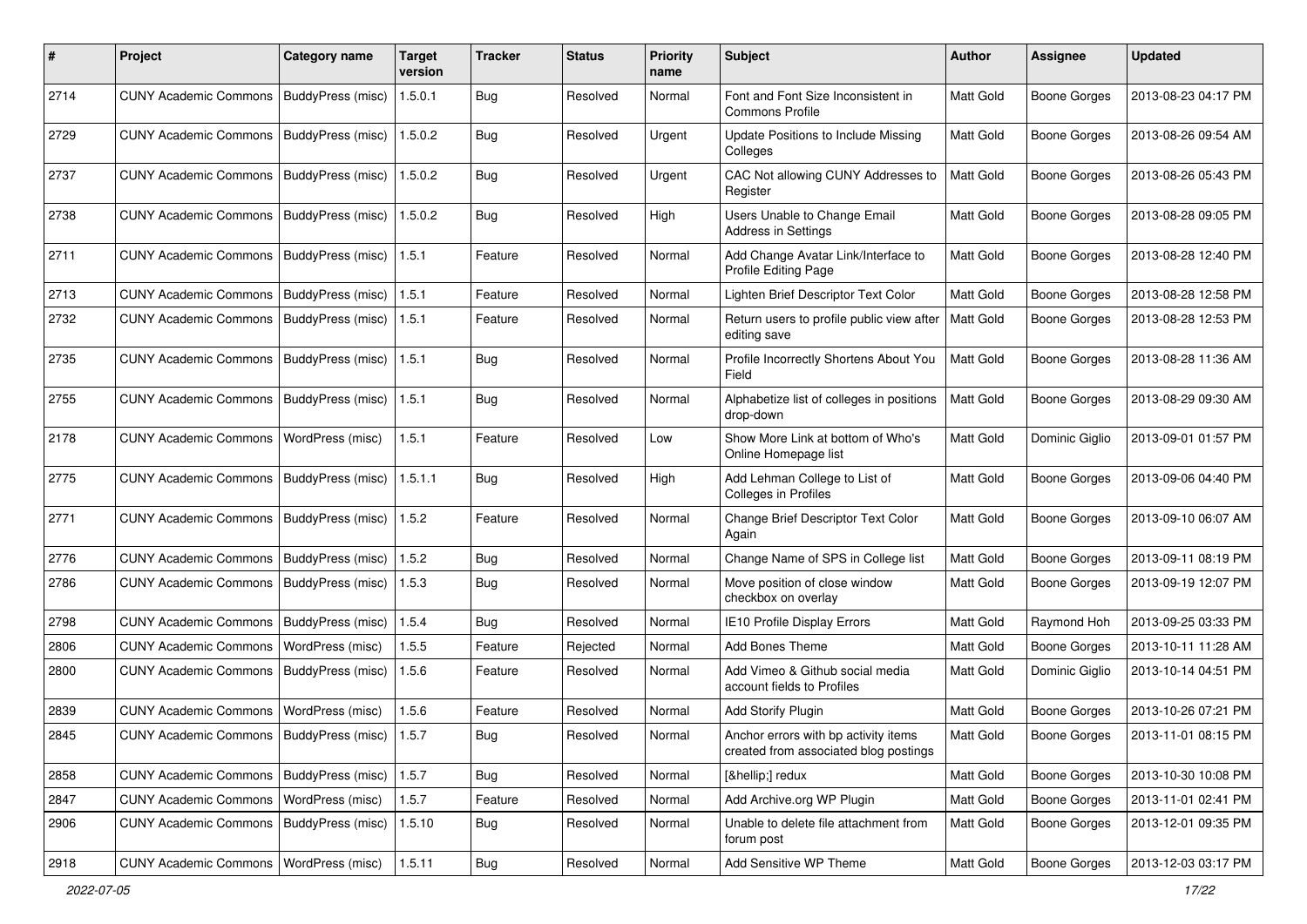| ∦    | Project                                   | Category name                | <b>Target</b><br>version | Tracker    | <b>Status</b> | <b>Priority</b><br>name | <b>Subject</b>                                                                        | <b>Author</b>    | Assignee            | <b>Updated</b>      |
|------|-------------------------------------------|------------------------------|--------------------------|------------|---------------|-------------------------|---------------------------------------------------------------------------------------|------------------|---------------------|---------------------|
| 2944 | CUNY Academic Commons   BuddyPress (misc) |                              | 1.5.13                   | <b>Bug</b> | Resolved      | Normal                  | Long load time on send invites group<br>pages                                         | <b>Matt Gold</b> | Boone Gorges        | 2014-01-02 02:50 PM |
| 2976 | CUNY Academic Commons   BuddyPress (misc) |                              | 1.5.16                   | Feature    | Resolved      | Normal                  | Allow users to permanently dismiss<br>notification of new profiles on profile<br>page | Matt Gold        | Boone Gorges        | 2014-02-01 02:56 PM |
| 2960 | <b>CUNY Academic Commons</b>              | WordPress (misc)             | 1.5.16                   | Bug        | Resolved      | Normal                  | Add WP Accessibility Plugin                                                           | <b>Matt Gold</b> | <b>Boone Gorges</b> | 2014-02-01 02:55 PM |
| 3058 | <b>CUNY Academic Commons</b>              | BuddyPress (misc)            | 1.5.18.1                 | Bug        | Resolved      | Urgent                  | Main navigation bar not working                                                       | Matt Gold        | Boone Gorges        | 2014-02-21 09:28 AM |
| 2791 | <b>CUNY Academic Commons</b>              | BuddyPress (misc)            | 1.5.19                   | <b>Bug</b> | Rejected      | Normal                  | Modify yellow profile bar alert                                                       | Matt Gold        | Chris Stein         | 2014-02-21 03:52 PM |
| 3100 | <b>CUNY Academic Commons</b>              | WordPress<br>Themes          | 1.5.20                   | Bug        | Resolved      | Normal                  | <b>Add Customizr Theme</b>                                                            | Matt Gold        | Boone Gorges        | 2014-03-11 10:35 PM |
| 1098 | <b>CUNY Academic Commons</b>              | <b>Blogs</b><br>(BuddyPress) | 1.6                      | Feature    | Resolved      | Low                     | Create way for people to search<br>through authors on blog listings                   | <b>Matt Gold</b> | Boone Gorges        | 2014-03-31 07:01 PM |
| 2795 | <b>CUNY Academic Commons</b>              | BuddyPress (misc)            | 1.6                      | <b>Bug</b> | Resolved      | Normal                  | Friendship Request Acceptance<br>interface                                            | <b>Matt Gold</b> | Chris Stein         | 2014-03-27 03:07 PM |
| 1542 | <b>CUNY Academic Commons</b>              | <b>BuddyPress Docs</b>       | 1.6                      | Bug        | Resolved      | Normal                  | Group Docs Locked                                                                     | Matt Gold        | <b>Boone Gorges</b> | 2014-03-21 03:38 PM |
| 3124 | <b>CUNY Academic Commons</b>              | Design                       | 1.6                      | <b>Bug</b> | Resolved      | Normal                  | Create small version of horizontal logo<br>image to include in HTML Emails            | Matt Gold        | Boone Gorges        | 2014-04-01 03:40 PM |
| 2135 | <b>CUNY Academic Commons</b>              | Group Blogs                  | 1.6                      | Feature    | Resolved      | Normal                  | Creating a Blog, Creating a Group                                                     | <b>Matt Gold</b> | Chris Stein         | 2014-04-01 11:59 AM |
| 2192 | <b>CUNY Academic Commons</b>              | <b>Group Files</b>           | 1.6                      | Feature    | Resolved      | Normal                  | Allow members to replace files                                                        | Matt Gold        | Boone Gorges        | 2014-03-21 03:37 PM |
| 2833 | <b>CUNY Academic Commons</b>              | <b>Group Files</b>           | 1.6                      | <b>Bug</b> | Resolved      | Normal                  | Allow silent file deletions                                                           | Matt Gold        | <b>Boone Gorges</b> | 2014-03-21 03:50 PM |
| 589  | <b>CUNY Academic Commons</b>              | Group Forums                 | 1.6                      | Feature    | Resolved      | Normal                  | Preview of Forum Posts                                                                | Matt Gold        | Boone Gorges        | 2014-03-27 03:11 PM |
| 2726 | <b>CUNY Academic Commons</b>              | <b>Public Portfolio</b>      | 1.6                      | Feature    | Resolved      | Normal                  | Reorder Positions in Profile Field                                                    | <b>Matt Gold</b> | Chris Stein         | 2014-03-31 10:51 PM |
| 2733 | <b>CUNY Academic Commons</b>              | <b>Public Portfolio</b>      | 1.6                      | Bug        | Resolved      | Normal                  | Address UX issues in Profile submenu<br>on admin bar                                  | Matt Gold        | Chris Stein         | 2014-03-31 10:52 PM |
| 2736 | <b>CUNY Academic Commons</b>              | Public Portfolio             | 1.6                      | Feature    | Resolved      | Normal                  | Enable Rich Text for Profile Fields                                                   | Matt Gold        | <b>Boone Gorges</b> | 2014-02-20 07:52 PM |
| 3150 | <b>CUNY Academic Commons</b>              | Group Forums                 | 1.6.1                    | <b>Bug</b> | Resolved      | Low                     | 'Post New Topic" Button Shows Up for<br>Non-Logged in Users on Group Forum<br>Pages   | <b>Matt Gold</b> | Boone Gorges        | 2014-04-21 04:49 PM |
| 3180 | <b>CUNY Academic Commons</b>              | Group Files                  | 1.6.2                    | <b>Bug</b> | Resolved      | Normal                  | Silent Edit of File Title Produces Email<br>Notification                              | Matt Gold        | <b>Boone Gorges</b> | 2014-05-01 11:19 PM |
| 3190 | <b>CUNY Academic Commons</b>              | BuddyPress (misc)            | 1.6.3                    | Bug        | Resolved      | Normal                  | Mention link on Member Profile Leads<br>to SiteWide activity stream                   | Matt Gold        | Boone Gorges        | 2014-05-12 02:53 PM |
| 3205 | <b>CUNY Academic Commons</b>              | <b>Commons Profile</b>       | 1.6.3                    | Bug        | Resolved      | High                    | Email profile field not showing up                                                    | <b>Matt Gold</b> | Boone Gorges        | 2014-05-12 02:18 PM |
| 2706 | <b>CUNY Academic Commons</b>              | BuddyPress (misc)            | 1.6.4                    | <b>Bug</b> | Resolved      | Normal                  | Problem sending group invitations                                                     | Matt Gold        | Boone Gorges        | 2014-05-18 11:36 AM |
| 1127 | <b>CUNY Academic Commons</b>              | <b>WordPress</b><br>Themes   | 1.6.4                    | <b>Bug</b> | Resolved      | Normal                  | <b>Update WooThemes</b>                                                               | <b>Matt Gold</b> | Boone Gorges        | 2014-05-21 11:04 PM |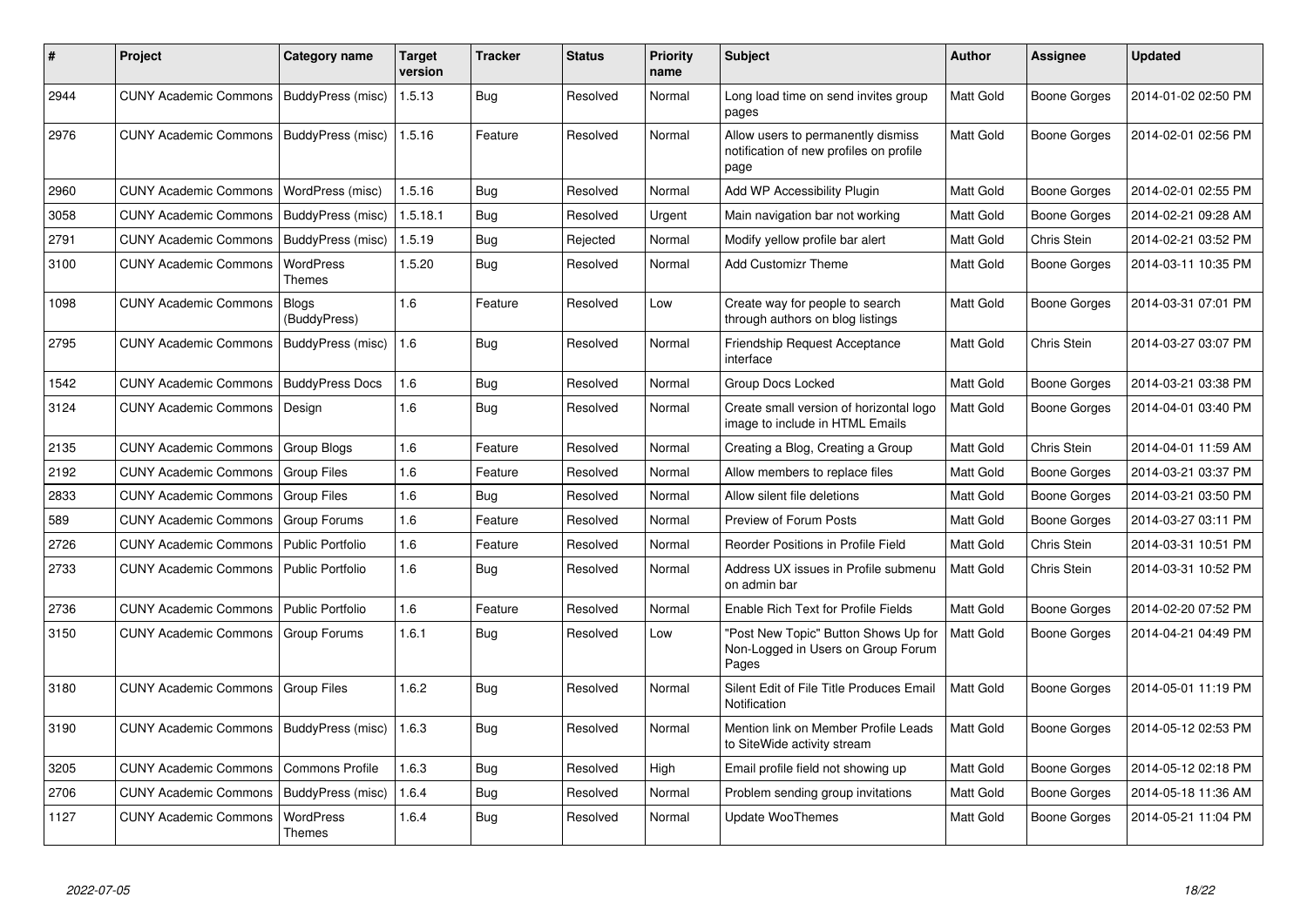| #    | Project                                   | <b>Category name</b>       | <b>Target</b><br>version | <b>Tracker</b> | <b>Status</b>       | <b>Priority</b><br>name | Subject                                                                          | Author    | <b>Assignee</b>     | <b>Updated</b>      |
|------|-------------------------------------------|----------------------------|--------------------------|----------------|---------------------|-------------------------|----------------------------------------------------------------------------------|-----------|---------------------|---------------------|
| 3226 | CUNY Academic Commons                     | Groups (misc)              | 1.6.4.1                  | Bug            | Resolved            | Normal                  | Group home: content pushed below<br>sidebar                                      | Matt Gold | Boone Gorges        | 2014-05-23 09:55 AM |
| 3219 | <b>CUNY Academic Commons</b>              | BuddyPress (misc)          | 1.6.7                    | Bug            | Resolved            | Normal                  | new_groupblog_post emails not being<br>sent as HTML                              | Matt Gold | Raymond Hoh         | 2014-06-23 08:36 AM |
| 3164 | <b>CUNY Academic Commons</b>              | Reply By Email             | 1.6.7.1                  | Bug            | Resolved            | High                    | Duplicate RBE messages                                                           | Matt Gold | Raymond Hoh         | 2014-06-24 12:23 PM |
| 3324 | CUNY Academic Commons   Public Portfolio  |                            | 1.6.10                   | Bug            | Resolved            | Normal                  | Incorrect display of send<br>message/mention on portfolio page                   | Matt Gold | Boone Gorges        | 2014-07-22 09:06 PM |
| 3343 | CUNY Academic Commons   BuddyPress (misc) |                            | 1.6.11                   | Bug            | Resolved            | Low                     | Minor Email display error                                                        | Matt Gold | <b>Boone Gorges</b> | 2014-08-01 10:01 AM |
| 3344 | <b>CUNY Academic Commons</b>              | Layout                     | 1.6.11                   | <b>Bug</b>     | Resolved            | Normal                  | Double display of menu on profile<br>settings                                    | Matt Gold | Boone Gorges        | 2014-08-01 09:58 AM |
| 3345 | <b>CUNY Academic Commons</b>              | Layout                     | 1.6.11                   | Bug            | Resolved            | Normal                  | Text/Icon Styling Error/Overlap on<br>Profile pages                              | Matt Gold | Boone Gorges        | 2014-08-01 09:05 AM |
| 3420 | <b>CUNY Academic Commons</b>              | <b>Email Notifications</b> | 1.6.14                   | <b>Bug</b>     | Resolved            | Normal                  | Membership approval link in email<br>notifications                               | Matt Gold | Boone Gorges        | 2014-09-01 09:31 PM |
| 3419 | <b>CUNY Academic Commons</b>              | Group Invitations          | 1.6.14                   | Bug            | Testing<br>Required | Normal                  | Neatening the display of messages on<br>group requests                           | Matt Gold | <b>Boone Gorges</b> | 2014-09-01 09:29 PM |
| 3428 | <b>CUNY Academic Commons</b>              | Twitter page               | 1.6.14                   | Bug            | Resolved            | High                    | Fix typo on Twitter page                                                         | Matt Gold | Dominic Giglio      | 2014-09-01 08:53 PM |
| 2239 | <b>CUNY Academic Commons</b>              | <b>Email Notifications</b> | 1.7                      | Bug            | Resolved            | Normal                  | Login redirects when clicking on<br>private group addresses not working          | Matt Gold | Raymond Hoh         | 2014-11-01 11:41 AM |
| 3418 | <b>CUNY Academic Commons</b>              | <b>Email Notifications</b> | 1.7                      | Feature        | Resolved            | Normal                  | Revisions/Additions to email<br>notifications about group membership<br>requests | Matt Gold | Boone Gorges        | 2014-09-30 01:14 PM |
| 2757 | CUNY Academic Commons   Group Files       |                            | 1.7                      | Feature        | Resolved            | Normal                  | Create "Download All" Capabilities for<br>Files in a Folder                      | Matt Gold | <b>Boone Gorges</b> | 2014-10-14 03:09 PM |
| 3544 | <b>CUNY Academic Commons</b>              | Group Files                | 1.7                      | <b>Bug</b>     | Resolved            | Normal                  | Files list upload button placement after<br>upload                               | Matt Gold | Boone Gorges        | 2014-10-10 09:09 AM |
| 28   | <b>CUNY Academic Commons</b>              | Group Forums               | 1.7                      | Feature        | Resolved            | Low                     | Add threaded replies to forum posts                                              | Matt Gold | Raymond Hoh         | 2014-10-13 09:38 PM |
| 3177 | <b>CUNY Academic Commons</b>              | Group Forums               | 1.7                      | Feature        | Resolved            | Normal                  | Upgrade bbPress to 2.x                                                           | Matt Gold | Boone Gorges        | 2014-09-30 01:35 PM |
| 3282 | <b>CUNY Academic Commons</b>              | Groups (misc)              | 1.7                      | Feature        | Resolved            | Normal                  | Search/sort users within group                                                   | Matt Gold | <b>Boone Gorges</b> | 2014-06-25 09:16 PM |
| 3448 | <b>CUNY Academic Commons</b>              | Groups (misc)              | 1.7                      | <b>Bug</b>     | Resolved            | Normal                  | Group changes email slug/link issue                                              | Matt Gold | Raymond Hoh         | 2014-09-15 08:29 PM |
| 3449 | CUNY Academic Commons   Groups (misc)     |                            | 1.7                      | Bug            | Resolved            | Normal                  | Make Default Option for "Create<br>Forum" in Group Creation Process<br>"Yes"     | Matt Gold | Boone Gorges        | 2014-09-22 08:39 PM |
| 2563 | CUNY Academic Commons   My Commons        |                            | 1.7                      | Feature        | Resolved            | Normal                  | Favorite Follow Blogs                                                            | Matt Gold | Raymond Hoh         | 2014-10-09 10:49 AM |
| 3411 | CUNY Academic Commons   My Commons        |                            | 1.7                      | Feature        | Resolved            | Normal                  | Placement of Personal Homepage                                                   | Matt Gold | Raymond Hoh         | 2014-09-22 08:45 PM |
| 3486 | CUNY Academic Commons   My Commons        |                            | 1.7                      | Feature        | Resolved            | Normal                  | Minor Issues on My-Commons page                                                  | Matt Gold | Raymond Hoh         | 2014-10-03 10:44 AM |
| 2954 | CUNY Academic Commons   Public Portfolio  |                            | $1.7\,$                  | Feature        | Duplicate           | Normal                  | New Profile social media options                                                 | Matt Gold | Dominic Giglio      | 2014-09-16 11:48 AM |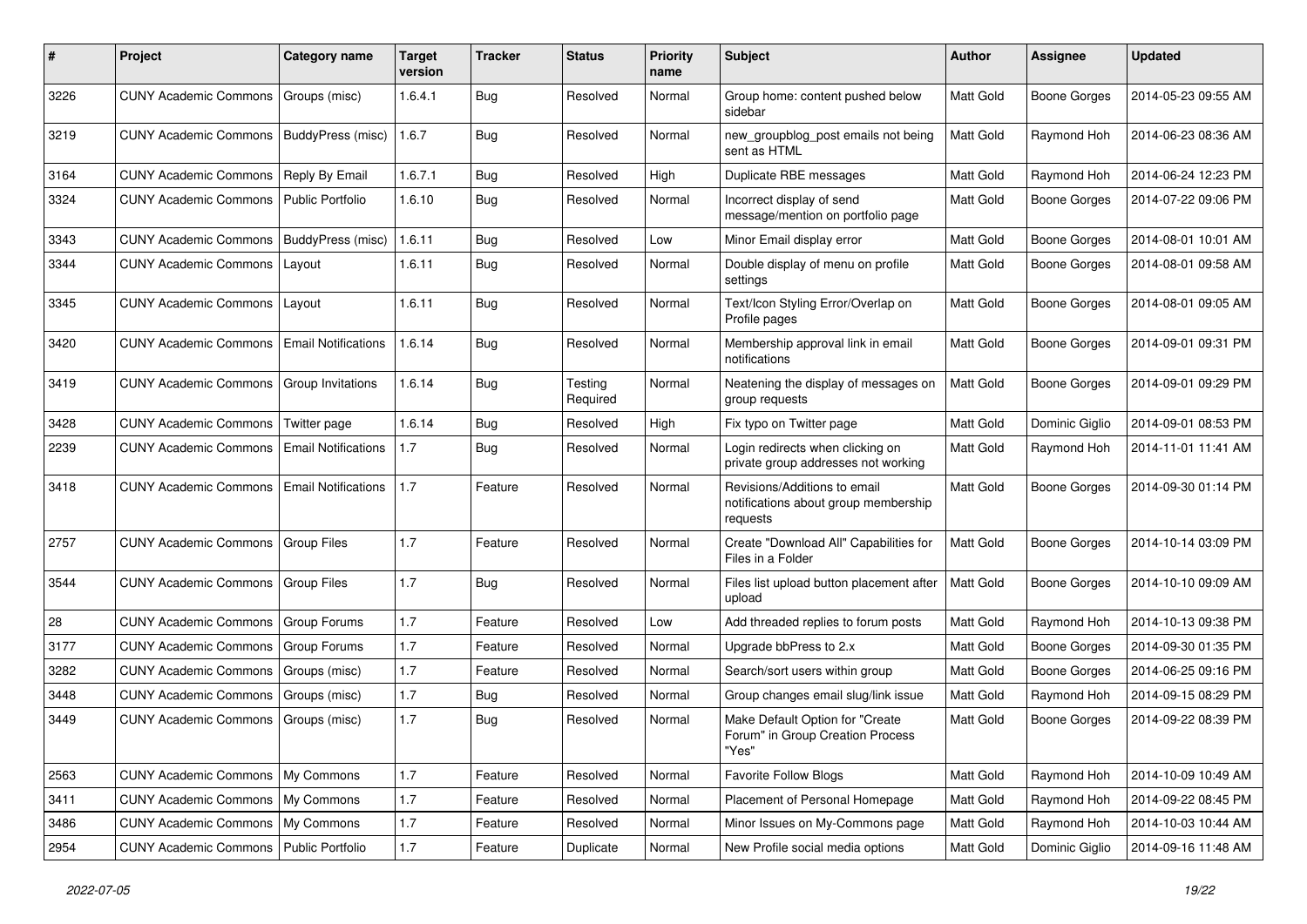| #    | Project                              | <b>Category name</b>       | <b>Target</b><br>version | Tracker    | <b>Status</b> | <b>Priority</b><br>name | <b>Subject</b>                                                        | Author    | <b>Assignee</b>     | <b>Updated</b>      |
|------|--------------------------------------|----------------------------|--------------------------|------------|---------------|-------------------------|-----------------------------------------------------------------------|-----------|---------------------|---------------------|
| 3012 | <b>CUNY Academic Commons</b>         | Public Portfolio           | 1.7                      | Design/UX  | Resolved      | Low                     | Create automated nudges for people<br>who have not filled in profiles | Matt Gold | <b>Boone Gorges</b> | 2014-10-09 02:51 PM |
| 3045 | <b>CUNY Academic Commons</b>         | <b>Public Portfolio</b>    | 1.7                      | Feature    | Resolved      | Normal                  | Create 'clear formatting' button for<br>profile editor                | Matt Gold | <b>Boone Gorges</b> | 2014-10-08 03:53 PM |
| 3223 | <b>CUNY Academic Commons</b>         | <b>Public Portfolio</b>    | 1.7                      | Bug        | Resolved      | Low                     | Alter Profile Editing Unsaved Text<br><b>Warning Feature</b>          | Matt Gold | <b>Boone Gorges</b> | 2014-09-22 09:18 PM |
| 3151 | <b>CUNY Academic Commons</b>         | Toolbar                    | 1.7                      | Feature    | Resolved      | Low                     | Add submenu items in Help section of<br>WP Admin Bar                  | Matt Gold | Daniel Jones        | 2014-07-11 08:14 PM |
| 3451 | <b>CUNY Academic Commons</b>         | WordPress (misc)           | 1.7                      | Bug        | Resolved      | Normal                  | Edit delete blog text                                                 | Matt Gold | Raymond Hoh         | 2014-09-15 08:27 PM |
| 3581 | <b>CUNY Academic Commons</b>         | <b>BuddyPress Docs</b>     | 1.7.1                    | <b>Bug</b> | Resolved      | Normal                  | BuddyPress Docs Line Break issue                                      | Matt Gold | <b>Boone Gorges</b> | 2014-10-20 02:56 PM |
| 3561 | <b>CUNY Academic Commons</b>         | Group Forums               | 1.7.1                    | Feature    | Resolved      | Normal                  | Add Post New Topics link to top of<br>forums                          | Matt Gold | <b>Boone Gorges</b> | 2014-10-21 06:48 PM |
| 3557 | <b>CUNY Academic Commons</b>         | My Commons                 | 1.7.1                    | Bug        | Resolved      | Urgent                  | Fix typo on My Commons overlay                                        | Matt Gold | <b>Boone Gorges</b> | 2014-10-15 11:02 PM |
| 3362 | <b>CUNY Academic Commons</b>         | <b>Public Portfolio</b>    | 1.7.1                    | Bug        | Resolved      | Normal                  | Default display of profiles with no info<br>added                     | Matt Gold | <b>Boone Gorges</b> | 2014-10-21 02:44 PM |
| 3599 | <b>CUNY Academic Commons</b>         | <b>BuddyPress Docs</b>     | 1.7.2                    | Bug        | Resolved      | Normal                  | Silent BP Docs edits                                                  | Matt Gold | <b>Boone Gorges</b> | 2014-11-01 02:20 PM |
| 3559 | <b>CUNY Academic Commons</b>         | <b>Group Forums</b>        | 1.7.2                    | Design/UX  | Resolved      | Normal                  | Forum Styling                                                         | Matt Gold | Boone Gorges        | 2014-11-02 03:18 PM |
| 3589 | <b>CUNY Academic Commons</b>         | Group Invitations          | 1.7.2                    | <b>Bug</b> | Resolved      | Normal                  | User not appearing in group invitation<br>autocomplete                | Matt Gold | <b>Boone Gorges</b> | 2014-11-01 02:58 PM |
| 3588 | <b>CUNY Academic Commons</b>         | Groups (misc)              | 1.7.2                    | <b>Bug</b> | Resolved      | Normal                  | Hidden group not appearing in search<br>results                       | Matt Gold | <b>Boone Gorges</b> | 2014-11-01 02:57 PM |
| 3614 | <b>CUNY Academic Commons</b>         | Home Page                  | 1.7.2                    | Bug        | Resolved      | Normal                  | Homepage member widget filter<br>feature not working                  | Matt Gold | <b>Boone Gorges</b> | 2014-11-01 02:24 PM |
| 3601 | <b>CUNY Academic Commons</b>         | <b>Email Notifications</b> | 1.7.3                    | Bug        | Resolved      | High                    | Forum replies do not show up on the<br>group homepage                 | Matt Gold | Raymond Hoh         | 2014-11-10 01:24 PM |
| 3608 | <b>CUNY Academic Commons</b>         | <b>Email Notifications</b> | 1.7.3                    | Bug        | Resolved      | High                    | Group email plain-text formatting<br>problem                          | Matt Gold | Raymond Hoh         | 2014-11-11 12:19 PM |
| 3610 | <b>CUNY Academic Commons</b>         | Home Page                  | 1.7.3                    | Feature    | Resolved      | Normal                  | Add Susana's Video to the Homepage                                    | Matt Gold | Dominic Giglio      | 2014-11-04 03:42 PM |
| 3611 | <b>CUNY Academic Commons</b>         | Publicity                  | 1.7.3                    | Feature    | Resolved      | Normal                  | Add Susana's Video to a Standalone<br>page on the Commons             | Matt Gold | Dominic Giglio      | 2014-11-04 02:07 PM |
| 3583 | <b>CUNY Academic Commons</b>         | Reply By Email             | 1.7.3                    | Bug        | Resolved      | Normal                  | RBE error message                                                     | Matt Gold | Raymond Hoh         | 2014-11-10 12:42 PM |
| 3520 | CUNY Academic Commons   Security     |                            | 1.7.3                    | Feature    | Resolved      | Normal                  | Encourage or Require CAPTCHA on<br>forms?                             | Matt Gold | Daniel Jones        | 2014-11-06 03:40 PM |
| 3654 | CUNY Academic Commons   Group Forums |                            | 1.7.4                    | <b>Bug</b> | Resolved      | Normal                  | can only attached one file to a forum<br>post                         | Matt Gold | Boone Gorges        | 2014-11-21 10:42 AM |
| 3659 | CUNY Academic Commons   Home Page    |                            | 1.7.4                    | Feature    | Resolved      | Normal                  | Remove UserVoice                                                      | Matt Gold | Boone Gorges        | 2014-11-21 10:53 AM |
| 2924 | <b>CUNY Academic Commons</b>         | WordPress (misc)           | 1.7.4                    | Feature    | Resolved      | Normal                  | Make header of Help blog a clickable<br>link to the homepage          | Matt Gold | Dominic Giglio      | 2014-11-14 04:35 PM |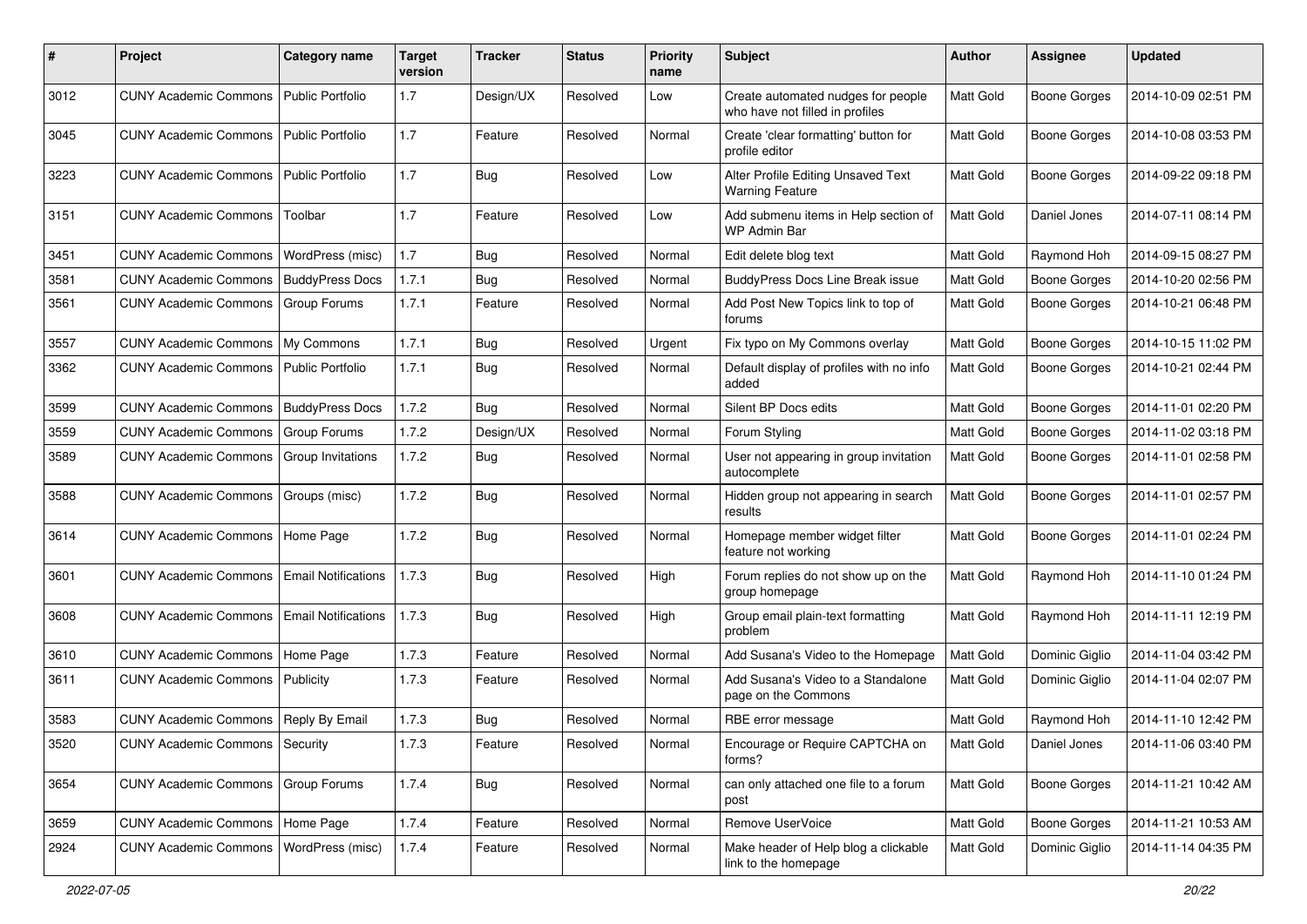| $\#$ | Project                                            | Category name              | <b>Target</b><br>version | <b>Tracker</b> | <b>Status</b> | <b>Priority</b><br>name | <b>Subject</b>                                                           | <b>Author</b>    | Assignee            | <b>Updated</b>      |
|------|----------------------------------------------------|----------------------------|--------------------------|----------------|---------------|-------------------------|--------------------------------------------------------------------------|------------------|---------------------|---------------------|
| 3676 | <b>CUNY Academic Commons</b>                       | WordPress (misc)           | 1.7.4                    | Feature        | Resolved      | High                    | Update WP to 4.0.1                                                       | Matt Gold        | <b>Boone Gorges</b> | 2014-11-21 10:49 AM |
| 3672 | <b>CUNY Academic Commons</b>                       | <b>WordPress Plugins</b>   | 1.7.4                    | Feature        | Resolved      | Normal                  | Force captcha on existing contact<br>forms                               | Matt Gold        | <b>Boone Gorges</b> | 2014-11-21 12:20 PM |
| 3688 | <b>CUNY Academic Commons</b>                       | <b>BuddyPress Docs</b>     | 1.7.6                    | Bug            | Resolved      | Normal                  | Doc creation didn't create email<br>notification                         | Matt Gold        | Boone Gorges        | 2014-12-12 08:57 AM |
| 3714 | <b>CUNY Academic Commons</b>                       | cuny.is                    | 1.7.7                    | Feature        | Resolved      | Normal                  | cuny.is access                                                           | Matt Gold        | <b>Boone Gorges</b> | 2014-12-22 02:19 PM |
| 3717 | <b>CUNY Academic Commons</b>                       | Groups (misc)              | 1.7.7                    | Bug            | Resolved      | Normal                  | Member invitations to Group Members<br>error alert                       | Matt Gold        | Boone Gorges        | 2014-12-22 02:25 PM |
| 3729 | <b>CUNY Academic Commons</b>                       | WordPress (misc)           | 1.7.11                   | Feature        | Resolved      | Normal                  | Add 'contact us' line to failed login<br>screen                          | Matt Gold        | Daniel Jones        | 2015-02-02 01:16 AM |
| 3760 | <b>CUNY Academic Commons</b>                       | <b>WordPress Plugins</b>   | 1.7.11                   | Feature        | Resolved      | Normal                  | Add WP Accessiblity Plugin                                               | Matt Gold        | Raymond Hoh         | 2015-02-02 02:30 AM |
| 3799 | <b>CUNY Academic Commons</b>                       | cuny.is                    | 1.7.12                   | Bug            | Resolved      | Normal                  | cuny.is issue                                                            | Matt Gold        | <b>Boone Gorges</b> | 2015-02-10 09:07 PM |
| 3769 | <b>CUNY Academic Commons</b>                       | <b>Public Portfolio</b>    | 1.7.12                   | Bug            | Resolved      | Normal                  | Completion mouseover on editing<br>version of profile is blank           | <b>Matt Gold</b> | <b>Boone Gorges</b> | 2015-02-12 09:13 AM |
| 3859 | <b>CUNY Academic Commons</b>                       | Group Forums               | 1.7.14                   | <b>Bug</b>     | Resolved      | Normal                  | Group Forum Button Layout                                                | Matt Gold        | Boone Gorges        | 2015-03-05 10:57 AM |
| 3802 | <b>CUNY Academic Commons</b>                       | Home Page                  | 1.7.14                   | <b>Bug</b>     | Resolved      | Normal                  | Long user name causes problems with<br>Who's Online homepage display     | Matt Gold        | Daniel Jones        | 2015-02-23 03:39 PM |
| 3865 | <b>CUNY Academic Commons</b>                       | Design                     | 1.7.15                   | <b>Bug</b>     | Resolved      | Normal                  | DiRT Tools listing in Group > Manage                                     | Matt Gold        | <b>Boone Gorges</b> | 2015-03-12 10:35 AM |
| 3864 | <b>CUNY Academic Commons</b>                       | <b>DiRT</b> Integration    | 1.7.15                   | Bug            | Resolved      | Normal                  | DiRT Tools Group sidebar label display                                   | Matt Gold        | <b>Boone Gorges</b> | 2015-03-11 09:30 PM |
| 3866 | <b>CUNY Academic Commons</b>                       | <b>Email Notifications</b> | 1.7.15                   | Bug            | Resolved      | Normal                  | Email notification does not indicate<br>presence of an attachment        | Matt Gold        | Boone Gorges        | 2015-03-12 10:35 AM |
| 3914 | <b>CUNY Academic Commons</b>                       | <b>WordPress Plugins</b>   | 1.7.15.1                 | Feature        | Resolved      | High                    | Upgrade Yoast's SEO plugin                                               | Matt Gold        | <b>Boone Gorges</b> | 2015-03-13 05:30 PM |
| 3910 | <b>CUNY Academic Commons</b>                       | Home Page                  | 1.7.15.2                 | <b>Bug</b>     | Resolved      | High                    | Home Page Display Errors                                                 | Matt Gold        | Boone Gorges        | 2015-03-17 10:21 AM |
| 3853 | <b>CUNY Academic Commons</b>                       | BuddyPress (misc)          | 1.7.16                   | Bug            | Resolved      | High                    | Post erroneously ascribed to wrong<br>author in activity feed            | Matt Gold        | Raymond Hoh         | 2015-03-21 01:13 PM |
| 3917 | <b>CUNY Academic Commons</b>                       | Home Page                  | 1.7.16                   | Bug            | Resolved      | Normal                  | New homepage display errors                                              | Matt Gold        | Raymond Hoh         | 2015-03-18 11:15 AM |
| 3809 | <b>CUNY Academic Commons</b>                       | BuddyPress (misc)          | 1.7.17                   | Bug            | Resolved      | Normal                  | BuddyPress member filters not working<br>correctly                       | <b>Matt Gold</b> | Matt Gold           | 2015-03-22 01:03 AM |
| 3954 | <b>CUNY Academic Commons</b>                       | <b>Email Notifications</b> | 1.7.18                   | <b>Bug</b>     | Resolved      | Normal                  | Issues with Email notifications for<br>Groups w/RSS Feeds attached       | Matt Gold        | Raymond Hoh         | 2015-04-08 05:04 PM |
| 3969 | <b>CUNY Academic Commons</b>                       | WordPress Plugins   1.7.18 |                          | <b>Bug</b>     | Resolved      | Normal                  | External Group Blogs plugin causing<br>duplicate items of the same post: | Matt Gold        | Raymond Hoh         | 2015-04-10 07:51 PM |
| 3991 | <b>CUNY Academic Commons</b>                       | Toolbar                    | 1.7.19                   | Bug            | Resolved      | Normal                  | WP-Admin Bar positioning error on<br>mobile devices                      | Matt Gold        | <b>Boone Gorges</b> | 2015-04-21 02:30 PM |
| 4010 | CUNY Academic Commons   WordPress Plugins   1.7.20 |                            |                          | <b>Bug</b>     | Resolved      | High                    | GC Digital Fellows site down                                             | Matt Gold        |                     | 2015-04-22 10:30 AM |